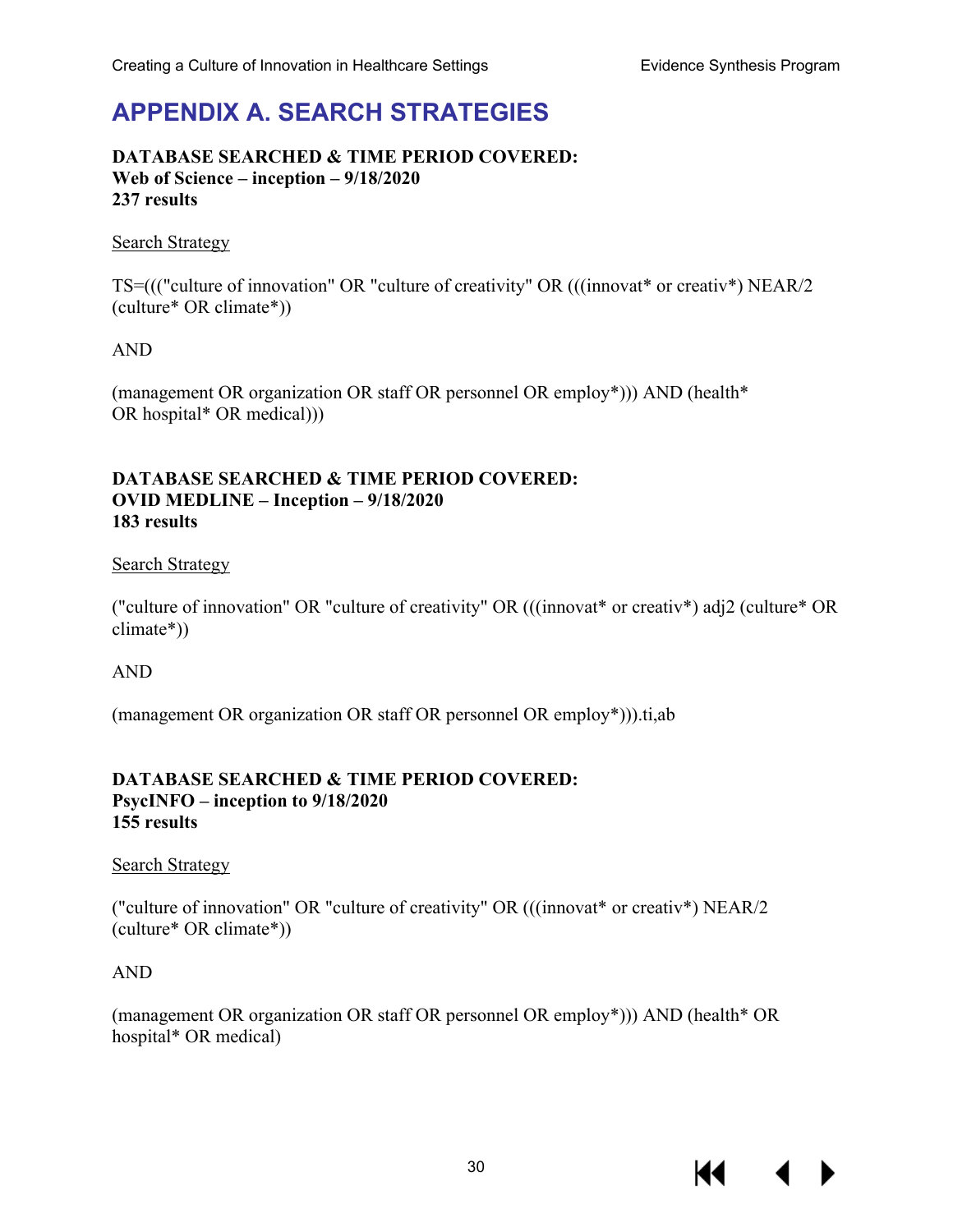## **APPENDIX B. PEER REVIEWER COMMENTS AND RESPONSES**

| <b>Comment</b>                                                                                                                                                                                                                                                                                                                                                                                                                                                                                                                                                                                                                                                                                                                                                                                                                                                                                                                                                                                                                                                                                                                                                                                                                                                                                                                                                                                                                                         | <b>Response</b>                                                                                                                                                                                                                                                                                                                                                                                                                                                                                                                                                                                                                                                                                                                                                                                                           |
|--------------------------------------------------------------------------------------------------------------------------------------------------------------------------------------------------------------------------------------------------------------------------------------------------------------------------------------------------------------------------------------------------------------------------------------------------------------------------------------------------------------------------------------------------------------------------------------------------------------------------------------------------------------------------------------------------------------------------------------------------------------------------------------------------------------------------------------------------------------------------------------------------------------------------------------------------------------------------------------------------------------------------------------------------------------------------------------------------------------------------------------------------------------------------------------------------------------------------------------------------------------------------------------------------------------------------------------------------------------------------------------------------------------------------------------------------------|---------------------------------------------------------------------------------------------------------------------------------------------------------------------------------------------------------------------------------------------------------------------------------------------------------------------------------------------------------------------------------------------------------------------------------------------------------------------------------------------------------------------------------------------------------------------------------------------------------------------------------------------------------------------------------------------------------------------------------------------------------------------------------------------------------------------------|
| The objectives of the research, and how the research might be<br>translated into practice, could use additional detail in the report.                                                                                                                                                                                                                                                                                                                                                                                                                                                                                                                                                                                                                                                                                                                                                                                                                                                                                                                                                                                                                                                                                                                                                                                                                                                                                                                  | We have revised the report to incorporate additional details<br>regarding objectives and translation into practice.                                                                                                                                                                                                                                                                                                                                                                                                                                                                                                                                                                                                                                                                                                       |
| I feel there is a need for a little more precision, in the language<br>throughout the report, to remind the reader when the review is focused<br>exclusively on innovation culture as defined and cultivated within a<br>healthcare setting, and when it looks/draws conclusions relevant<br>beyond that setting. Innovation is a topic of enormous interest in<br>economics, management, etc., and reviewing all of that literature would<br>be well beyond the scope of this review, and would not necessarily<br>yield more useful result for a health care audience. However it would<br>be good to be more consistent in being clear about this throughout the<br>review. Some of the more striking examples:<br>- Key Question 1 could refer to "the literature within medical and/or<br>health services research" not just "the literature;<br>- "Key Questions 2 and 3 similarly need their scope more explicitly<br>defined;<br>- in Appendix A, I read these search strategies as including both<br>strategies requiring "health" or "medical" or "hospital" and strategies<br>that did not (but within Medline). It surprises me that only 480<br>potential articles were identified if the search criteria did not always<br>include a need for a healthcare setting (maybe that has to do with what<br>Medline indexes). A line or 2 clarifying what academic<br>fields/disciplines were most likely to not be captured would be helpful; | We have added appropriate wording to make clear that our<br>focus is a healthcare setting throughout the report and<br>revised all 3 key questions to be more specific in this regard.<br>We would agree that innovation is a topic of enormous<br>interest in economics, management, etc., and reviewing all<br>of that literature would be well beyond the scope of this<br>review, which was focused specifically on culture rather<br>than innovation more broadly. We have added the number<br>of citations to each of the searches in Appendix A. We<br>chose databases intending to capture all relevant academic<br>fields/disciplines, so we are unable to comment on what we<br>may have potentially missed with our strategy, as we would<br>have incorporated these missed areas if they were known to<br>us. |
| - Emphasizing somehow which measures were developed (or<br>validated) in a healthcare setting, and which originated in other fields,<br>would be of interest.                                                                                                                                                                                                                                                                                                                                                                                                                                                                                                                                                                                                                                                                                                                                                                                                                                                                                                                                                                                                                                                                                                                                                                                                                                                                                          | For a few of the measures identified in more than 1 included<br>study, we have added information about whether measures<br>were developed or validated in a healthcare setting.<br>However, it is beyond the scope of this review to identify<br>and describe all research contributing to the development                                                                                                                                                                                                                                                                                                                                                                                                                                                                                                                |

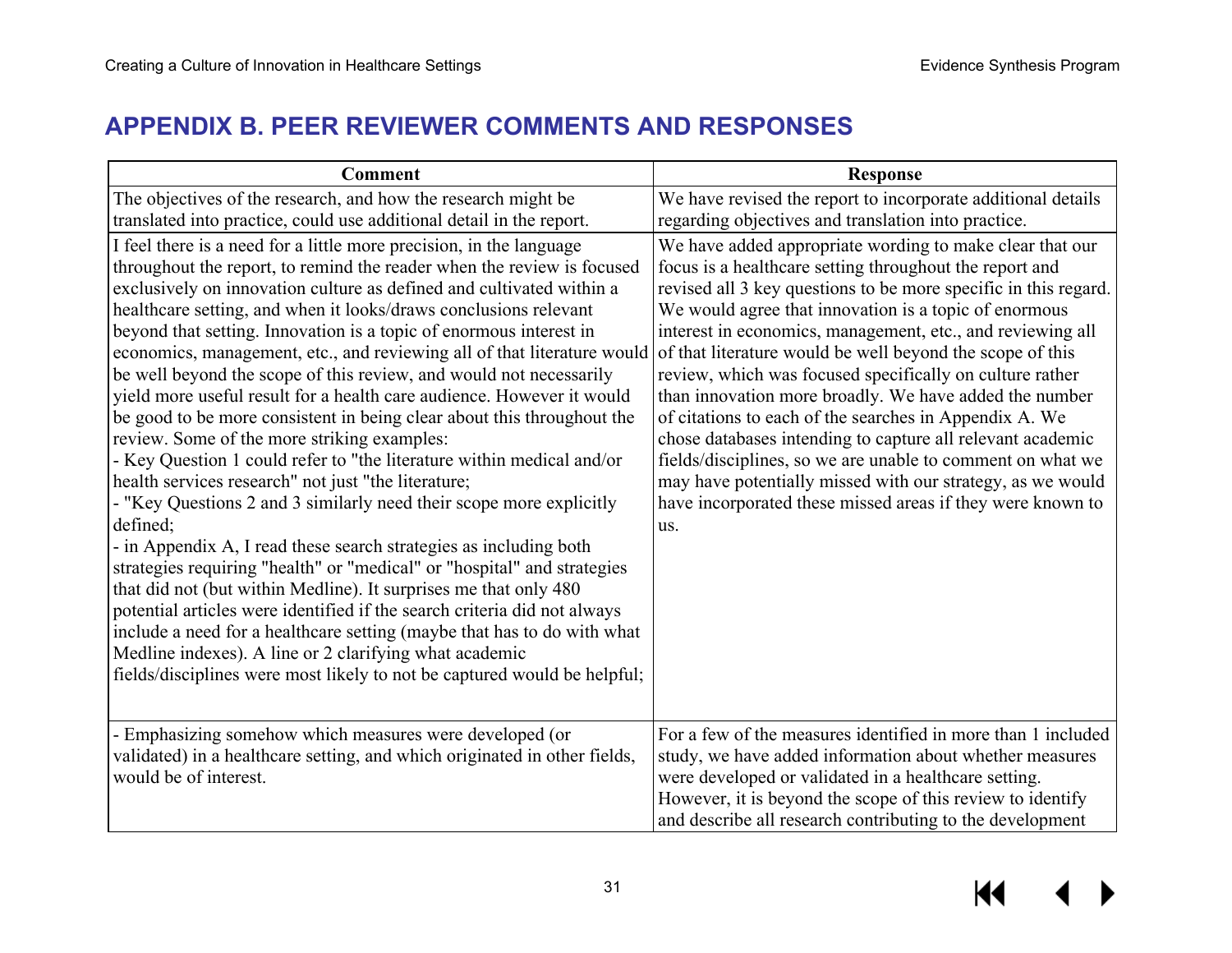|                                                                                                                                                                                                                                                                                                                                                                                                                                                                                                                                                                                                                                        | and validation of the specific measures we identified in the<br>course of our review. While in some instances the literature<br>we identified had described the measure, its development<br>and/or validation process, this was often not the case, and<br>would require additional search and literature synthesis.                          |
|----------------------------------------------------------------------------------------------------------------------------------------------------------------------------------------------------------------------------------------------------------------------------------------------------------------------------------------------------------------------------------------------------------------------------------------------------------------------------------------------------------------------------------------------------------------------------------------------------------------------------------------|-----------------------------------------------------------------------------------------------------------------------------------------------------------------------------------------------------------------------------------------------------------------------------------------------------------------------------------------------|
| The search terms described in Appendix A (Page 27), focusing on<br>"culture of innovation" and related terms, may have missed a portion of<br>the large body of research on "organizational innovation," which is<br>similarly relevant to the topic at hand but may not use identical<br>terminology. It looks like the exact search terms may have caught<br>many of those articles, but it is difficult to know for certain.                                                                                                                                                                                                        | The literature captured with the term "organizational"<br>innovation" was very broad, and often described innovation<br>outside of an organization's culture, which was the focus of<br>this report. As such, this was too broad a term for our search<br>strategy.                                                                           |
| <b>Executive Summary</b><br>Introduction—I think you need to add a sentence or phrase indicating<br>why a culture of innovation is valuable.                                                                                                                                                                                                                                                                                                                                                                                                                                                                                           | We have revised the executive summary to incorporate<br>suggested changes. $(pg 6-8)$                                                                                                                                                                                                                                                         |
| Data abstraction and quality assessment—The second paragraph, and<br>particularly the first sentence, is unclear. What do you mean by the<br>culture of innovation doesn't have instruments to assess the quality of<br>studies?<br>Results<br>KQ1—This results summary doesn't really answer the question, how is<br>culture of innovation defined. Could you instead summarize the<br>findings themselves?<br>KQ2—Similarly, rather than counts about where the metrics come                                                                                                                                                         | In regards to comment about KQ3, while there were some<br>signals of positive culture of innovation outcomes as<br>indicated by the programs identified in the review, the low<br>level of certainty of evidence due to the very low response<br>rates and/or small sample sizes from the studies limited our<br>ability to draw conclusions. |
| from, can you describe the metrics?<br>KQ3—This summary also does not describe the key characteristics and<br>outcomes of the programs. Can you instead describe what the programs<br>did and what outcomes they achieved? If the studies were not<br>sufficiently rigorous to warrant reporting their findings, you could say<br>that instead.<br>Discussion—Just noting that this section is quite a bit longer and more<br>detailed than the other sections of the executive summary, so feels<br>somewhat inconsistent. Perhaps you could find a middle ground. I do<br>think some of the previous sections could use more detail. |                                                                                                                                                                                                                                                                                                                                               |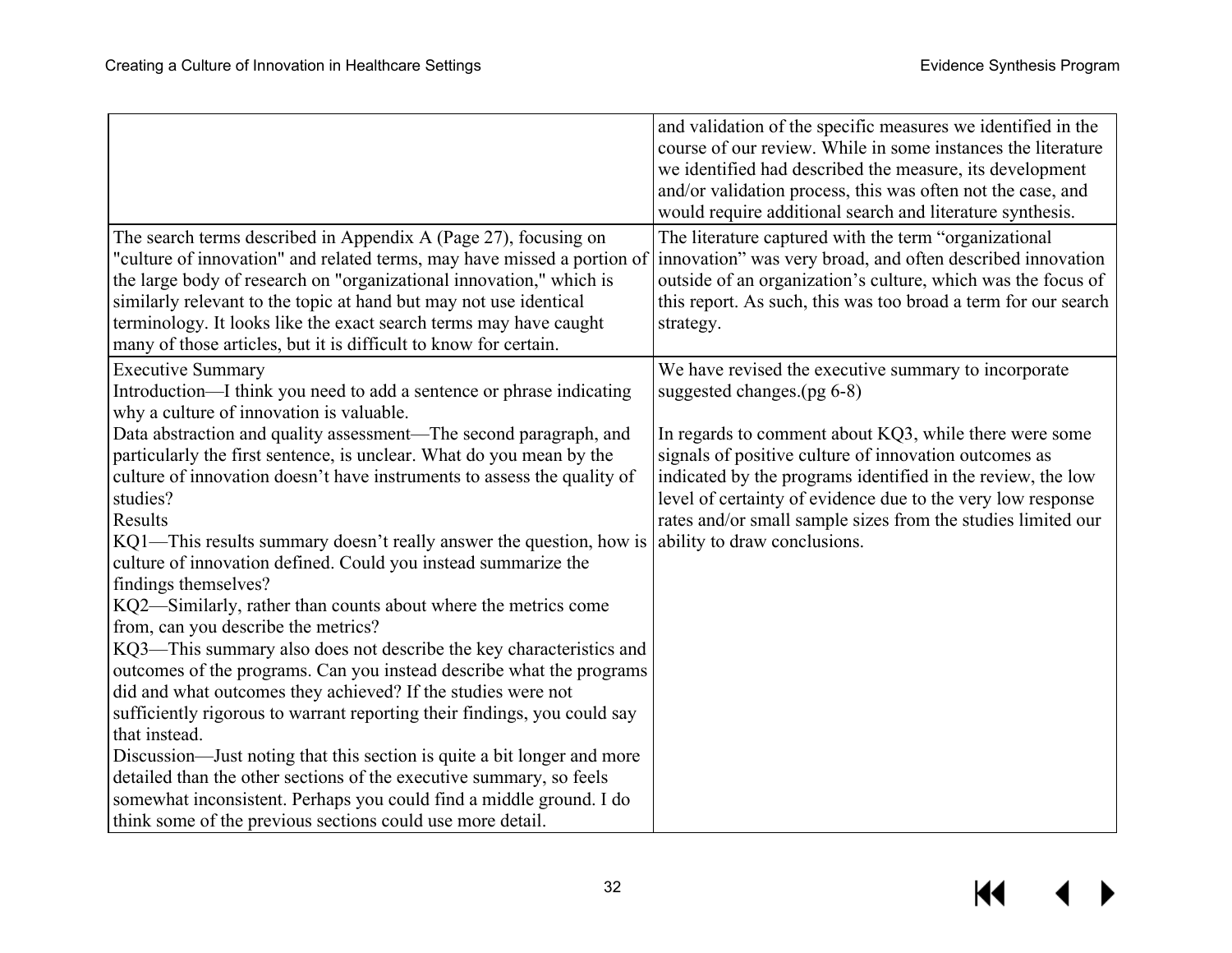p.10 line 14. I think it would help to acknowledge that there are multiple facets of organizational culture (*eg*, safety culture, innovation culture) and that scholarship has increasingly acknowledged the value of focusing on specific types. This seems like a missing link between organizational culture overall and innovation culture in particular.

p.10 line 17. This paragraph needs to do a better job of setting up the questions, particularly KQ1. In other words, if INPOWR defined a culture of innovation as having 4 dimensions, and that is satisfactory, then why are you asking how culture of innovation is defined? Presumably, you were interested in how others defined culture of innovation and how other definitions related to the INPOWR model. p.11 line 26. Search strategy. In your search of culture of innovation and culture of creativity, did related terms arise? If so, it would be worth describing how you dealt with this situation. For example, once noted, did you pursue the related terms? About how often did it happen? You can leave what terms emerged for the results.

p.12 line 10. Quality assessment. I'm still struggling with this. I can understand saying that a quality assessment was beyond the intended scope of this review, but I'm a little doubtful that it wouldn't be possible to assess the quality of studies you identified. Even if specific instruments for assessing quality of studies about culture of innovation are not available, if the team wanted to assess study quality, could you not have borrowed more generic evaluation criteria?

We have revised the introduction to acknowledge that there are multiple facets of organizational culture and that scholarship has increasingly acknowledged the value of focusing on specific types. We have also revised this section to do a better job of setting up the 3 key questions. (p.9)

This area is extremely nebulous and as such, we decided to stick to a narrower scope for our searches in accordance to the intended use of this report. For example, there is definite overlap between culture of innovation and organizational learning and patient safety culture. However, organizational learning and patient safety culture would each require an entire review. We have described this challenge in research gaps and future research section. (p.28)

We struggled with finding an appropriate quality assessment tool for our included studies. After consulting with some methodological experts, they agreed with our approach given the challenges of this report's scope. Typically, quality assessments are used to describe the risk of bias for outcomes from the evaluation of an intervention. As the majority of our studies did not include interventions, this would not help describe the body of literature we identified overall, nor would it help readers interpret key questions 1 or two. We were not able to identify an existing assessment or determine a set of criteria that would be suitable to assess quality for studies defining culture of innovation or using a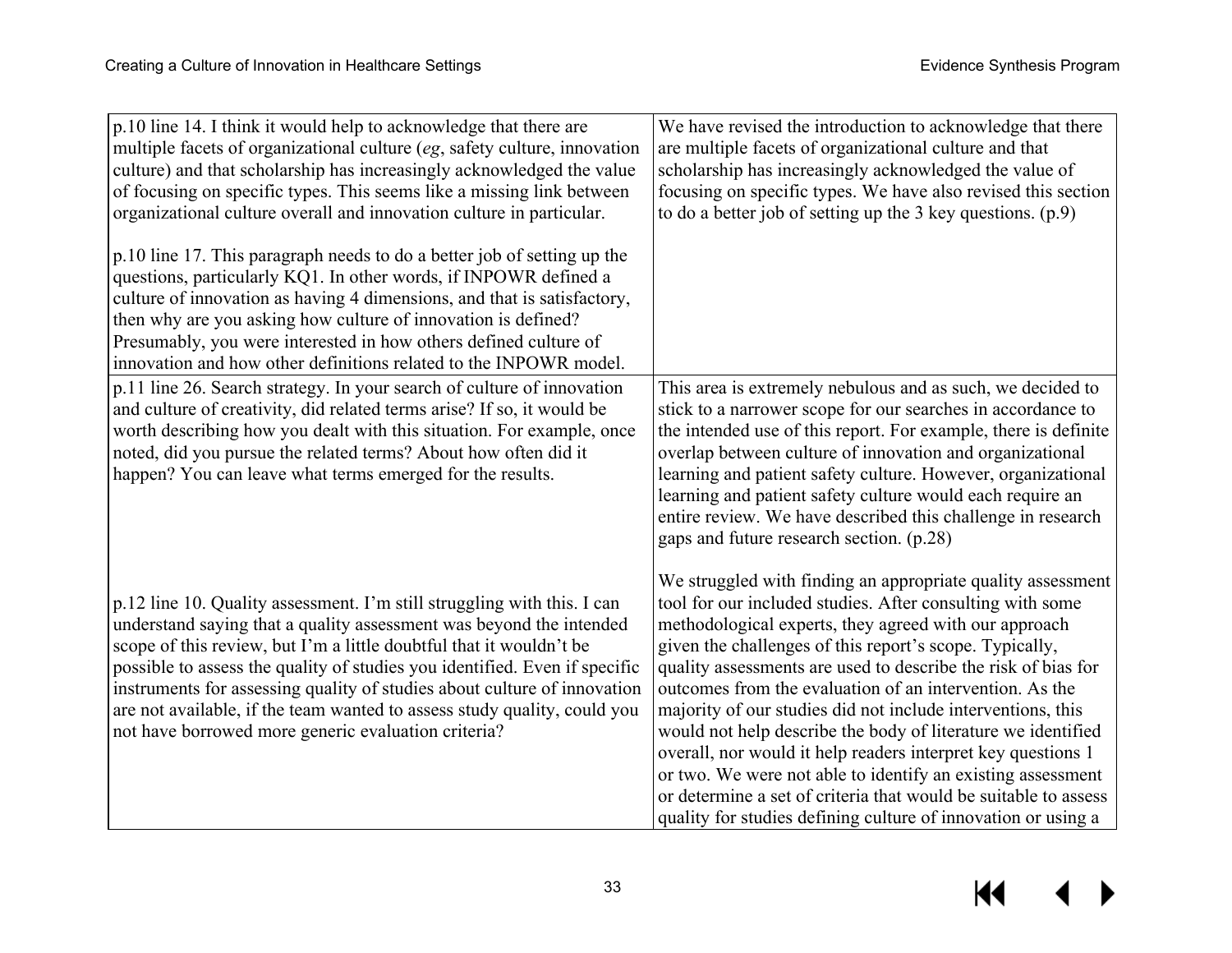|                                                                                                                                                                                                                                                                                                                        | metric, as is the focus of these 2 questions. While there are<br>quality assessment criteria for the development of a metric,<br>not all our included studies described this process, and<br>applying these criteria to studies with a different set of aims<br>would not be appropriate.<br>For the subset of intervention studies, we do describe the<br>major risks of bias and their considerable impact on the<br>interpretation of the studies, but we do so qualitatively<br>rather than assigning quality assessment scores, since there<br>are only 4 studies to describe and their issues with small<br>sample size and/or low response rates make any other risk<br>of bias of secondary concern. |
|------------------------------------------------------------------------------------------------------------------------------------------------------------------------------------------------------------------------------------------------------------------------------------------------------------------------|--------------------------------------------------------------------------------------------------------------------------------------------------------------------------------------------------------------------------------------------------------------------------------------------------------------------------------------------------------------------------------------------------------------------------------------------------------------------------------------------------------------------------------------------------------------------------------------------------------------------------------------------------------------------------------------------------------------|
| Figure 1: Suggest you revise "Program" to read "Program and metrics"                                                                                                                                                                                                                                                   | We have added "program and" to Figure 1. $(p.12)$                                                                                                                                                                                                                                                                                                                                                                                                                                                                                                                                                                                                                                                            |
| p.16 line 12. If Anderson and West turned out to be the framework<br>linking most of the studies, why do you introduce this ESP report by<br>focusing on INPOWR? Alternatively, since you began by introducing<br>the INPOWR framework, could you at least comment on its relevance<br>in the literature you reviewed? | We have revised the introduction to better link to the<br>contents of our results.                                                                                                                                                                                                                                                                                                                                                                                                                                                                                                                                                                                                                           |
| p.17 KQ2. This section left me wondering what was in these metrics<br>and how they compared? Can you say something about which or under<br>what conditions different metrics seemed more valuable?                                                                                                                     | Because of many single-use or adaptations, it is hard to<br>distinguish a pattern among metrics identified from included<br>studies. In addition, while some instruments were available<br>in the included study, most were not. In order to further<br>explore the content of these metrics we would have had to<br>conduct a comprehensive qualitative content analysis which<br>proved to be out of scope for this project. We are<br>considering this as a future extension of our current work if<br>time permits.                                                                                                                                                                                      |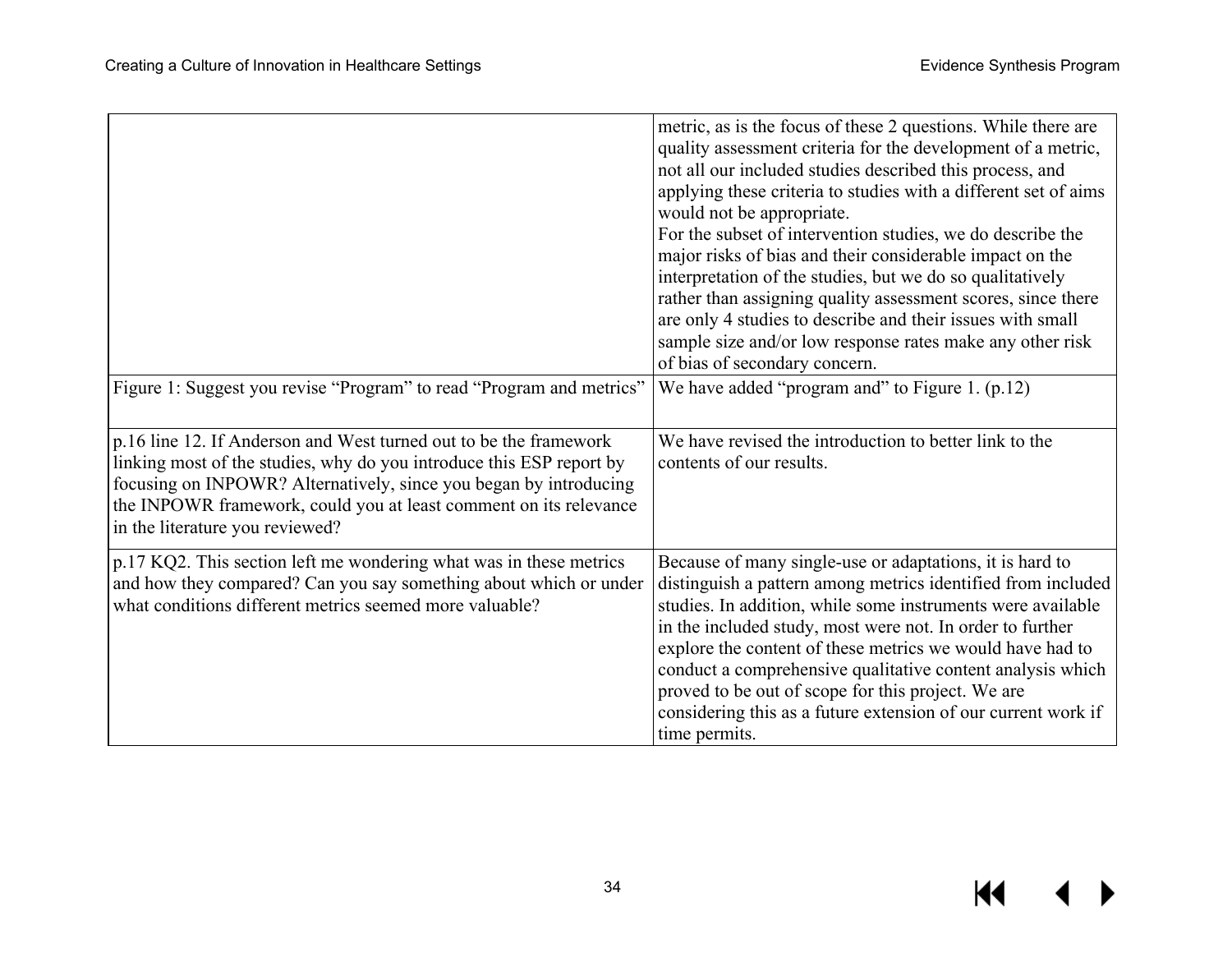| p.19 line 25. Can you explain what the UK intervention meant by<br>leadership learning? If that is the intent of the Figure on Leadership<br>Learning Programs, you should make that clear.<br>P.20 line 40. What is a clinical supervision intervention? Again, refer<br>to the figure if needed.                                        | We have added figure headings and referred to them in-text.<br>$(p.22-23)$                                                                                                                                                                                                                                         |
|-------------------------------------------------------------------------------------------------------------------------------------------------------------------------------------------------------------------------------------------------------------------------------------------------------------------------------------------|--------------------------------------------------------------------------------------------------------------------------------------------------------------------------------------------------------------------------------------------------------------------------------------------------------------------|
| p.21 line 24. I think it would be helpful to list the Anderson and West<br>dimensions.<br>p.21 line 35. It would also be helpful to describe the Team Climate<br>Inventory in more detail.<br>p.21 line 45. You could summarize by saying that interventions so far<br>have emphasized x, y, z.                                           | We have listed the Anderson and West dimensions,<br>described the Team Climate Inventory in more detail, and<br>added more information about interventions. (p.25-26)                                                                                                                                              |
| Publication Bias section has some grammatical and spelling errors and<br>needs additional copy editing (Page 22).                                                                                                                                                                                                                         | We have revised the publication bias section. We have also<br>added a relevance to VA subsection. (p.27)                                                                                                                                                                                                           |
| Additional information on potentially generalizable findings from the 4<br>key studies reviewed would strengthen the Discussion section, as<br>would information on how interventions and measures listed might be<br>adapted and implemented in the specific context of the VHA system.<br>This might be structured as a new subsection. | We have revised KQ3 and added details about the<br>interventions. However, the low level of certainty of<br>evidence due to very low response rate and/or small sample<br>size reported in the intervention studies limited our ability to<br>provide generalizable findings.                                      |
| Figure 3 - the wordcloud - is not particularly helpful, especially since<br>the /most common words are "innovation" and "innovative". It might<br>be interesting to see how such a word cloud compares to 1 generated<br>by searching management literature outside of health care, but that is<br>beyond the scope of this review.       | While authors agree comparing to a broader literature would<br>of great interest, we also agree this is beyond the scope of<br>this review.                                                                                                                                                                        |
| Although excluded from the evidence reviewed, the 5 articles excluded<br>for being commentary only might be useful to review and comment on<br>in the Discussion, as part of describing future areas of research.                                                                                                                         | We agree that reviewing commentaries might be useful for<br>identifying future areas of research. However, there were a<br>total of 78 publications excluded for being<br>editorials/commentary. Reviewing these 78 publications to<br>identify future areas of research would be out of scope for<br>this review. |

 $\overline{\mathbf{M}}$ ▶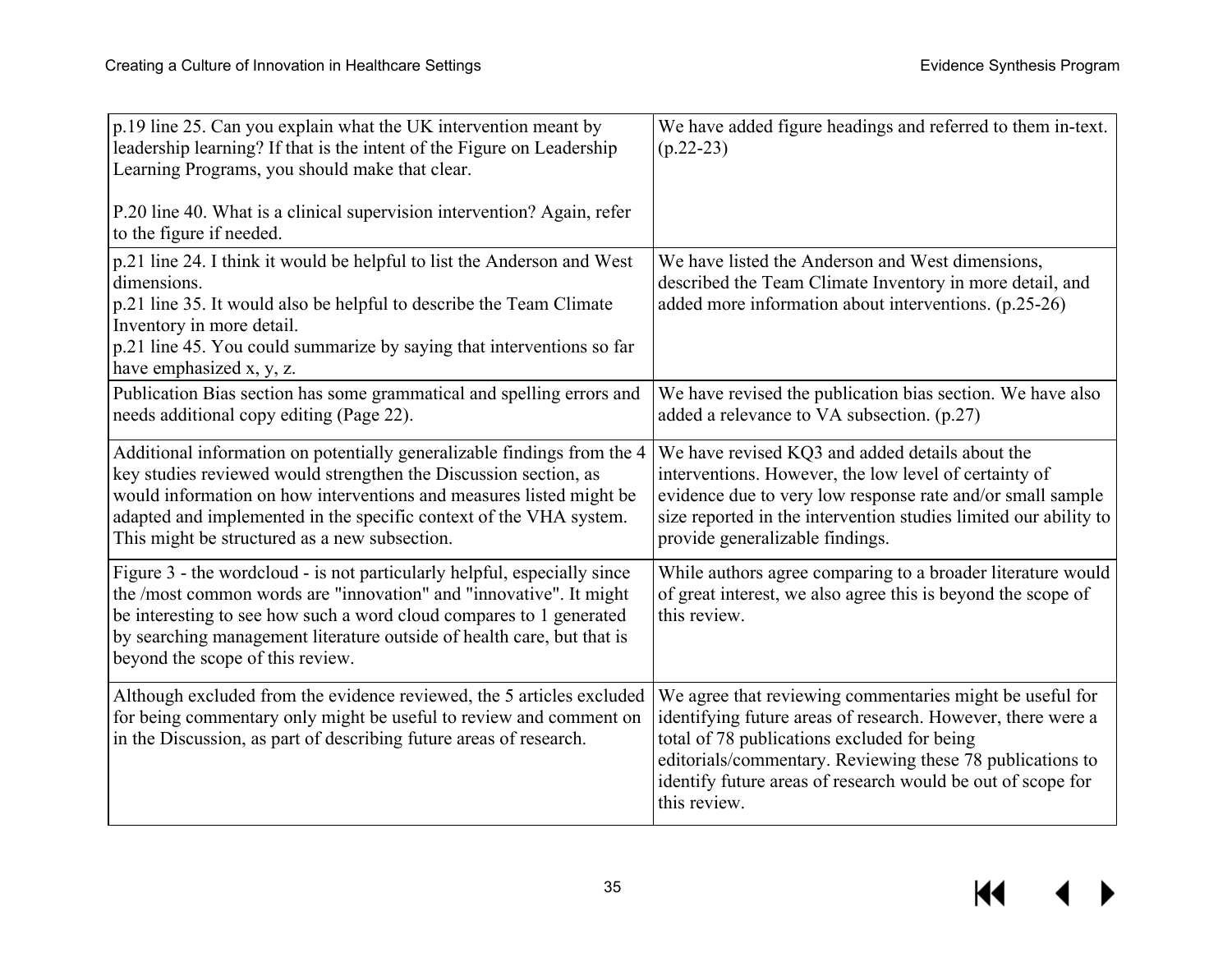| Reading this report, I was struck by how much overlap there is between       | We agree that this is an interesting question for future |
|------------------------------------------------------------------------------|----------------------------------------------------------|
| research on fostering leadership and research on fostering innovation        | research and have noted this in the discussion section.  |
| (the UK study, where a leadership training program used innovation           |                                                          |
| climate as an outcome, is a strong example of this). Do some concepts        |                                                          |
| of innovation rely more on innovation from "above" by people in              |                                                          |
| formal leadership positions, and do other concepts/approaches to             |                                                          |
| innovation rely more on distributed leadership/initiative from "below?"      |                                                          |
| This is beyond the scope of the key questions but strikes me as an           |                                                          |
| interesting question for future research.                                    |                                                          |
| It is unfortunate but not surprising there is not a larger evidence base of  | Thank you for the comment.                               |
| studies describing interventions within healthcare to foster innovation.     |                                                          |
| The report has summarized well what exists, and gathering in 1 report        |                                                          |
| all the different definitions and tools used to try to capture innovation    |                                                          |
| climate may prove useful for others wanting to know where the state of       |                                                          |
| the evidence and practice stands.                                            |                                                          |
| $p4$ , 5-7: titles should be capitalized, <i>ie</i> , Director of Operations | We have made the suggested changes. (p.iii)              |
| Director of Programming;                                                     |                                                          |
| $p4, 22$ : omission -" Myers and the"                                        |                                                          |
| p4, 42: omission- Discovery, Education and Affiliate Networks                |                                                          |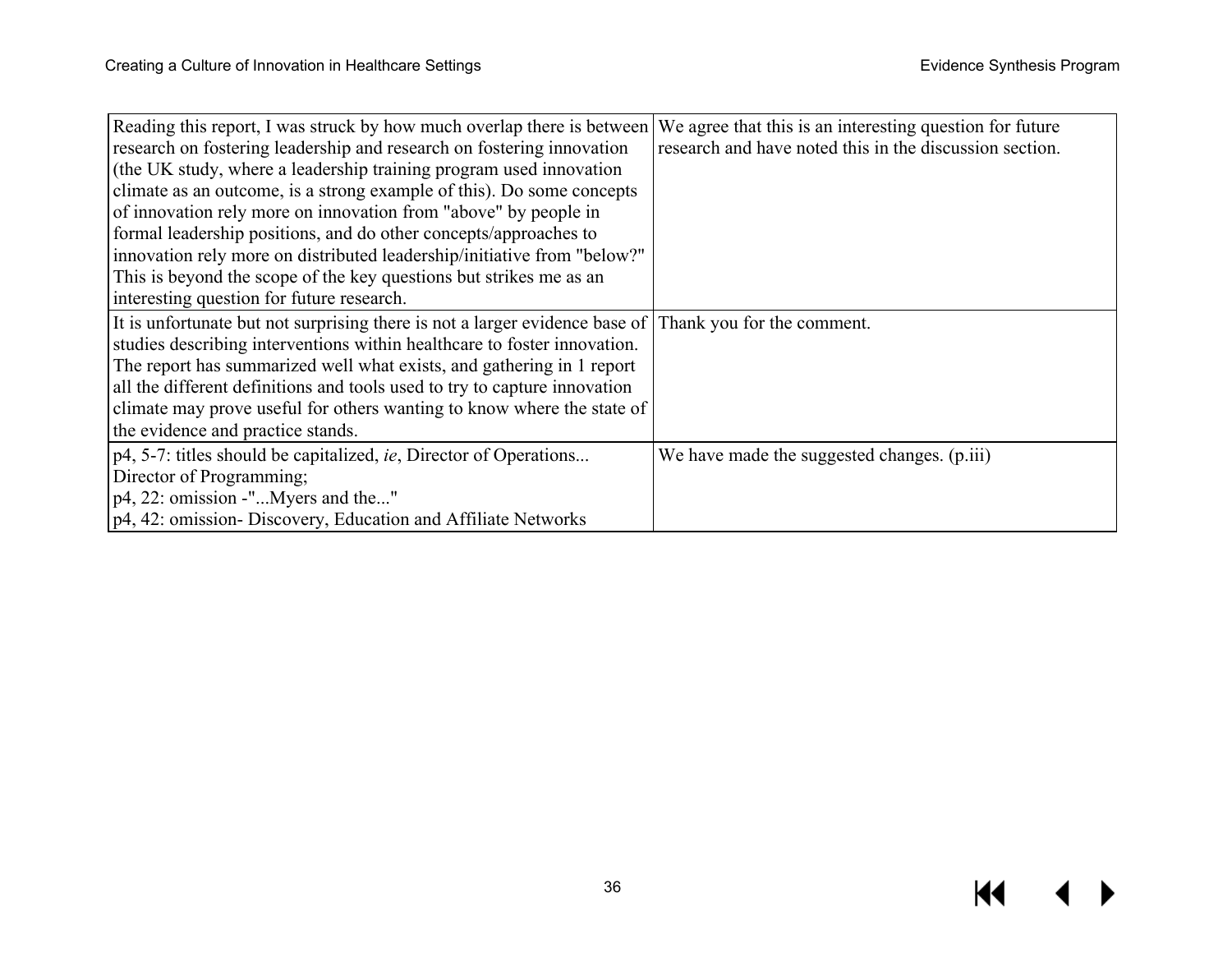# **APPENDIX C. DATA ABSTRACTION FORM**

- 1. Sample size, units (rr)
- 2. Location
- 3. Is there an intervention that demonstrates a change in culture of innovation as an outcome?
	- o No intervention
	- o Yes (name intervention/program)
	- o Unclear
- 4. Metric Characteristics (must include at least 1 measure of culture of innovation, otherwise say none)
	- o None
	- o Yes (name, or characteristics/traits identified/measured, number of items/scales, include citation)
	- o Unclear
- 5. Data Analysis
	- o Descriptives
	- o Validation
	- o Mediation (SEM)/path analysis
	- o Regression analysis
	- o Other
- 6. Study design
	- o Cross-sectional
	- o RCT
	- o Pre-post
	- o Time-series/repeated surveys
	- o Interview/Focus group
	- o Other
- 7. Findings from abstract

К€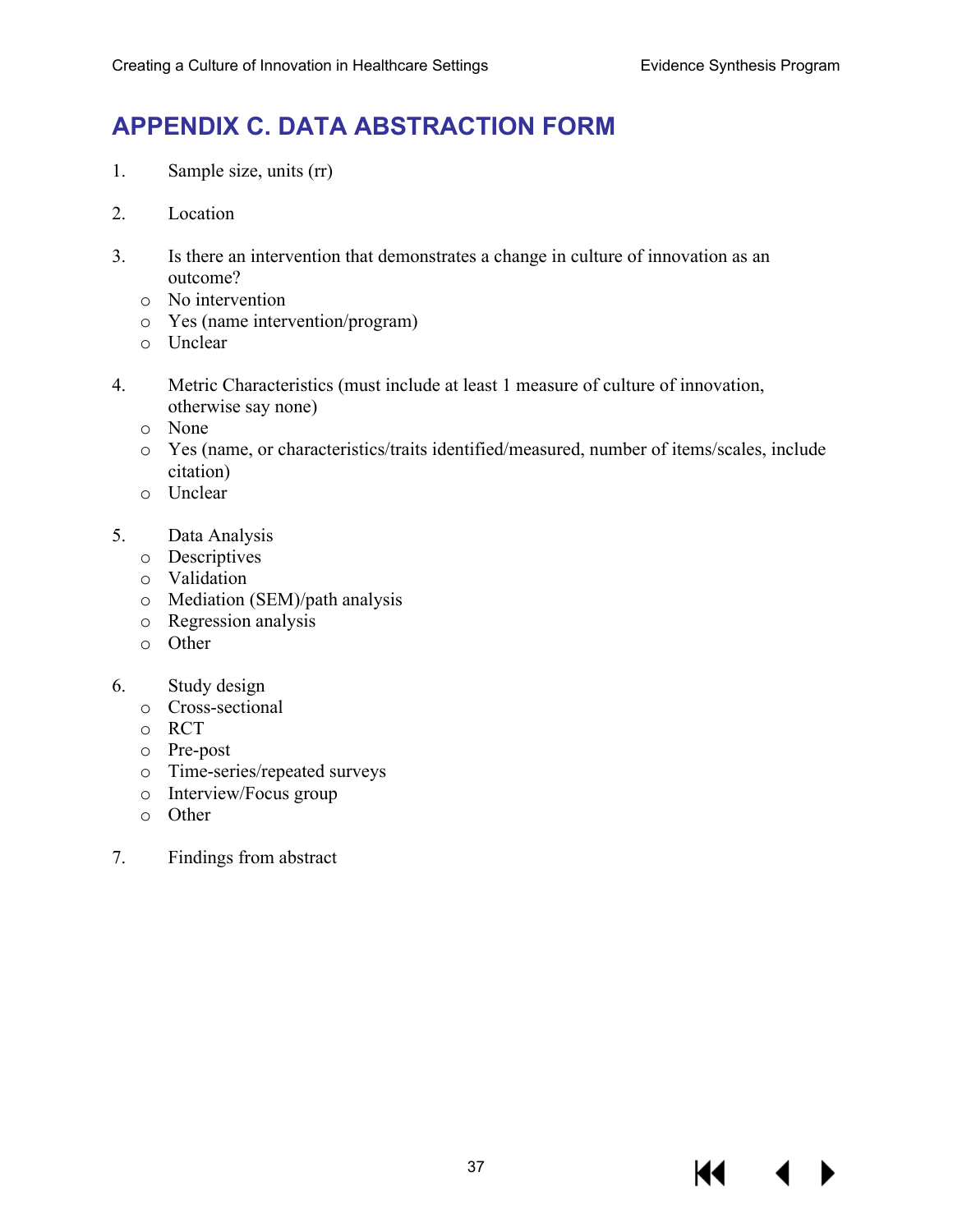# **APPENDIX D. DEFINITIONS TABLE**

| Author, year              | <b>In-text Definition</b>                                                                                                                                                                                                                                                                                                                                                                                                                                                                                                                                                                                                                                                                                                                                                                                                                                                                                                                                                                                                      | <b>Citation</b>                                                                                                                                                                                                                                                                                                                                                                                                                                                                                                                                                                                                                                                                                                                                                                                                                                                |
|---------------------------|--------------------------------------------------------------------------------------------------------------------------------------------------------------------------------------------------------------------------------------------------------------------------------------------------------------------------------------------------------------------------------------------------------------------------------------------------------------------------------------------------------------------------------------------------------------------------------------------------------------------------------------------------------------------------------------------------------------------------------------------------------------------------------------------------------------------------------------------------------------------------------------------------------------------------------------------------------------------------------------------------------------------------------|----------------------------------------------------------------------------------------------------------------------------------------------------------------------------------------------------------------------------------------------------------------------------------------------------------------------------------------------------------------------------------------------------------------------------------------------------------------------------------------------------------------------------------------------------------------------------------------------------------------------------------------------------------------------------------------------------------------------------------------------------------------------------------------------------------------------------------------------------------------|
| Nowak 2019 <sup>16</sup>  | culture of innovation that is defined in this paper as a culture that<br>mandates employee engagement and support for the process of<br>organisational change (eg, Anderson and West, 1998; Scott and Bruce,<br>1994).<br>Prior literature has also investigated the role of organisational culture<br>within context of the process of internal change, proposing that a firm's<br>cultural norms may dictate employee engagement in innovative<br>behaviours by creating a strong expectation that employees must engage<br>in such behaviours as information sharing, feedback providing,<br>collaborative-problem solving, and generating and supporting new<br>process improvement ideas (eg, Zahra et al., 2004; West and Anderson,<br>1996; Scott and Bruce, 1994). According to West and Anderson (1996),<br>this culture generates "the expectation, approval, and practical support of<br>attempts to introduce new and improved ways of doing things in the work<br>environment" (West and Anderson, 1996, p. 686). | Anderson, NR and MA West (1998). Measuring<br>climate for work group innovation: development and<br>validation of the team climate inventory. Journal of<br>Organizational Behavior: The International Journal<br>of Industrial, Occupational and Organizational<br>Psychology and Behavior, 19(3), 235-258.<br>Scott, SG and RA Bruce (1994). Determinants of<br>innovative behavior: A path model of individual<br>innovation in the workplace. Academy of<br>Management Journal, 37(3), 580-607.<br>West, MA and NR Anderson (1996). Innovation in<br>top management teams. Journal of Applied<br>Psychology, 81(6), 680.<br>Zahra, SA, JC Hayton and C Salvato (2004).<br>Entrepreneurship in family vs. non-family firms: A<br>resource-based analysis of the effect of<br>organizational culture. Entrepreneurship Theory &<br>Practice, 28(4), 363-381. |
| Phung 2016 <sup>29</sup>  | Box 3 [Seven dimensions measuring organizational culture of<br>innovation]: Risk taking; Resources for innovation; Widely shared<br>knowledge; Specific targets; Tools and techniques; Reward systems;<br>Rapidly formed relationships                                                                                                                                                                                                                                                                                                                                                                                                                                                                                                                                                                                                                                                                                                                                                                                         | 25. Great Britain.NHS Modernisation Agency (2005)<br>Improvement Leaders' Guide: Building and<br>Nurturing an Improvement Culture. London:<br>Department of Health.                                                                                                                                                                                                                                                                                                                                                                                                                                                                                                                                                                                                                                                                                            |
| Apekey 2011 <sup>15</sup> | For improvement to occur, organizations require effective leadership, a<br>culture supporting innovation, the assimilation of technical skills and<br>structures for coordinating and monitoring change [7]. Culture is a 'shared<br>set of (implicit and explicit) values, ideas, concepts, and rules of<br>behaviour that allow a social group tofunction and perpetuate itself.' [8]<br>Cultural resistance is thought to arise from a lack of vision, poor<br>organization, teamwork or attitudes and deficient learning [9].<br>The culture for improvement within practices was evaluated using an<br>instrument designed by the NHS Institute for Innovation and Improvement<br>[22] where respondents rated their organization's current culture for<br>innovation using 7 dimensions on a 'Spider Diagram' (Fig. 1), an<br>instrument measuring the degree to which there were resources, support<br>and rewards for innovation within practices (Box 1[Dimensions of                                                 | 7. Huntington, J., Gillam, S. & Rosen, R. (2000)<br>Clinical governance in primary care: organisational<br>development for clinical governance. BMJ, 321,<br>679-682.<br>8. Hudelson, P. M. (2004) Culture and quality: an<br>anthropological perspective. International Journal for<br>Quality in Health Care, 16, 345-346.<br>9. Stevenson, K. & Baker, R. (2009) Investigating<br>organisational culture<br>in primary care. Quality in Primary Care, 13, 191-<br>200.<br>22. Great Britain. NHS Modernisation Agency (2005)<br>Improvement Leaders' Guide: Building and                                                                                                                                                                                                                                                                                    |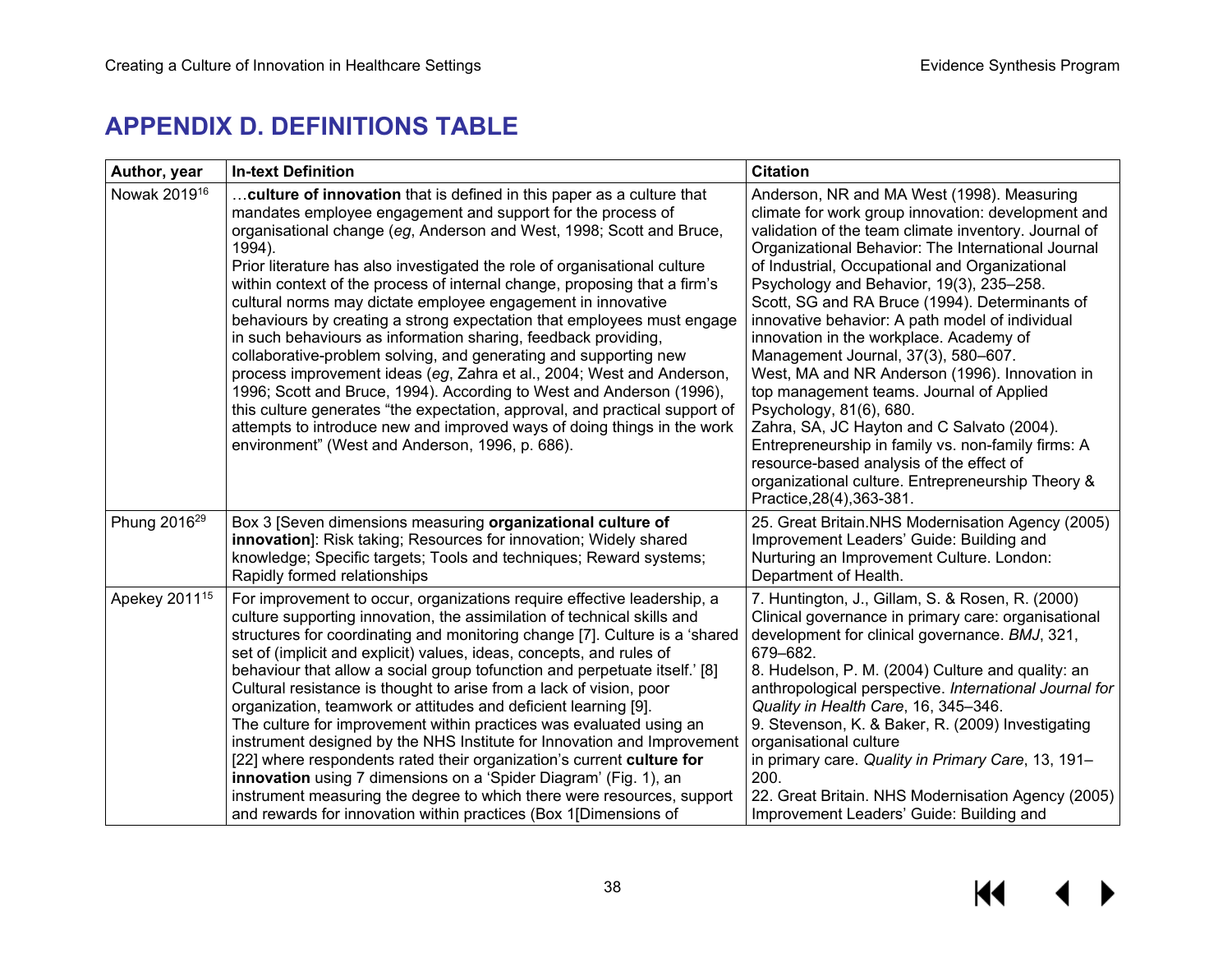| Author, year             | <b>In-text Definition</b>                                                                                                                                                                                                                                                                                                                                                                                                                                                                                                                                                                                                                                                                                                                                                                                                                                                                                                                                                       | <b>Citation</b>                                                                                                                                                                                                                                                                                                                                                                                                                                                                                                                                                                                                                                                                                                                                                                                                                                                                                                                                                                                                                                                             |
|--------------------------|---------------------------------------------------------------------------------------------------------------------------------------------------------------------------------------------------------------------------------------------------------------------------------------------------------------------------------------------------------------------------------------------------------------------------------------------------------------------------------------------------------------------------------------------------------------------------------------------------------------------------------------------------------------------------------------------------------------------------------------------------------------------------------------------------------------------------------------------------------------------------------------------------------------------------------------------------------------------------------|-----------------------------------------------------------------------------------------------------------------------------------------------------------------------------------------------------------------------------------------------------------------------------------------------------------------------------------------------------------------------------------------------------------------------------------------------------------------------------------------------------------------------------------------------------------------------------------------------------------------------------------------------------------------------------------------------------------------------------------------------------------------------------------------------------------------------------------------------------------------------------------------------------------------------------------------------------------------------------------------------------------------------------------------------------------------------------|
|                          | organizational culture for innovation]): Risk; Resources; Information;<br>Targets; Tools; Reward; Relationships                                                                                                                                                                                                                                                                                                                                                                                                                                                                                                                                                                                                                                                                                                                                                                                                                                                                 | Nurturing an Improvement Culture. London:<br>Department of Health.                                                                                                                                                                                                                                                                                                                                                                                                                                                                                                                                                                                                                                                                                                                                                                                                                                                                                                                                                                                                          |
| Liebe 2017 <sup>24</sup> | Chief information officers (CIOs) stand at the heart of corresponding<br>management activities [4]. Their perceived ability to initialise, implement<br>and institutionalise new and suitable HIT solutions can be defined as<br>innovation capability [5], a construct composed of latent personal and<br>organizational characteristics. These are in detail: an innovative<br>organisational culture and the CIOs' intrapreneurial personality and<br>openness towards users [6]. Innovative organizational culture describes a<br>working environment that nurtures unorthodox thinking, which is based on<br>shared values, basic underlying assumptions and observable artifacts [7,<br>8]With regard to HIT, innovative organisational culture can be<br>characterised by shared visions about the future role of HIT, by a<br>supportive hospital board (HB) and by a certain degree of flexibility in<br>organisational structures, processes and work routines [3,6]. | [3] Cresswell K, Sheikh A. Organizational issues in<br>the implementation and adoption of health<br>information<br>technology innovations: an interpretative review. Int<br>journal of medical informatics 2013; 82:e73-e86.<br>[4] Haux R, Winter A, Ammenwerth E, Brigl B. How<br>to Strategically Manage Hospital Information<br>Systems. In: Strategic Information Management in<br>Hospitals. Springer; 2004. pp. 177-220.<br>[5] Avgar AC, Litwin AS, Pronovost PJ. Drivers and<br>barriers in health IT adoption: a proposed<br>framework. Applied clinical informatics 2012; 3:488-<br>500.<br>[6] Esdar M, Liebe JD, Weiß JP, Hübner U.<br>Exploring Innovation Capabilities of Hospital CIOs:<br>An Empirical Assessment. Stud Hlth Technol Inform.<br>2017;235:383-387.<br>[7] Schein E, H. Organizational culture. American<br>Psychologist 1990; 45:109-119.<br>[8] Khazanchi S, Lewis MW, Boyer KK. Innovation-<br>supportive culture: The impact of organizational<br>values<br>on process innovation. Journal of Operations<br>Management 2007; 25:871-884. |
| <b>Buschgen</b><br>20133 | Those make up a range from broad variables such as innovation culture<br>(eg, Chandler, Keller, and Lyon, 2000; Gumusluoglu, and Ilsev, 2009) or<br>supportive culture (eg, Abbey and Dickson, 1983; Berson, Oreg, and Dvir,<br>2008; Wei and Morgan, 2004) to very specific cultural variables like<br>tolerance for failure (Danneels, 2008) or participative decision-making<br>(Hurley and Hult, 1998).                                                                                                                                                                                                                                                                                                                                                                                                                                                                                                                                                                     | Chandler, G. N., C. Keller, and D. W. Lyon. 2000.<br>Unraveling the determinants and consequences of<br>an innovation-supportive organizational culture.<br>Entrepreneurship Theory and Practice(Fall): 59-76.<br>Gumusluoglu, L., and A. Ilsev. 2009.<br>Transformational leadership and organizational<br>innovation: The roles of internal and external<br>support for innovation. Journal of Product Innovation<br>Management26: 264-77.<br>Abbey, A., and J. W. Dickson. 1983. R&D work<br>climate and innovation in semiconductors. Academy<br>of Management Journal26 (2): 362-68.                                                                                                                                                                                                                                                                                                                                                                                                                                                                                   |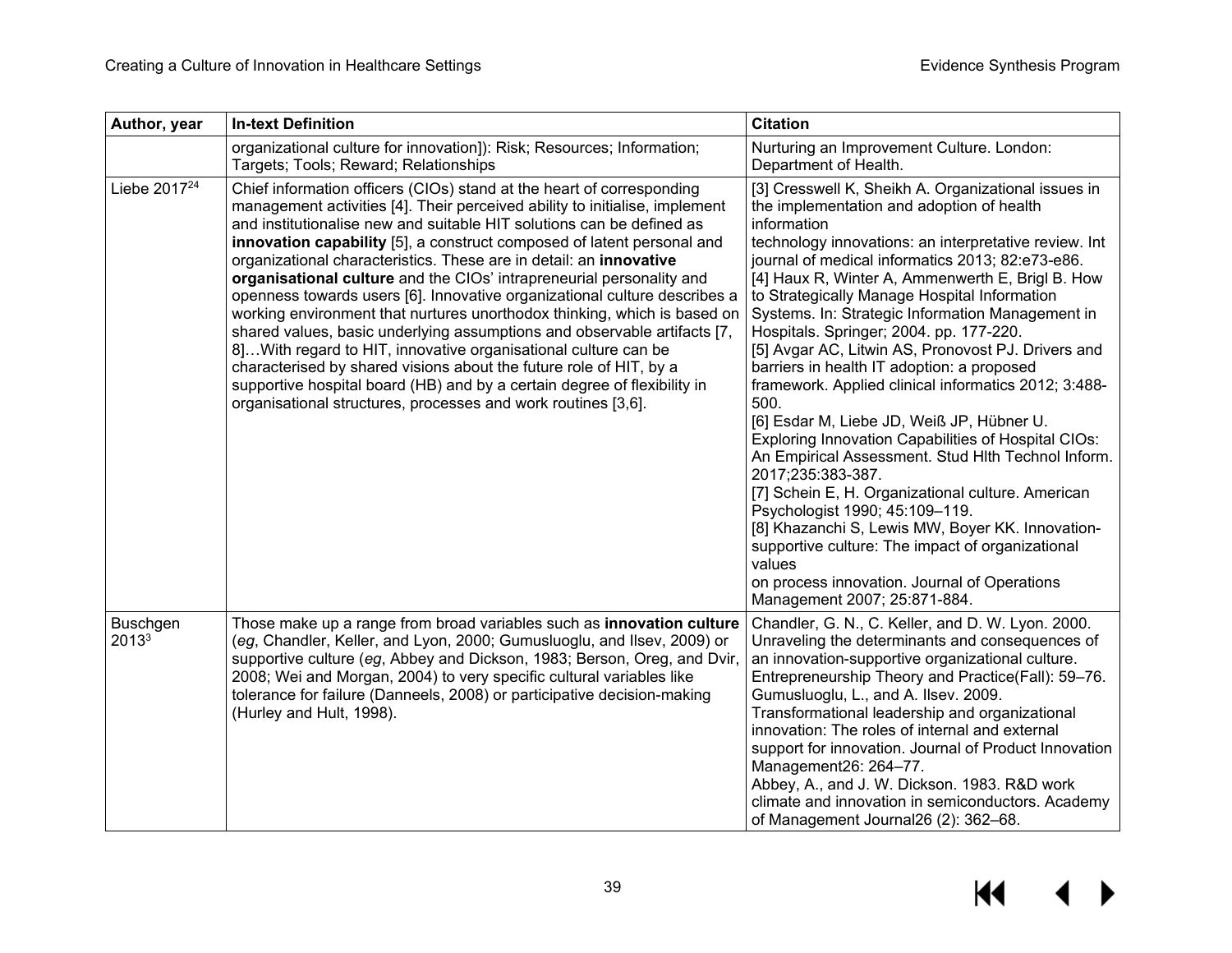| Author, year                              | <b>In-text Definition</b>                                                                                                                                                                                                                                                                                                                                                                                                                                                                                                                                                                                                                                                                                                                                                                                                                                                                                     | <b>Citation</b>                                                                                                                                                                                                                                                                                                                                                                                                                                                                                                                                                                                                                                                                         |
|-------------------------------------------|---------------------------------------------------------------------------------------------------------------------------------------------------------------------------------------------------------------------------------------------------------------------------------------------------------------------------------------------------------------------------------------------------------------------------------------------------------------------------------------------------------------------------------------------------------------------------------------------------------------------------------------------------------------------------------------------------------------------------------------------------------------------------------------------------------------------------------------------------------------------------------------------------------------|-----------------------------------------------------------------------------------------------------------------------------------------------------------------------------------------------------------------------------------------------------------------------------------------------------------------------------------------------------------------------------------------------------------------------------------------------------------------------------------------------------------------------------------------------------------------------------------------------------------------------------------------------------------------------------------------|
|                                           |                                                                                                                                                                                                                                                                                                                                                                                                                                                                                                                                                                                                                                                                                                                                                                                                                                                                                                               | Berson, Y., S. Oreg, and T. Dvir. 2008. CEO values,<br>organizational culture and firm outcomes. Journal of<br>Organizational Behavior29: 615-33.<br>Wei, Y., and N. A. Morgan. 2004. Supportiveness of<br>organizational climate, market orientation, and new<br>product performance in Chinese firms. Journal of<br>Product Innovation Management21: 375-88.<br>Danneels, E. 2008. Organizational antecedents of<br>second-order competences. Strategic Management<br>Journal. 29: 519-43.a<br>Hurley, R. F., and G. T. M. Hult. 1998. Innovation,<br>market orientation, and organizational learning: An<br>integration and empirical examination. Journal of<br>Marketing.62:42-54. |
| Cramm 2013 <sup>8</sup>                   | Innovative cultures reportedly enhance the creation and implementation<br>of new ideas and working methods in organizations (Caldwell & O'Reilly,<br>2003). Innovative cultures reflect attitudes and behaviors of teams as well<br>as the organization and are known to provide a link between effective<br>organizational practice and high-quality healthcare (Mickan & Rodger,<br>2000; St. John Burch & Anderson, 2003).                                                                                                                                                                                                                                                                                                                                                                                                                                                                                 | Caldwell, D. F., & O'Reilly, C. A. (2003). The<br>determinants of team-based innovation in<br>organisations. The role of social influence. Small<br>Group Research, 34, 497e517.<br>Mickan, S., & Rodger, S. (2000). Characteristics of<br>effective teams: a literature review. Australian<br>Health Review, 23, 201e208<br>St. John Burch, G., & Anderson, N. (2003). What<br>does it take to be a good team player? Assessing<br>team climate preference can help. Select<br>Development Review, 19, 15-19.                                                                                                                                                                          |
| Muñoz-van den<br>Eynde 2015 <sup>21</sup> | the STI Outlook 2012 [3] pointed out that it is increasingly recognized that<br>innovation is influenced by certain social and cultural values, norms,<br>attitudes and behaviors which may be described as innovation culture.<br>In this paper we focus on 3 issues directly related to measuring<br>innovation culture. First, the lack of validated measurement scales of<br>innovation culture [2], necessary to enhance the understanding of<br>innovation culture. Second, the difficulty in identifying the factors<br>determining the tendency and ability of organizations to produce<br>innovations [4], key for diagnostic purposes. Third, the excessive focus on<br>organizations, neglecting the relevance of social factors and individuals.<br>Innovation and culture are social constructs [6]. To say that something is<br>socially constructed is to emphasize its dependence on society. | 2. Dobni CB. Measuring innovation culture in<br>organizations. The development of a generalized<br>innovation culture construct using exploratory factor<br>analysis. Eur. J. Innov. Manag. 2008;11(4):539-59.<br>3. Organisation for Economic Co-operation and<br>Development. OECD Science, Technology and<br>Industry Outlook 2012. Paris: OECD; 2012.<br>4. Wang CL, Ahmed PK. The development and<br>validation of the organizational innovativeness<br>construct using confirmatory factor analysis. Eur. J.<br>Innov. Manag. 2004;7(4):303:13.<br>6. Cornejo M, Muñoz E. Percepción de la<br>innovación: cultura de la innovación y capacidad                                    |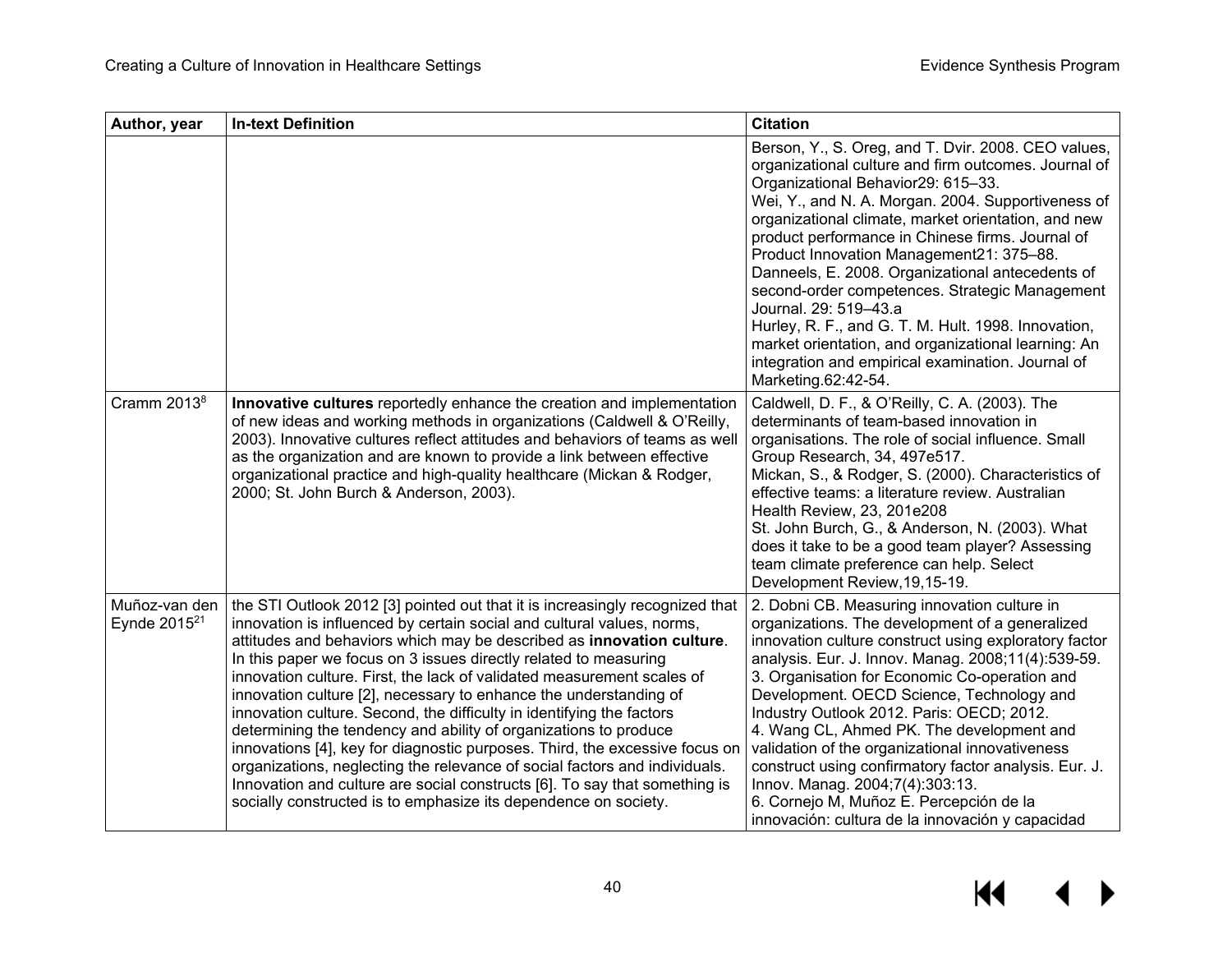| Author, year               | <b>In-text Definition</b>                                                                                                                                                                                                                                                                                                                                                                                                                                                                                                                                                                                                                                                                                                                                                                                                                                                                                                                                                                                                                                                                                                                                                                  | <b>Citation</b>                                                                                                                                                                                                                                                                                                                                                                                                                                                                                                                                                                                                                                                                                                                                                                                                                                                                                                                                                                                            |
|----------------------------|--------------------------------------------------------------------------------------------------------------------------------------------------------------------------------------------------------------------------------------------------------------------------------------------------------------------------------------------------------------------------------------------------------------------------------------------------------------------------------------------------------------------------------------------------------------------------------------------------------------------------------------------------------------------------------------------------------------------------------------------------------------------------------------------------------------------------------------------------------------------------------------------------------------------------------------------------------------------------------------------------------------------------------------------------------------------------------------------------------------------------------------------------------------------------------------------|------------------------------------------------------------------------------------------------------------------------------------------------------------------------------------------------------------------------------------------------------------------------------------------------------------------------------------------------------------------------------------------------------------------------------------------------------------------------------------------------------------------------------------------------------------------------------------------------------------------------------------------------------------------------------------------------------------------------------------------------------------------------------------------------------------------------------------------------------------------------------------------------------------------------------------------------------------------------------------------------------------|
|                            | The social context tends to be ignored when measuring innovation<br>culture. Addressing this issue, it seems appropriate to talk about the<br>social appropriation of innovation, a term from Science, Technology and<br>Society (STS) studies. If this approach is to be accepted, it is necessary<br>to include not only cognitive and economic elements in the concept of<br>innovation, but also social, organizational and cultural aspects. Ultimately,<br>all innovations generate changes due to their adoption or rejection by<br>society [10].<br>We consider it fundamental to know workers' perceptions about the<br>influence of this dimension on their ability to do their job. An<br>organization's innovative capability depends, at least partly, on the<br>innovative traits of its employees [2,11]. Thus, individual differences have<br>to be taken into consideration [16-18]. Another relevant and neglected<br>factor is trust. Trust may be broken down into 2 dimensions: trust among<br>employees, and trust between personnel and leaders [19]. Therefore, it is<br>also important to know which traits in workmates and leaders are valued<br>by employees.  | innovadora. In: Pérez Sedeño E., Cimoli M,<br>coordinators. Innovación y Conocimiento.<br>Pensamiento Iberoamericano. 2012;5:2 <sup>a</sup> .n época.<br>Spanish.<br>10. Rogers EM. Diffusion of innovations. 5th ed.<br>New York: Free Press; 2003.<br>11. Tang HK. An inventory of organizational<br>innovativeness. Technovation. 1999;19: 41-51.<br>16. Dewett T. Employee creativity and the role of<br>risk. Eur. J. Innov. Manag. 2004;7(4): 257-266. 17.<br>Williams SD. Personality, attitude and leader<br>influences on divergent thinking and creativity in<br>organizations. Eur. J. Innov. Manag. 2004;7(3):187-<br>204. 18. McLean LD. Organizational culture's<br>influence on creativity and innovation: A review of<br>the literature and implications for human resource<br>development. Adv. Dev. Hum. Resour.<br>2005;7(2):226-246. 19. Ellonen R, Blomqvist K,<br>Puumalainen K. The role of trust in organizational<br>innovativeness. Eur. J. Innov. Manag.<br>2008;11(2):160-181. |
| Nieboer 2012 <sup>20</sup> | Innovative cultures are known to provide a link between efficient<br>organizational practice and high-quality patient care (Anderson & West,<br>1998; Mickan & Rodger, 2000; St. John Burch & Anderson, 2003).<br>Innovative culture, conceptualized as group norms that exert control over<br>attitudes and behavior by representing what "is" or "ought to be" in a<br>particular situation may be more or less conducive to creativity, risk<br>taking, and tolerating mistakes and facilitate implementation by<br>generating social approval when working together effectively and acting<br>quickly (Caldwell & O'Reilly, 2003). Such innovative cultures have been<br>reported to enhance the creation and implementation of new ideas and<br>working methods in organizations (Ferlie & Shortell, 2001; Leggat et al.,<br>1998).<br>Innovation in service delivery and organizations can be defined as a<br>novel set of behaviors, routines, and work methods that improve health<br>outcomes, administrative efficiency, cost effectiveness, or user<br>experience implemented by planned and coordinated actions<br>(Greenhalgh, Robert, Macfarlane, Bate, & Kyriakidou, 2004). | Avolio, B. J., & Bass, B. M. (1999). Re-examining<br>the components of transformational and<br>transactional leadership using the multifactor<br>leadership. Journal of Occupational and<br>Organizational Psychology, 72(4), 441Y462.<br>Anderson, N. R., & West, M. A. (1998). Measuring<br>climate for work group innovation: Development and<br>validation of the team climate inventory. Journal of<br>Organizational Behavior, 19(3), 235Y258.<br>Mickan, S., & Rodger, S. (2000). Characteristics of<br>effective teams: A literature review. Australian<br>Health Review, 23(3), 201Y208.<br>St. John Burch, G., & Anderson, N. (2003). What<br>does it take to be a good team player? Assessing<br>team climate preference can help. Selection and<br>Development Review, 19, 15Y19.                                                                                                                                                                                                              |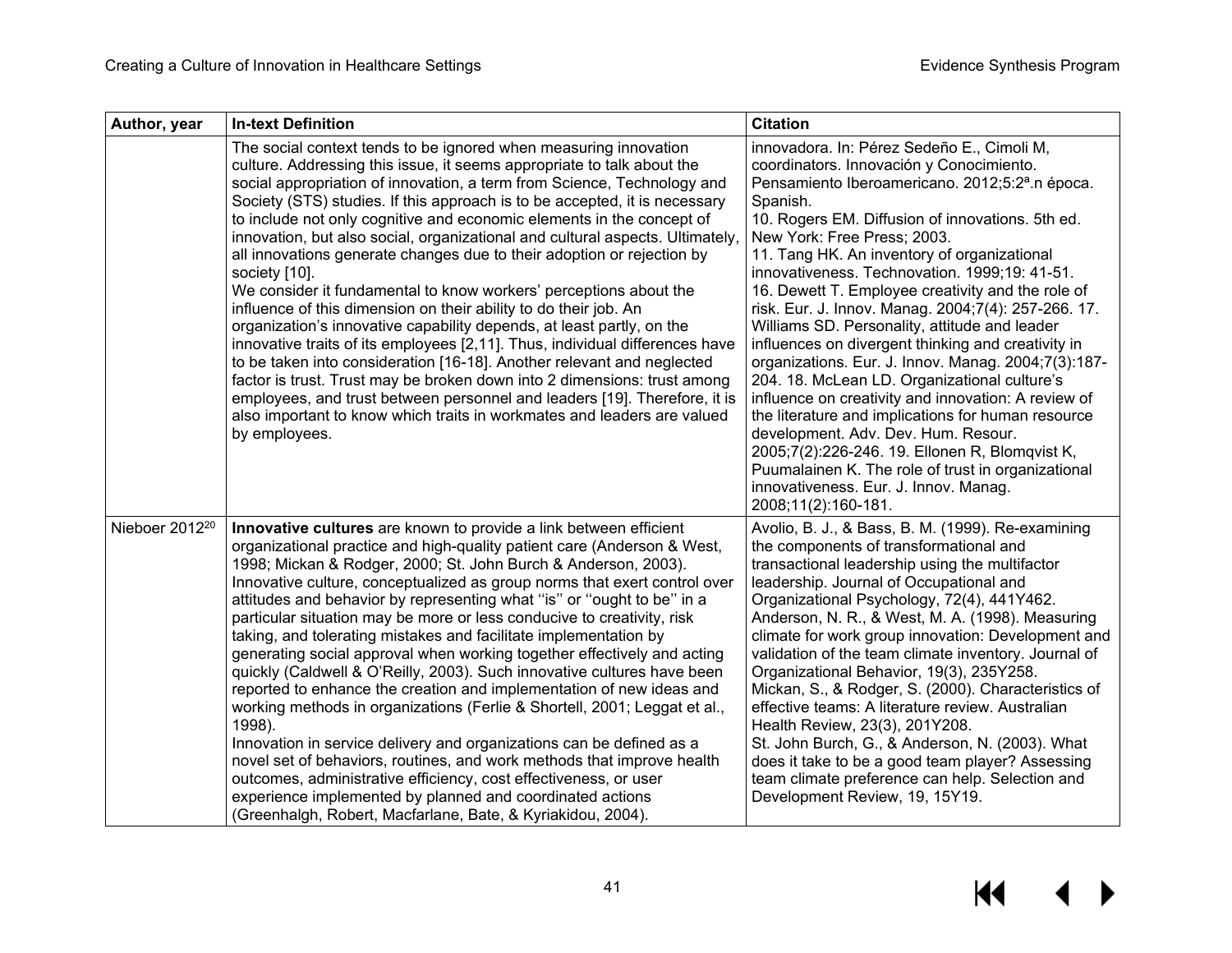| Author, year         | <b>In-text Definition</b>                                                                                                                                                                                                                                                                                                                                                                                                                                                                                                                                                                                                                                                                                                                                                                                                                                                                                                                                                                                                                                                                                                                                                                                                                                                                                                                                                                                                                                                                                                                        | <b>Citation</b>                                                                                                                                                                                                                                                                                                                                                                                                                                                                                                                                                                                                                                                                                                                                                                                                                                                                                                                                                                                                                                                                                                                                                                                                                                                                                                                                                                                                                                                                |
|----------------------|--------------------------------------------------------------------------------------------------------------------------------------------------------------------------------------------------------------------------------------------------------------------------------------------------------------------------------------------------------------------------------------------------------------------------------------------------------------------------------------------------------------------------------------------------------------------------------------------------------------------------------------------------------------------------------------------------------------------------------------------------------------------------------------------------------------------------------------------------------------------------------------------------------------------------------------------------------------------------------------------------------------------------------------------------------------------------------------------------------------------------------------------------------------------------------------------------------------------------------------------------------------------------------------------------------------------------------------------------------------------------------------------------------------------------------------------------------------------------------------------------------------------------------------------------|--------------------------------------------------------------------------------------------------------------------------------------------------------------------------------------------------------------------------------------------------------------------------------------------------------------------------------------------------------------------------------------------------------------------------------------------------------------------------------------------------------------------------------------------------------------------------------------------------------------------------------------------------------------------------------------------------------------------------------------------------------------------------------------------------------------------------------------------------------------------------------------------------------------------------------------------------------------------------------------------------------------------------------------------------------------------------------------------------------------------------------------------------------------------------------------------------------------------------------------------------------------------------------------------------------------------------------------------------------------------------------------------------------------------------------------------------------------------------------|
|                      | Champagne, Denis, Pineault, and Contandriopoulos (1991) and Ferlie<br>and Shortell (2001) have shown that several organizational factors affect<br>an organization's ability to innovate services. Different organizations<br>provide different contexts for innovation, and some organizational<br>features have been shown to influence the likelihood that an innovation<br>will be successfully assimilated (Greenhalgh et al., 2004).<br>According to Greenhalgh et al. (2004), leadership styles influence the<br>development of an innovative culture. Den Hartog, Van Muijen, and<br>Koopman (1997) have reported on 3 different management styles:<br>transformational, transactional, and passive. Transactional leaders build<br>expectations by setting specific performance targets with their employees<br>(Avolio & Bass, 1999), significant here because West et al. (2003) have<br>shown that leadership clarity predicts team innovation in health care.<br>Transformational leaders upset the status quo and existing rule<br>structures, replacing them with a "new order" and way of doing things<br>(Ferlie & Shortell, 2001). Passive leaders tend to react only after<br>problems have become serious enough to take corrective action and<br>often avoid making decisions at all (Avolio & Bass, 1999). Transactional<br>and transformational leadership styles are thus expected to be positively<br>related to innovative culture, whereas a passive leadership style is<br>negatively related to innovative culture. | Caldwell, D. F., & O'Reilly, C. A. (2003). The<br>determinants of team-based innovation in<br>organizations: The role of social influence. Small<br>Group Research, 34(4), 497Y517.<br>Ferlie, E. B., & Shortell, S. M. (2001). Improving the<br>quality of health care in the United Kingdom and the<br>United States: A framework for change. Milbank<br>Quarterly, 79(2), 281Y315.<br>Leggat, S. G., Narine, L., Lemieux-Charles, L.,<br>Barnsley, J.,<br>Baker, G. R., Sicotte, C., I Bilodeau, H. (1998). A<br>review<br>of organizational performance assessment in health<br>care.<br>Health Services Management Research, 11(1),<br>3Y18; discussion 19Y23.<br>Greenhalgh, T., Robert, G., Macfarlane, F., Bate, P.,<br>& Kyriakidou, O. (2004). Diffusion of innovations in<br>service organizations: Systematic review and<br>recommendations. Milbank Quarterly, 82(4),<br>581Y629.<br>Champagne, F., Denis, J. L., Pineault, R., &<br>Contandriopoulos, A. P. (1991). Structural and<br>political models of analysis of the introduction of an<br>innovation in organizations: The case of the change<br>in the method of payment of physicians<br>in long-term care hospitals. Health Services<br>Management Research, 4(2), 94Y111.<br>Den Hartog, D. N., Van Muijen, J. J., & Koopman, P.<br>L. (1997). Transactional versus transformational<br>leadership: An analysis of the MLQ. Journal of<br>Occupational and Organizational Psychology, 70(1),<br>19Y34. |
| Lansisalmi<br>199935 | Research on the determinants of an <b>innovative climate</b> has<br>concentrated on factors that can be traced back to the classic motivation<br>and organizational behaviour theories, such as goal setting-theory6 and<br>the job characteristics model, 7 and 2 management systems based on<br>these theories, total quality management and management by                                                                                                                                                                                                                                                                                                                                                                                                                                                                                                                                                                                                                                                                                                                                                                                                                                                                                                                                                                                                                                                                                                                                                                                     | 6. Locke, E. A. and Latham, G. P. A Theory of Goal<br>Setting and Task Performance. Prentice Hall,<br>Englewood-Cliffs, NJ, 1990.<br>7. Hackman, J. R. and Oldham, G. Work Redesign.<br>Addison-Wesley, Reading, MA, 1980.                                                                                                                                                                                                                                                                                                                                                                                                                                                                                                                                                                                                                                                                                                                                                                                                                                                                                                                                                                                                                                                                                                                                                                                                                                                     |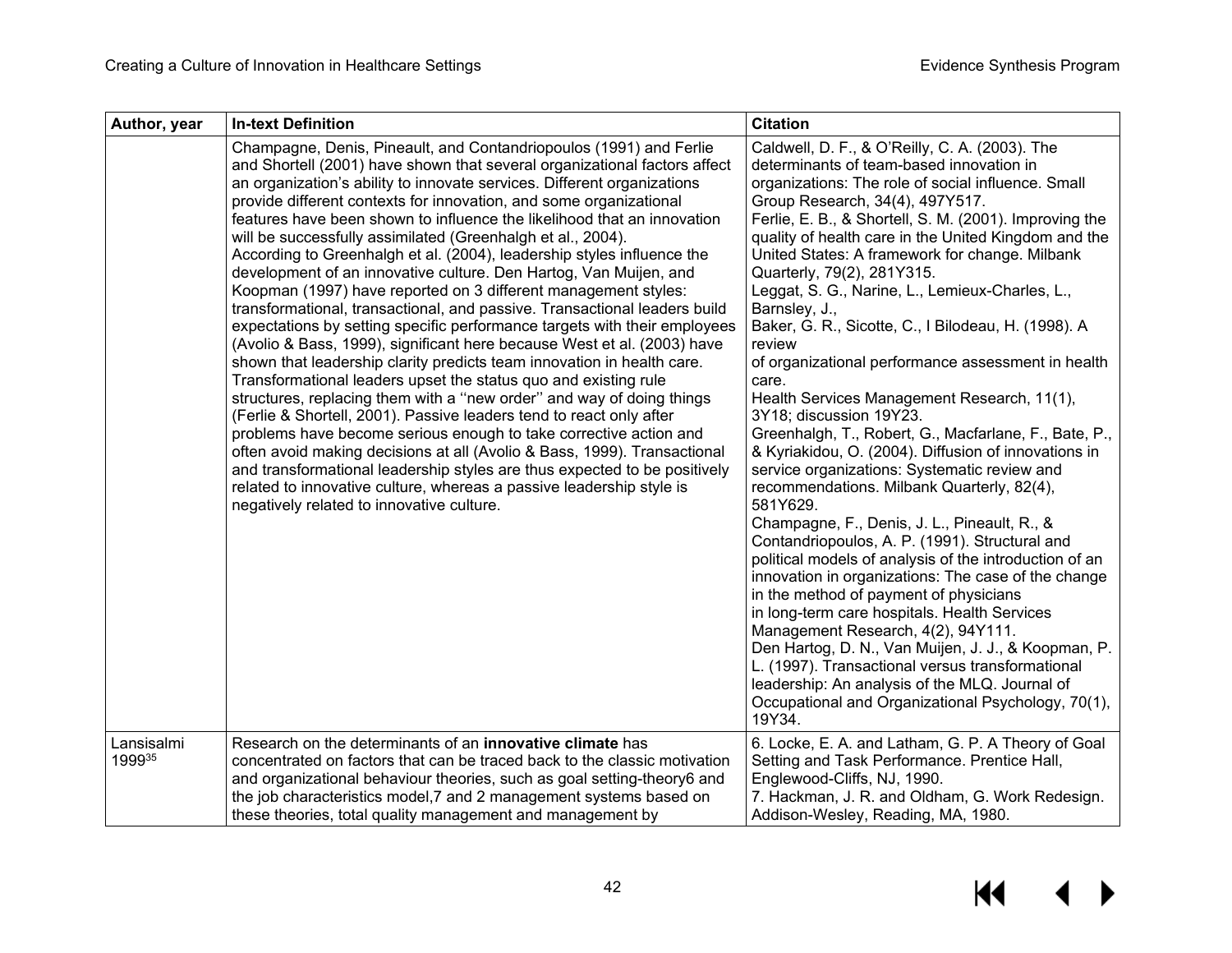| Author, year           | <b>In-text Definition</b>                                                                                                                                                                                                                                                                                                                                                                                                                                                                                                                       | <b>Citation</b>                                                                                                                                                                                                                                                                                                                                                                                                                                                                                                                                                                                                                                                                                                                                                                                                                                                                                                                                                                                                                       |
|------------------------|-------------------------------------------------------------------------------------------------------------------------------------------------------------------------------------------------------------------------------------------------------------------------------------------------------------------------------------------------------------------------------------------------------------------------------------------------------------------------------------------------------------------------------------------------|---------------------------------------------------------------------------------------------------------------------------------------------------------------------------------------------------------------------------------------------------------------------------------------------------------------------------------------------------------------------------------------------------------------------------------------------------------------------------------------------------------------------------------------------------------------------------------------------------------------------------------------------------------------------------------------------------------------------------------------------------------------------------------------------------------------------------------------------------------------------------------------------------------------------------------------------------------------------------------------------------------------------------------------|
|                        | objectives.8-17 On this basis, the role of various correlates of innovative<br>climate, including goal clarity, feedback, communication processes and<br>autonomy, has been explored.                                                                                                                                                                                                                                                                                                                                                           | 8. Barnard, C. I. Organization and Management.<br>Harvard University Press, Cambridge, 1938.<br>9. Drucker, P. F. The Practice of Management.<br>Harper, New York, 1954.<br>10. Drucker, P. F. What results should you expect?<br>A user's guide to MBO. Pub. Admin. Rev. 1976; 36:<br>$12 - 19.$<br>11. Drucker, P. F. Innovation and Entrepreneurship:<br>Practice and Principles. Heinemann, London, 1985.<br>12. Crosby, P. Quality is Free. McGraw-Hill,<br>Washington, DC, 1979.<br>13. Juran, J. M. Management of Quality. McGraw-<br>Hill, Washington, DC, 1981.<br>14. Deming, W. E. Out of the Crisis: Quality,<br>Productivity and Competitive Position. Cambridge<br>University Press, Cambridge, 1982.<br>15. Ishikawa, K. What is Total Quality Control.<br>Prentice Hall, Englewood Cli€s, NJ, 1985.<br>16. Garvin, D. A. Managing Quality. Free Press,<br>New York, 1988.<br>17. Poister, T. H. and Streib, G. Management tools<br>in government: Trends over the past decade. Pub.<br>Admin. Rev. 1989; 49: 240-248. |
| Roen 201834            | Innovative climate construct is mentioned as a domain of the instrument;<br>not explicitly mentioned or defined by authors                                                                                                                                                                                                                                                                                                                                                                                                                      | Dallner, M., Elo, A.-L., Gamberale, F., Hottinen, V.,<br>Knardahl, S. and Lindström, K. (2000). Validation of<br>the General Nordic Questionnaire (QPSNordic) for<br>Psychological and Social Factors at Work.<br>Copenhagen: Nordic Council of Ministers, Nord.                                                                                                                                                                                                                                                                                                                                                                                                                                                                                                                                                                                                                                                                                                                                                                      |
| Yan 2020 <sup>31</sup> | Researchers have explored the influence of perceived organizational<br>climate on innovation behaviour, and almost all results support perceived<br>organisational innovation climate as a positive factor in innovation<br>behaviour. Isaksen and Akkermans (2011) mentioned that perceived<br>organisational innovation climate can provide a cognitive foundation for<br>innovation and support the actions to implement innovation. Besides,<br>positive PsyCap can also promote the perceived of the organisational<br>innovation climate. | Qian, Y., Zhang, Y.-Q., Wu, J.-M., & Wang, H.-C.<br>(2016). Development and psychometric test of<br>Nurse Organizational Innovation Climate Scale.<br>Chinese Journal of Nursing, 51(02), 243-247.<br>Isaksen, S. G., & Akkermans, H. J. (2011). Creative<br>climate: A leadership lever for innovation. The<br>Journal of Creative Behavior, 45(3), 161-187.                                                                                                                                                                                                                                                                                                                                                                                                                                                                                                                                                                                                                                                                         |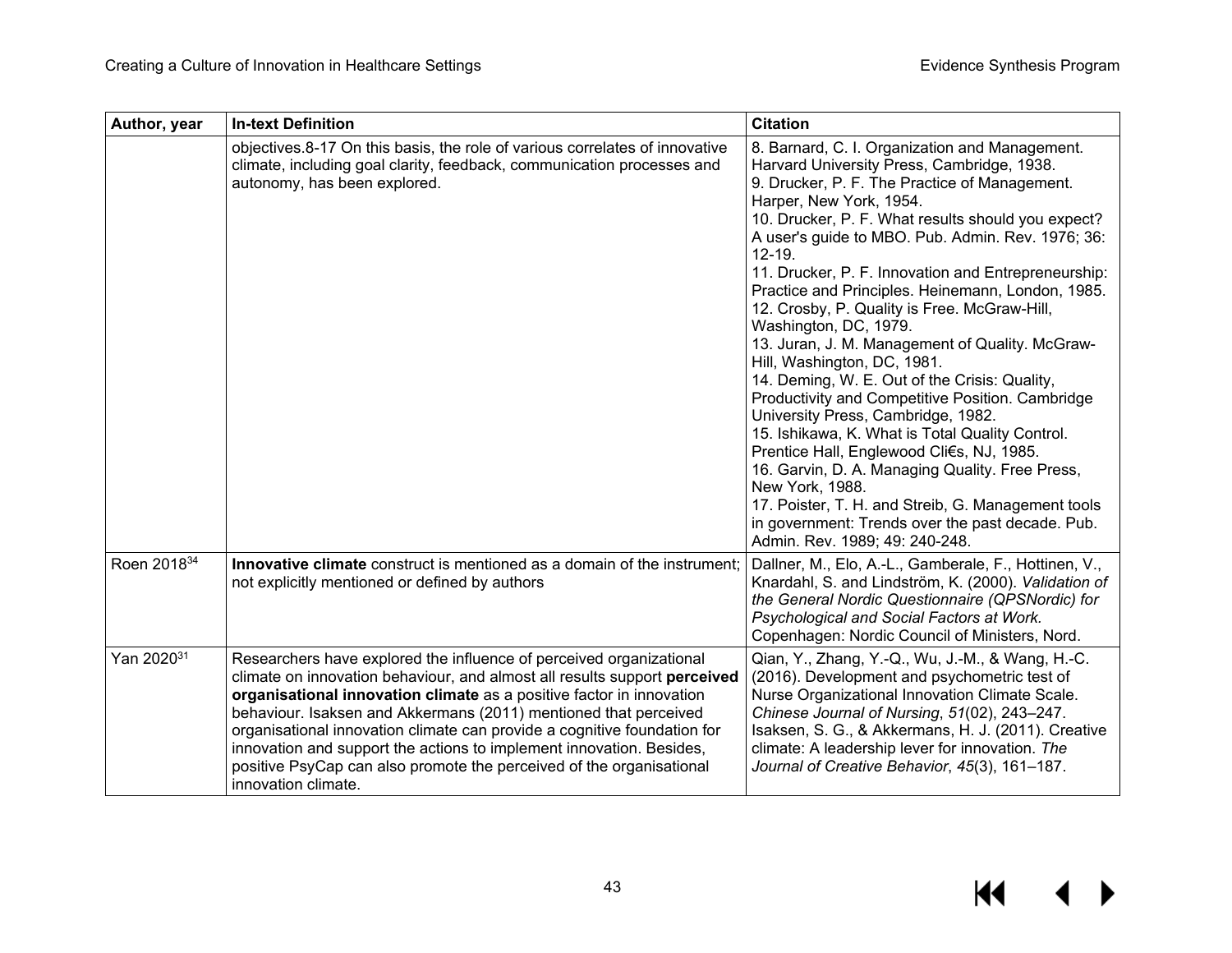| Author, year            | <b>In-text Definition</b>                                                                                                                                                                                                                                                                                                                                                                                                                                                                                                                                                                                                                                                                                                                                                                                                                                                                                                                                                                                                                                                                                                                                                                                                                                                                                                                                                                                                                                                                                                                                                                                                                                                                                  | <b>Citation</b>                                                                                                                                                                                                                                                                                                                                                                                                                                                                                                                                                                                                                                                                                                                                                                                                                                                                                                                                                                                                                                                                                                                                                                                                                                                                                                                                                                                                                                                                                                                                                                                                                                                                                                                                                                                                                                                                     |
|-------------------------|------------------------------------------------------------------------------------------------------------------------------------------------------------------------------------------------------------------------------------------------------------------------------------------------------------------------------------------------------------------------------------------------------------------------------------------------------------------------------------------------------------------------------------------------------------------------------------------------------------------------------------------------------------------------------------------------------------------------------------------------------------------------------------------------------------------------------------------------------------------------------------------------------------------------------------------------------------------------------------------------------------------------------------------------------------------------------------------------------------------------------------------------------------------------------------------------------------------------------------------------------------------------------------------------------------------------------------------------------------------------------------------------------------------------------------------------------------------------------------------------------------------------------------------------------------------------------------------------------------------------------------------------------------------------------------------------------------|-------------------------------------------------------------------------------------------------------------------------------------------------------------------------------------------------------------------------------------------------------------------------------------------------------------------------------------------------------------------------------------------------------------------------------------------------------------------------------------------------------------------------------------------------------------------------------------------------------------------------------------------------------------------------------------------------------------------------------------------------------------------------------------------------------------------------------------------------------------------------------------------------------------------------------------------------------------------------------------------------------------------------------------------------------------------------------------------------------------------------------------------------------------------------------------------------------------------------------------------------------------------------------------------------------------------------------------------------------------------------------------------------------------------------------------------------------------------------------------------------------------------------------------------------------------------------------------------------------------------------------------------------------------------------------------------------------------------------------------------------------------------------------------------------------------------------------------------------------------------------------------|
| King 2007 <sup>36</sup> | an organizational climate for innovation can be defined as the extent<br>to which the values and norms of an organization emphasize<br>innovation(West & Anderson, 1996; West & Wallace, 1991). Although<br>little is known about the organizational consequences of climate for<br>innovation, and early investigations of creativity focused on the individual<br>level of analysis (see Amabile, 1996), research has begun to follow a<br>multi-level approach in establishing that innovation is crucial in the long-<br>term survival of organizations (Anacona & Caldwell, 1987; Anderson, de<br>Dreu, & Nijstad, 2004; Drazin, Glynn, & Kazanjian, 1999; Janssen, Van de<br>Vliert, & West, 2004; Oldham & Cummings, 1996). For example, multiple<br>measures of innovation were positively related to organizational<br>effectiveness within the health care industry (West & Anderson, 1996).<br>Damanpour's (1991) meta-analysis showed that managerial attitudes<br>towards change were determinants of organizational innovation. Similarly,<br>we expect that maintenance of a climate which supports the production<br>and implementation of creative ideas or processes will be related to the<br>performance of organizations.<br>"In effect, research findings suggest that if the environment of teams is<br>demanding and uncertain, it is likely they will have to innovate<br>successfully in order to reduce the uncertainty and level of demand" (p.<br>138). (Janssen 2004)<br>Following this theoretical rationale (see also Bunce & West, 1996), we<br>theorize that innovative climates may act as a resource or support<br>function by which employees can manage job demands. | West, M. A., & Farr, J. L. (1990). Innovation and<br>creativity at work: Psychological and organizational<br>strategies. Chichester, England: Wiley.<br>Gonzalez-Roma, V., &West, M. A., (2004). Agreeing<br>to disagree: Climate strength and innovation in work<br>teams. Unpublished manuscript. University of<br>Valencia.<br>Amabile, T. M. (1988). A model of creativity and<br>innovation in organizations. In B. M. Staw & L. L.<br>Cummings (Eds.), Research in organizations (Vol.<br>10, pp. 123-167). Greenwich, CT: JAI Press.<br>West, M. A., & Anderson, N. R. (1996). Innovation in<br>top management teams. Journal of Applied<br>Psychology, 81, 680-693.<br>West, M. A., & Wallace, M. (1991). Innovation in<br>health care teams. European Journal of Social<br>Psychology, 21, 303-315<br>Anacona, D., & Caldwell, D. (1987). Management<br>issues facing new product teams in high technology<br>companies. In D. Lewin, D. Lipsky, & D. Sokel<br>(Eds.), Advances in industrial and labor relations<br>(Vol. 4, pp. 191-221). Greenwich, CT: JAI Press.<br>Anderson, N., de Dreu, C. K., & Nijstad, B. A.<br>(2004). The routinization of innovation research: A<br>constructively critical review of the state-of-the-<br>science. Journal of Organizational Behavior, 25,<br>147-173.<br>Drazin, R., Glynn, M. A., & Kazanjian, R. K. (1999).<br>Multilevel theorizing about creativity in<br>organizations: A sensemaking perspective.<br>Academy of Management Review, 24, 286-307.<br>Janssen, O., Van de Vliert, E., & West, M. (2004).<br>The bright and dark sides of individual and group<br>innovation: A special issue introduction. Journal of<br>Organizational Behavior, 25, 129-145.<br>Oldham, G. R., & Cummings, A. (1996). Employee<br>creativity: Personal and contextual factors at work.<br>Academy of Management Journal, 39, 607-634. |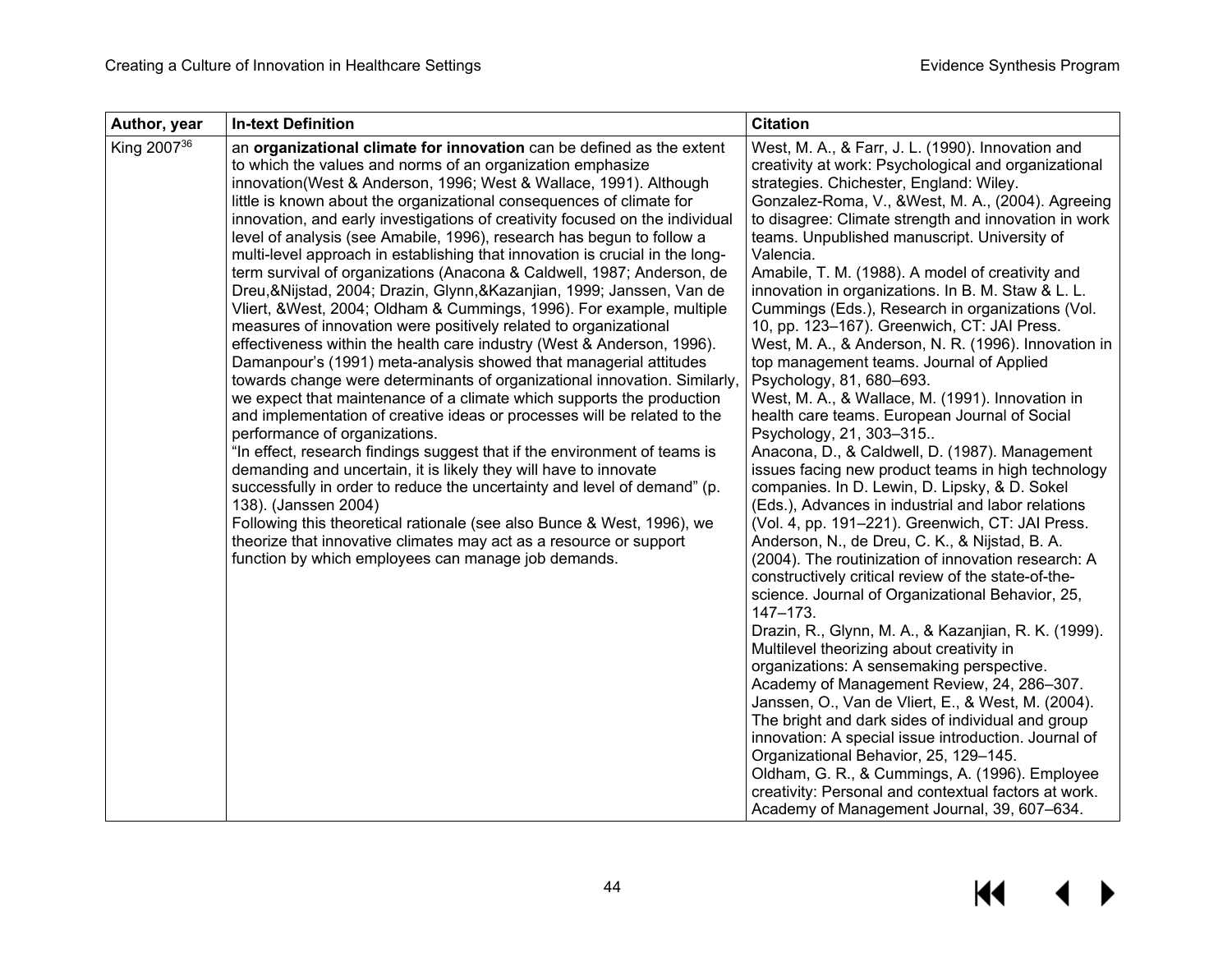| Author, year              | <b>In-text Definition</b>                                                                                                                                                                                                                                                                                                                                                                                                                                                                                                                                                                                                                                                                                                                                                                                                                                                                                                                                                                                                                                                                                                                                                                                                                                                                                                                                                                                                                                                                                                                                                                                                                                                                                                                                                                                                             | <b>Citation</b>                                                                                                                                                                                                                                                                                                                                                                                                                                                                                                                                                                                                                                                                                                                              |
|---------------------------|---------------------------------------------------------------------------------------------------------------------------------------------------------------------------------------------------------------------------------------------------------------------------------------------------------------------------------------------------------------------------------------------------------------------------------------------------------------------------------------------------------------------------------------------------------------------------------------------------------------------------------------------------------------------------------------------------------------------------------------------------------------------------------------------------------------------------------------------------------------------------------------------------------------------------------------------------------------------------------------------------------------------------------------------------------------------------------------------------------------------------------------------------------------------------------------------------------------------------------------------------------------------------------------------------------------------------------------------------------------------------------------------------------------------------------------------------------------------------------------------------------------------------------------------------------------------------------------------------------------------------------------------------------------------------------------------------------------------------------------------------------------------------------------------------------------------------------------|----------------------------------------------------------------------------------------------------------------------------------------------------------------------------------------------------------------------------------------------------------------------------------------------------------------------------------------------------------------------------------------------------------------------------------------------------------------------------------------------------------------------------------------------------------------------------------------------------------------------------------------------------------------------------------------------------------------------------------------------|
|                           |                                                                                                                                                                                                                                                                                                                                                                                                                                                                                                                                                                                                                                                                                                                                                                                                                                                                                                                                                                                                                                                                                                                                                                                                                                                                                                                                                                                                                                                                                                                                                                                                                                                                                                                                                                                                                                       | Damanpour, F. (1991). Organizational innovation: A<br>meta-analysis of effects of determinants and<br>moderators. Academy of Management Journal, 14,<br>555-590.<br>Bunce, D., & West, M. A. (1996). Stress<br>management and innovation interventions at work.<br>Human Relations, 49, 209-222.                                                                                                                                                                                                                                                                                                                                                                                                                                             |
| Berg 1999 <sup>9</sup>    | Ekvall (1996) stated that the organizational climate is important for<br>creativity and innovation among the members of the organization. The<br>organizational climate includes such factors as attitudes, behaviour and<br>feelings that are common in the organization and it exists independently<br>of the perceptions and understandings of the members (Ekvall 1996).                                                                                                                                                                                                                                                                                                                                                                                                                                                                                                                                                                                                                                                                                                                                                                                                                                                                                                                                                                                                                                                                                                                                                                                                                                                                                                                                                                                                                                                          | Ekvall G. (1996) Organizational climate for creativity<br>and innovation. European Journal of Work and<br>Organisational Psychology 5, 105-123.                                                                                                                                                                                                                                                                                                                                                                                                                                                                                                                                                                                              |
| Rashid 2020 <sup>32</sup> | Ekvall (1996) stated that the organizational climate  is important for<br>creativity and innovation among the members of the organization. The<br>organizational climate includes such factors as attitudes, behaviour and<br>feelings that are common in the organization and it exists independently<br>of the perceptions and understandings of the members (Ekvall 1996).<br>The climate of creativity and innovation was measured by the Creative<br>Climate Questionnaire (Ekvall et al. 1983). It has 50 statements covering<br>10 dimensions of the work climate: challenge, freedom, idea-support,<br>trust, dynamism, playfulness, debates, conflicts (counter indicative), risk-<br>taking and idea-time (Ekvall et al. 1983). The statements are all geared to<br>the capacity of the organization for change and innovation (Ekvall et al.<br>1987, Ekvall & Tångeberg-Andersson 1986)<br>A low degree of creativity indicates that there is stagnation, and this, in<br>turn, is said to have a negative impact on job satisfaction, well-being,<br>productivity and quality at work (Ekvall 1991).<br>The degree of creativity among the members of an organization may be<br>the outcome of suitable support systems. Ekvall (1996) stated that the<br>organizational climate is important for creativity and innovation among the<br>members of the organization. The organizational climate includes such<br>factors as attitudes, behaviour and feelings that are common in the<br>organization and it exists independently of the perceptions and<br>understandings of the members (Ekvall 1996). Thus, it seems important<br>to take both intrapersonal and interpersonal factors as well as the actual<br>organizational circumstances into consideration when devising suitable<br>support systems for nurses. | Ekvall G. (1991) Managing Innovation (eds Henry, J.<br>& Walker, D.), pp. 73–79. Sage Publications,<br>London.<br>Ekvall G. (1996) Organizational climate for creativity<br>and innovation. European Journal of Work and<br>Organisational Psychology 5, 105-123.<br>Ekvall G., Arvonen J. & Nyström H. (1987)<br>Organisation and Innovation. Studentlitteratur, Lund.<br>Ekvall G., Arvonen J. & Waldenström-Lindström I.<br>(1983) Creative Organizational Climate Construction<br>and Validation of a Measuring Instrument, Report 2.<br>FA-rådet, Stockholm.<br>Ekvall G. & Tångeberg-Andersson Y. (1986)<br>Working climate and creativity. A study of an<br>innovative newspaper office. Journal of Creative<br>Behaviour 3, 215-225. |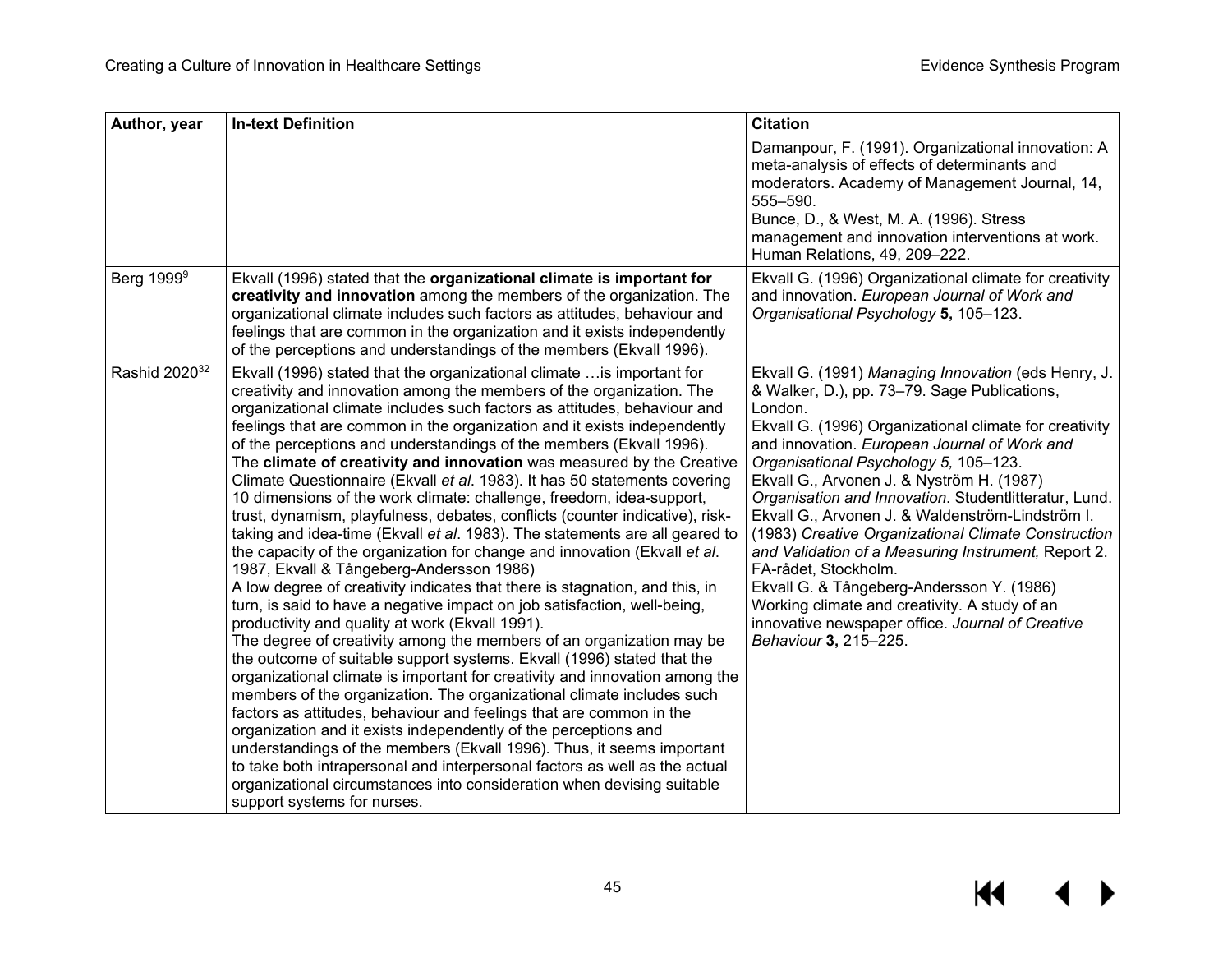| Author, year              | <b>In-text Definition</b>                                                                                                                                | <b>Citation</b>                                                                                      |
|---------------------------|----------------------------------------------------------------------------------------------------------------------------------------------------------|------------------------------------------------------------------------------------------------------|
| Jarvis 2017 <sup>11</sup> | we take creativity to refer to the generation of novel and useful ideas                                                                                  | Amabile, T.M., Conti, R., Coon, H., Lazenby, J. and                                                  |
|                           | (Amabile et al, 1996) and innovation to relate to the successful                                                                                         | Herron, M. (1996) 'Assessing the Work                                                                |
|                           | implementation of creative ideas to create new value for the organisation                                                                                | Environment for Creativity' Academy of                                                               |
|                           | and its stakeholders (West and Anderson, 1996). As Isaksen et al                                                                                         | Management Journal, 39(5): 1154-1184.                                                                |
|                           | (2011:14) claim, "You can have creativity without innovation, but you                                                                                    | West, M.A. and Anderson, N.R. (1996) 'Innovation in                                                  |
|                           | cannot have innovation without creativity." This distinction has a particular                                                                            | Top Management Teams' Journal of Applied                                                             |
|                           | resonance for our research since the leadership challenge we have                                                                                        | Psychology, 81(6): 680-693.                                                                          |
|                           | uncovered is less about creativity and more about innovation and bringing                                                                                | Isaksen, S.G., and Ekvall, G. (2007). Assessing the                                                  |
|                           | new ideas, products and processes into practice. It is this translation of                                                                               | Context for Change: A Technical Manual for the                                                       |
|                           | creative ideas into innovative products, services and processes that                                                                                     | Situational Outlook Questionnaire® - Enhancing                                                       |
|                           | Byrne et al (2009) argue is critical to an organisation's survival and ability                                                                           | Performance of Organizations, Leaders and Teams                                                      |
|                           | to thrive in an increasingly competitive and complex environment. Tidd                                                                                   | for Over 50 Years (2nd ed.), Buffalo, NY, USA: The                                                   |
|                           | and Bessant (2009: 16) suggest "innovation is a process of turning                                                                                       | Creative Problem Solving Group, Inc.                                                                 |
|                           | opportunity into new ideas and of putting these into widely used practice."                                                                              | Byrne, C.L., Mumford, M.D., Barrett, J.D. and                                                        |
|                           | Others (eg West and Farr, 1990; Bledow et al, 2009) include intentionality                                                                               | Vessey, W.B. (2009). "Examining the Leaders of                                                       |
|                           | in their definitions, claiming innovation can be defined as: "The intentional                                                                            | Creative Efforts: What Do They Do, and What Do                                                       |
|                           | introduction and application within a role, group or organisation of ideas,                                                                              | They Think About?' Creativity and Innovation                                                         |
|                           | processes, products or procedures, new to the relevant unit of adoption,<br>designed to significantly benefit the individual, the group, organisation or | Management 18, (4):256-268.<br>Tidd, J. & Bessant, J. (2009) Managing Innovation:                    |
|                           | wider society." (West and Farr, 1990: 9)                                                                                                                 | Integrating Technological, Market and                                                                |
|                           | The innovation literature also focuses on different levels of analysis, from                                                                             | Organizational Change (4th Ed), Hoboken, NJ: John                                                    |
|                           | the personal level (e.g Kirton, 1976, 2003), through team level (West,                                                                                   | Wiley & Sons.                                                                                        |
|                           | 1990), to whole systems (Csikszentmihalyi, 1988) and the level of society                                                                                | West, M. A. and Farr, J. L. (eds) (1990) Innovation                                                  |
|                           | (Simonton, 1999) and addresses them from different perspectives,                                                                                         | and Creativity at Work: Psychological and                                                            |
|                           | including social and occupational psychologists, sociologists,                                                                                           | Organizational Strategies, Chichester: John Wiley.                                                   |
|                           | management scientists, and organizational behaviourists (King, 1990). It                                                                                 | Bledow, R., Frese, M., Anderson, N., Erez, M., &                                                     |
|                           | is perhaps not surprising then that the innovation research is                                                                                           | Farr, J. (2009) 'A Dialectic Perspective on                                                          |
|                           | characterised by variability of findings (Aasen, 2009).                                                                                                  | Innovation: Conflicting Demands, Multiple Pathways,                                                  |
|                           | In this paper our emphasis is on the team level and the role leadership                                                                                  | and Ambidexterity', Industrial and Organizational                                                    |
|                           | learning can play in facilitating a climate supportive of innovation. In                                                                                 | Psychology, 2, 305-337.                                                                              |
|                           | the words of Isaksen (2017: 131), "Creativity is the making and                                                                                          | Kirton, M.J. (1976) 'Adaptors and Innovators: A                                                      |
|                           | communicating of meaningful new connections and ideas. Innovation is                                                                                     | Description and Measure', Journal of Applied                                                         |
|                           | the application and implementation of these insights. Edmondson's                                                                                        | Psychology, 61: 622-629.                                                                             |
|                           | (1999) work in a health setting also stresses the importance of both                                                                                     | Kirton, M.J. (2003) Adaption and Innovation in the                                                   |
|                           | psychological safety and the quality of relationship and trust between                                                                                   | Context of Diversity and Change, London:                                                             |
|                           | leaders and team members for learning and innovation to take place.                                                                                      | Routledge.                                                                                           |
|                           | These factors influence the way the group works with diversity, and its                                                                                  | Csikszentmihalyi, M. (1990). Flow: The Psychology                                                    |
|                           | potential to offer challenge and surprise (Fonseca, 2002), for as West and                                                                               | of Optimal Experience, New York: Harper and Row.<br>Simonton, K. (1999) Origins of Genius: Darwinian |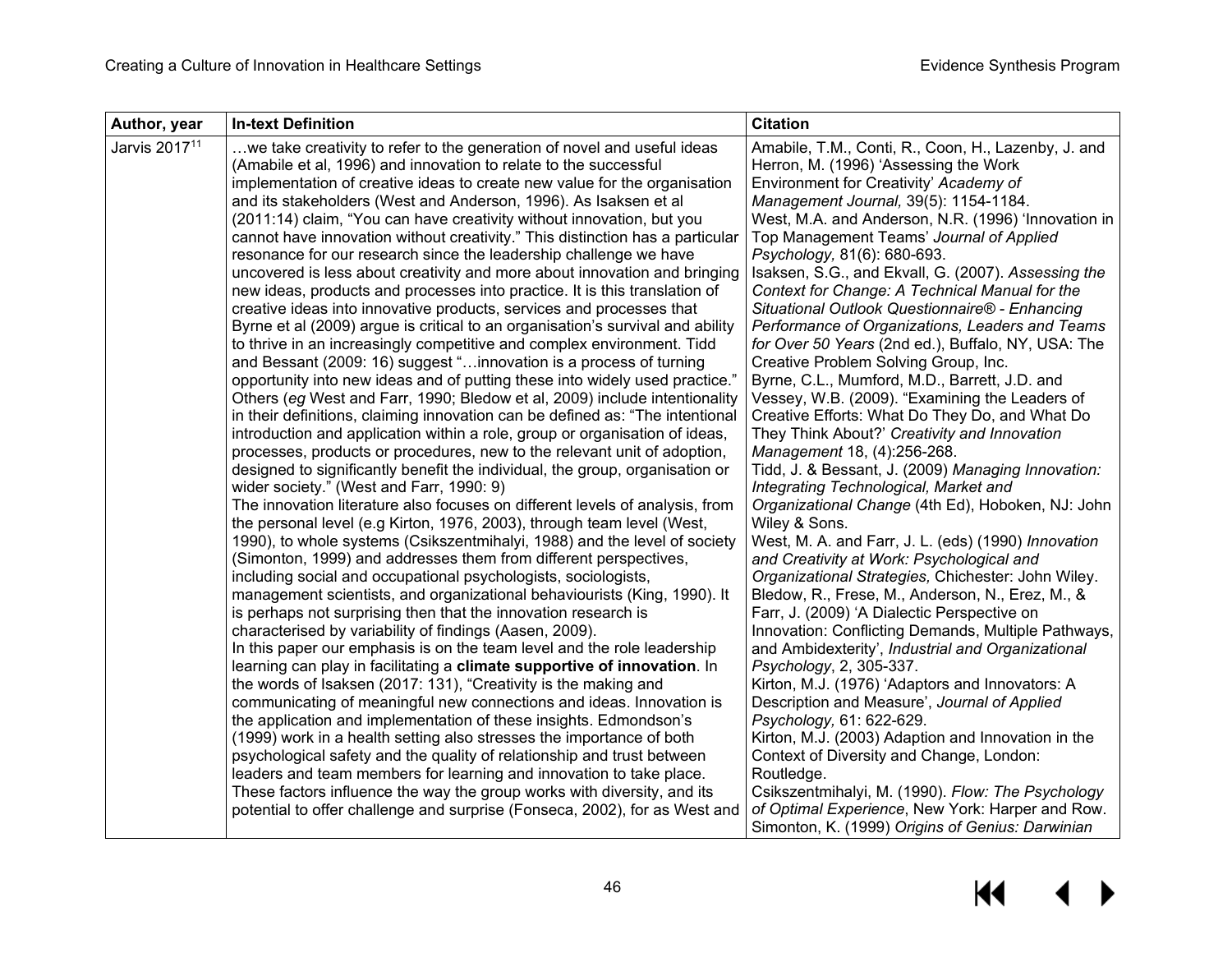| Author, year           | <b>In-text Definition</b>                                                                                                                                                                                                                                                                                                                                                                                                                                                                                                                                                                                                                                                                                                                                                                                                                      | <b>Citation</b>                                                                                                                                                                                                                                                                                                                                                                                                                                                                                                                                                                                                                                                                                                                                                                                                                                                                         |
|------------------------|------------------------------------------------------------------------------------------------------------------------------------------------------------------------------------------------------------------------------------------------------------------------------------------------------------------------------------------------------------------------------------------------------------------------------------------------------------------------------------------------------------------------------------------------------------------------------------------------------------------------------------------------------------------------------------------------------------------------------------------------------------------------------------------------------------------------------------------------|-----------------------------------------------------------------------------------------------------------------------------------------------------------------------------------------------------------------------------------------------------------------------------------------------------------------------------------------------------------------------------------------------------------------------------------------------------------------------------------------------------------------------------------------------------------------------------------------------------------------------------------------------------------------------------------------------------------------------------------------------------------------------------------------------------------------------------------------------------------------------------------------|
|                        | Hirst (2003: 300) note: functional or knowledge diversity in the team is<br>associated with innovation.<br>However, when diversity begins to threaten the group's safety and<br>integration Where diversity reduces group members' clarity about and<br>commitment to group objectives, levels of participation  task orientation<br>and support for new ideas, then it is likely that innovation attempts will<br>be resisted.                                                                                                                                                                                                                                                                                                                                                                                                                | Perspectives on Creativity, New York: Oxford Univ<br>Press.<br>King, N. (1990) 'Innovation at Work: The Research<br>Literature' in M. West and N. Farr (eds) Innovation<br>and Creativity at Work, pp 15-59, Chichester: Wiley<br>Aasen, T.M.B. (2009) 'A Complexity Perspective on<br>Innovation Processes for Subsea Technology<br>Development.' International Journal of Learning and<br>Change, 3(3): 294-307.<br>Edmondson, A. (1999) 'Psychological Safety and<br>Learning Behavior in Work Teams' Administrative<br>Science Quarterly, 44: 350-383<br>Fonseca, J. (2002) Complexity and Innovation in<br>Organizations, London: Routledge.<br>West, M.A. and Hirst, G. (2003) 'Co-operation and<br>Teamwork for Innovation' in M.A. West, D.<br>Tjosvold and K.G. Smith International handbook of<br>Organizational Teamwork and Cooperative<br>Working, Chichester: John Wiley. |
| Liu 2012 <sup>30</sup> | In this study, we employed the well-established four-factor theory of team<br>climate for innovation proposed by West.(35) This theoretical model<br>identifies 4 essential factors of team climate, participative safety, support<br>for innovation, vision, and task orientation. These factors represent the<br>salient aspects of team climate that have been covered by scholars<br>interested in understanding individuals' tendencies toward knowledge<br>sharing. A team climate conducive to innovation is characterized as a<br>climate in which individuals are highly trusting of others and of the<br>organization (eg support for innovation), an open climate with free-flowing<br>information and tolerance of well-reasoned failure (eg participatory<br>safety), and a climate infused with pro-social norms (eg vision).(9) | 35. West MA. The social psychology of innovation in<br>groups. In: West MA, Farr JL, eds. Innovation and<br>Creativity at Work: Psychological and Organizational<br>Strategies. Chichester: Wiley, 1990;309-33.<br>9. Bock G, Zmud RW, Kim Y, Lee J. Behavioral<br>intention formation in knowledge sharing: examining<br>the role of extrinsic motivators, social-psychological<br>forces, and organizational climate. MIS Quart<br>2005;29:87-112.                                                                                                                                                                                                                                                                                                                                                                                                                                    |
| Dackert 201033         | In the present study, West's model was adopted for the purpose of<br>studying team climate with regard to the innovative processes necessary<br>for improving the quality and efficiency of the care. A study of primary<br>health care teams by Proudfoot et al. (2007) showed a better<br>team climate providing support of innovation to be associated with the<br>patients greater satisfaction with the care they received. In addition, a<br>team climate that supports innovation has been found to be related to                                                                                                                                                                                                                                                                                                                       | Proudfoot J., Jayasinghe U.W., Holton C. et al.<br>(2007) Team climate for innovation: what difference<br>does it make in general practice? International<br>Journal for Quality in Health Care 19, 164-169.<br>Rose J., Ahuja A.P. & Jones C. (2006) Attitudes of<br>direct care staff towards external professionals,<br>team climate and psychological well-being. Journal<br>of Intellectual Disabilities 10, 105-120.                                                                                                                                                                                                                                                                                                                                                                                                                                                              |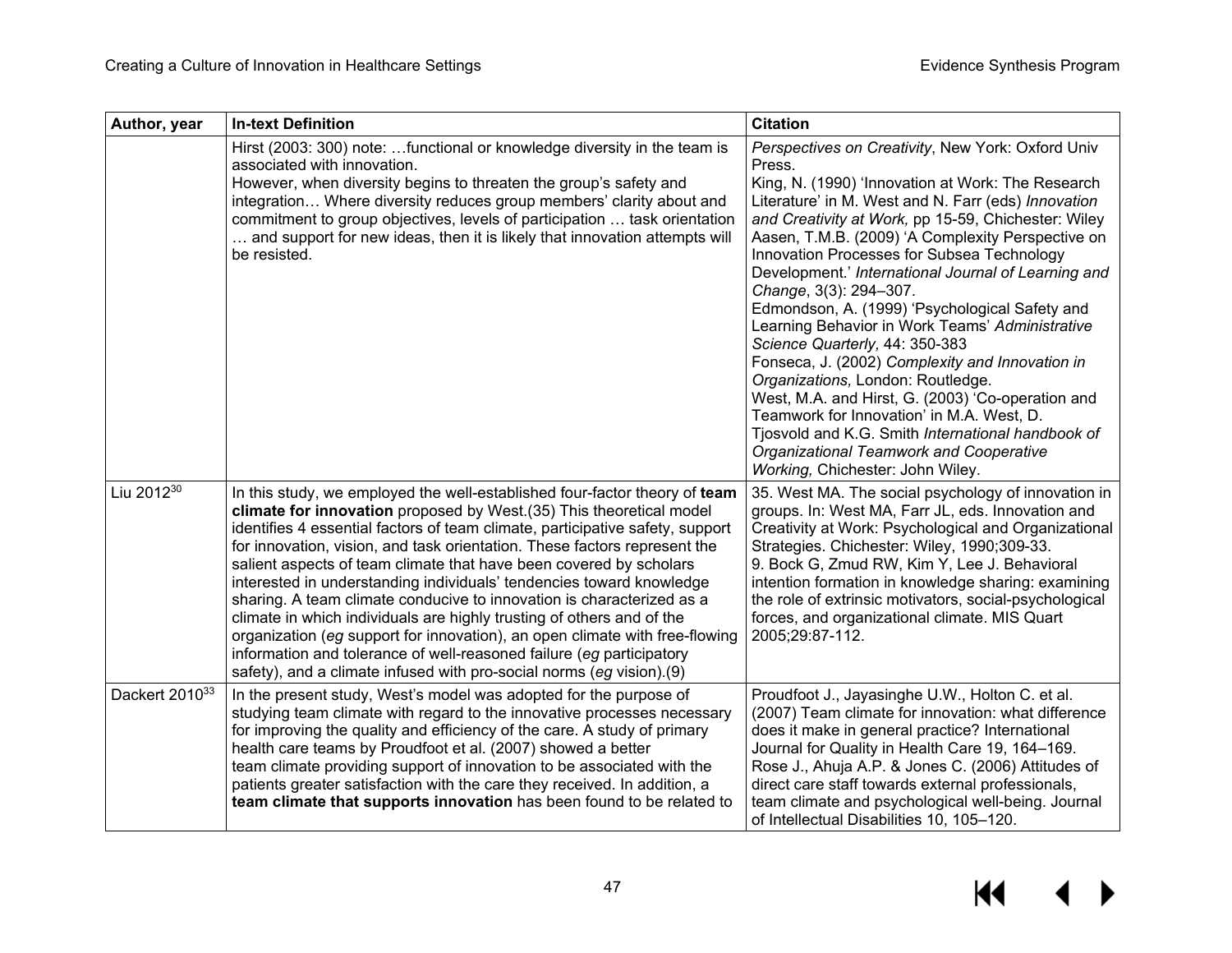| Author, year        | <b>In-text Definition</b>                                                                                                                                                                                                                                                                                                                                                                                                                                                                                                                                                                                                                                                                                                                                                                                                                                                                                                                                                                                                                                                                                                                                                                                                                 | <b>Citation</b>                                                                                                                                                                                                                                                                                                                                                                                                                                                                                                                                                                                                                                                                                                                                   |
|---------------------|-------------------------------------------------------------------------------------------------------------------------------------------------------------------------------------------------------------------------------------------------------------------------------------------------------------------------------------------------------------------------------------------------------------------------------------------------------------------------------------------------------------------------------------------------------------------------------------------------------------------------------------------------------------------------------------------------------------------------------------------------------------------------------------------------------------------------------------------------------------------------------------------------------------------------------------------------------------------------------------------------------------------------------------------------------------------------------------------------------------------------------------------------------------------------------------------------------------------------------------------|---------------------------------------------------------------------------------------------------------------------------------------------------------------------------------------------------------------------------------------------------------------------------------------------------------------------------------------------------------------------------------------------------------------------------------------------------------------------------------------------------------------------------------------------------------------------------------------------------------------------------------------------------------------------------------------------------------------------------------------------------|
|                     | psychological well-being among direct care staff in homes for people with<br>intellectual disabilities (Rose et al. 2006).<br>Based on West's (1990) model, Anderson and West (1998) examined<br>shared perceptions of team climate in relation to innovative processes;<br>the model consists of 4 dimensions: participation, support for innovation,<br>vision and task orientation. Participation refers to a positive interpersonal<br>atmosphere with ample employee influence, interaction and<br>communication. Support for innovation refers to the degree of<br>encouragement and practical support given to employees attempting to<br>improve their work. Vision comprises 4 components concerning team<br>objectives: clarity, visionary nature, attainability and agreement. Lastly,<br>task orientation refers to the team's shared concern about the quality of<br>work (West 1990, Anderson & West 1998).<br>These 4 dimensions have been shown to be related to innovation in<br>teams (Agrell & Gustafson 1994, Anderson & West 1998). Moreover,<br>innovation has been defined as the introduction and application of ideas,<br>procedures, processes etc. within a role, group or organization (West &<br>Farr 1990). | West M.A. (1990) The social psychology of<br>innovation in groups. In Innovation and Creativity at<br>Work. Psychological and Organizational Strategies<br>(M.A. West & J.L. Farr eds), pp.309-333, John Wiley<br>and Sons, Chichester.Anderson N.R. & West M.A.<br>(1998) Measuring climate for work group innovation:<br>Development and validation of the team climate<br>inventory. Journal of Organizational Behavior 19,<br>235-258.                                                                                                                                                                                                                                                                                                        |
| Proudfoot<br>200725 | Collaborative teamwork provides a link between efficient organizational<br>practice and high-quality patient care [1], with the team's ability to be<br>innovative as 1 hypothesized mechanism.<br>Innovative teams are characterized by high levels of support and<br>challenge, sharing and implementing new ideas and clarity of tasks and<br>objectives [2]. Four team processes have been shown to be important:<br>having clearly defined and valued group goals, participative decision-<br>making, quality task orientation and support for innovation [3]. When<br>these 4 factors are present, innovativeness and effectiveness are higher<br>$[4]$ .<br>Innovative team processes are also associated with better quality care for<br>patients and with team members' well-being and<br>satisfactionSpecifically, teams that had clear, shared objectives were<br>task-focused with an emphasis on quality, participated in decision making<br>and open to innovation were more likely to work well as a team, structure<br>their work more effectively and to be more effective in their health care<br>delivery.                                                                                                             | 1. Mickan S, Rodger S. The organisational context<br>for teamwork: comparing health care and business<br>literature. Aust Health Rev 2000;23:179-92.<br>2. Guzzo R, Shea G. Group performance intergroup<br>relations in organisations. In: Dunnette M, Hough L<br>(eds). Handbook of Industrial and Organisational<br>Psychology. Palo Alto, CA: Consulting Psychologists<br>Press, 1992, pp. 269-313.<br>3. Anderson N, West M. Measuring climate for work<br>group innovation: development and validation of the<br>team climate inventory. J Org Behav 1998;19:235-<br>58.<br>4. St John Burch G, Anderson N. What does it take<br>to be a good team player? Assessing team climate<br>preference can help. Select Dev Rev 2003;19:15-<br>19. |
| Anderson<br>199826  | work group innovation as being the facet-specific construct of interest<br>in the present study. West and Farr, (1989) define innovation as 'the<br>intentional introduction and application within a role, group or organization                                                                                                                                                                                                                                                                                                                                                                                                                                                                                                                                                                                                                                                                                                                                                                                                                                                                                                                                                                                                         | Siegel, S. M. and Kaemmerer, W. F. (1978).<br>Measuring the perceived support for innovation in                                                                                                                                                                                                                                                                                                                                                                                                                                                                                                                                                                                                                                                   |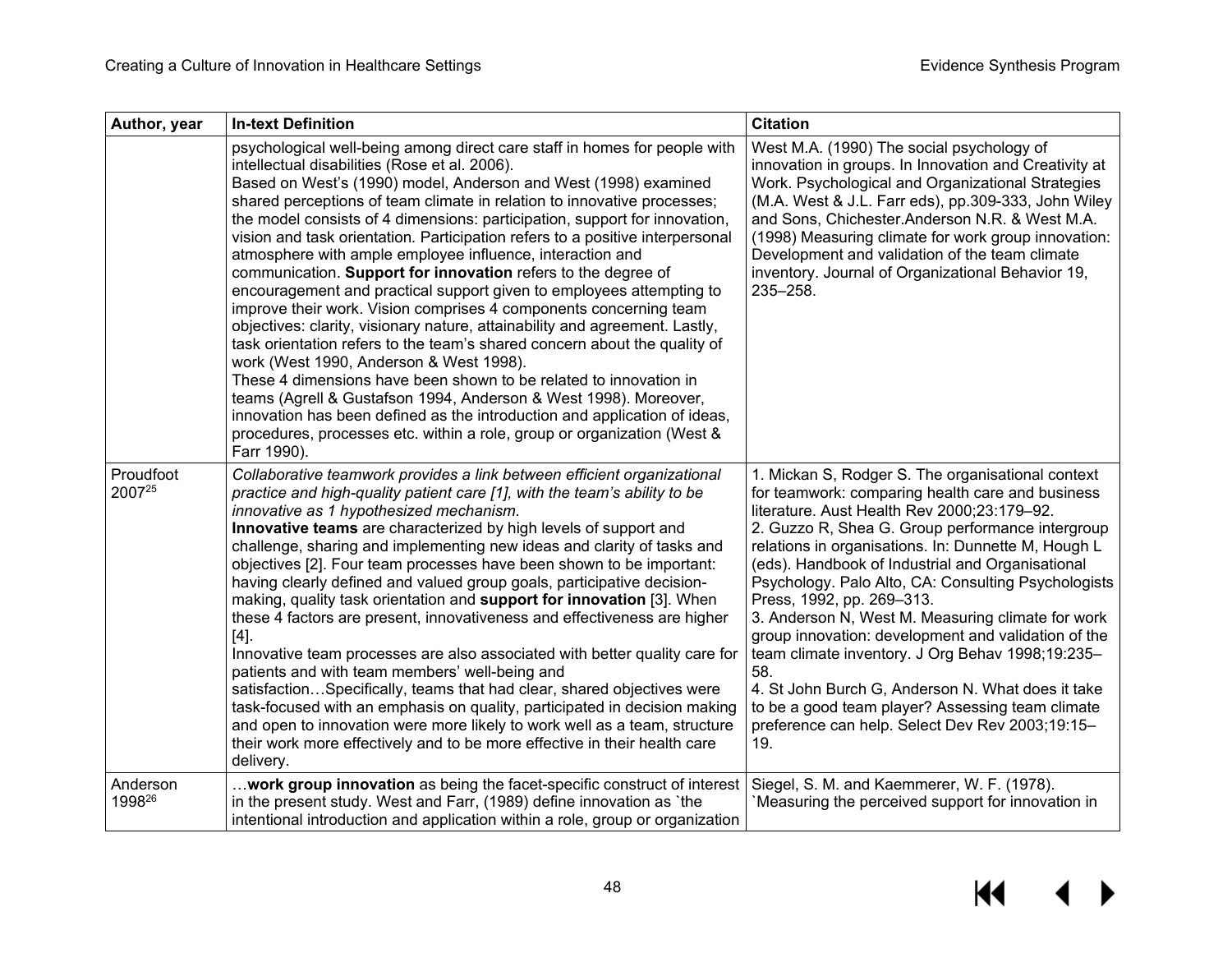| Author, year             | <b>In-text Definition</b>                                                                                                                                                                                                                                                                                                                                                                                                                                                                                                                                                                                                                                                                                                                                                                                                                                                                                                                                                                                                                                                                                                                                                                                                                                                                                                                                                                                                                                  | <b>Citation</b>                                                                                                                                                                                                                                                                                                                                                                                                                                                                                                                                                                                                                                                                                                                                                                                                                                                                                                                                                                                                                                                                                                                                                                                                                                                                                                                                              |
|--------------------------|------------------------------------------------------------------------------------------------------------------------------------------------------------------------------------------------------------------------------------------------------------------------------------------------------------------------------------------------------------------------------------------------------------------------------------------------------------------------------------------------------------------------------------------------------------------------------------------------------------------------------------------------------------------------------------------------------------------------------------------------------------------------------------------------------------------------------------------------------------------------------------------------------------------------------------------------------------------------------------------------------------------------------------------------------------------------------------------------------------------------------------------------------------------------------------------------------------------------------------------------------------------------------------------------------------------------------------------------------------------------------------------------------------------------------------------------------------|--------------------------------------------------------------------------------------------------------------------------------------------------------------------------------------------------------------------------------------------------------------------------------------------------------------------------------------------------------------------------------------------------------------------------------------------------------------------------------------------------------------------------------------------------------------------------------------------------------------------------------------------------------------------------------------------------------------------------------------------------------------------------------------------------------------------------------------------------------------------------------------------------------------------------------------------------------------------------------------------------------------------------------------------------------------------------------------------------------------------------------------------------------------------------------------------------------------------------------------------------------------------------------------------------------------------------------------------------------------|
|                          | of ideas, processes, products or procedures, new to the relevant unit of<br>adoption, designed to significantly benefit role performance, the group,<br>the organization or the wider society' (p. 16). Comparatively few studies<br>have focused at the level-of-analysis of the work group. This is a notable<br>shortcoming since it is often the case that an innovation is originated and<br>subsequently developed by a team into routinized practice within<br>organizations (West and Farr, 1990; Anderson and King, 1993; King and<br>Anderson, 1995).<br>the expectation, approval and practical support of attempts to<br>introduce new and improved ways of doing things in the work<br>environment' (West, 1990, p. 38). Support for innovation varies across<br>teams to the extent that it is both articulated and enacted. West argues<br>that articulated support, by implication, may be found in personnel<br>documents, policy statements, or conveyed by word of mouth. It is argued<br>that a necessary condition for group innovation is enacted support, as<br>opposed to merely articulated support, whereby active support is provided<br>for innovatory behaviour. Daft (1986), for instance, found that resources<br>needed to be made available to develop innovations, whilst Schroeder,<br>Van de Ven, Scrudder and Polley (1989) stressed the importance of<br>support from the power elite for innovation implementation. | organizations', Journal of Applied Psychology, 63,<br>553-562.<br>West, M. A. (1990). `The social psychology of<br>innovation in groups'. In: West, M. A. and Farr, J. L.<br>(Eds) Innovation and Creativity at Work:<br>Psychological and Organizational Strategies, Wiley,<br>Chichester, pp. 4-36.<br>West, M. A. and Farr, J. L. (1989). `Innovation at<br>work: psychological perspectives', Social Behaviour,<br>4, 15-30.<br>West, M. A. and Farr, J. L. (Eds) (1990). Innovation<br>and Creativity at Work: Psychological and<br>Organizational Strategies, Wiley, Chichester.<br>King, N. and Anderson, N. R. (1995). Innovation and<br>Change in Organizations, Routledge, London.<br>Anderson, N. R. and King, N. (1993). Innovation in<br>Organizations. In: Cooper, C. L. and Robertson, I. T.<br>(Eds) International Review of Industrial<br>Organizational Psychology, Vol. 8, Wiley,<br>Chichester, pp. 1-33.<br>Daft, R. L. (1986). `A dual-core model of<br>organization innovation', Academy of Management<br>Journal, 21, 193-210.<br>Schroeder, R. G., Van de Ven, A. H., Scrudder, G.<br>D. and Polley, D. (1989). 'The development of<br>innovation ideas'. In: Van de Ven, A. H., Angle, H. L.<br>and Poole, M. S. (Eds) Research on the<br>Management of Innovation: The Minnesota Studies,<br>Harper & Row, New York, pp. 107-134. |
| Bunce 1995 <sup>10</sup> | The influence of groups in determining at the outset the extent to which<br>an individual's ideas for innovations are translated into practical action or<br>rejected can therefore be considerable. There is certainly evidence that<br>group climate factors have an important influence on work-group<br>innovation (Anderson & West, 1992; West & Anderson, 1994; West &<br>Wallace, 1992) and good reason for supposing that group climate will<br>influence individual innovation attempts<br>4. Support for Innovation                                                                                                                                                                                                                                                                                                                                                                                                                                                                                                                                                                                                                                                                                                                                                                                                                                                                                                                              | Anderson. N.R., & West, M.A. (1992). Team climate<br>for innovation. Memo Number 1430.<br>Burningham, C., & West. M.A. (1995). Individual,<br>climate, and group interaction processes as<br>predictions of work team innovation. Small Group<br>Research, 26.<br>West, M.A & Anderson, N.R. (1994). Predicting<br>innovation in team at work: A test of the theory of<br>group innovation. Unpublished manuscript. Memo                                                                                                                                                                                                                                                                                                                                                                                                                                                                                                                                                                                                                                                                                                                                                                                                                                                                                                                                     |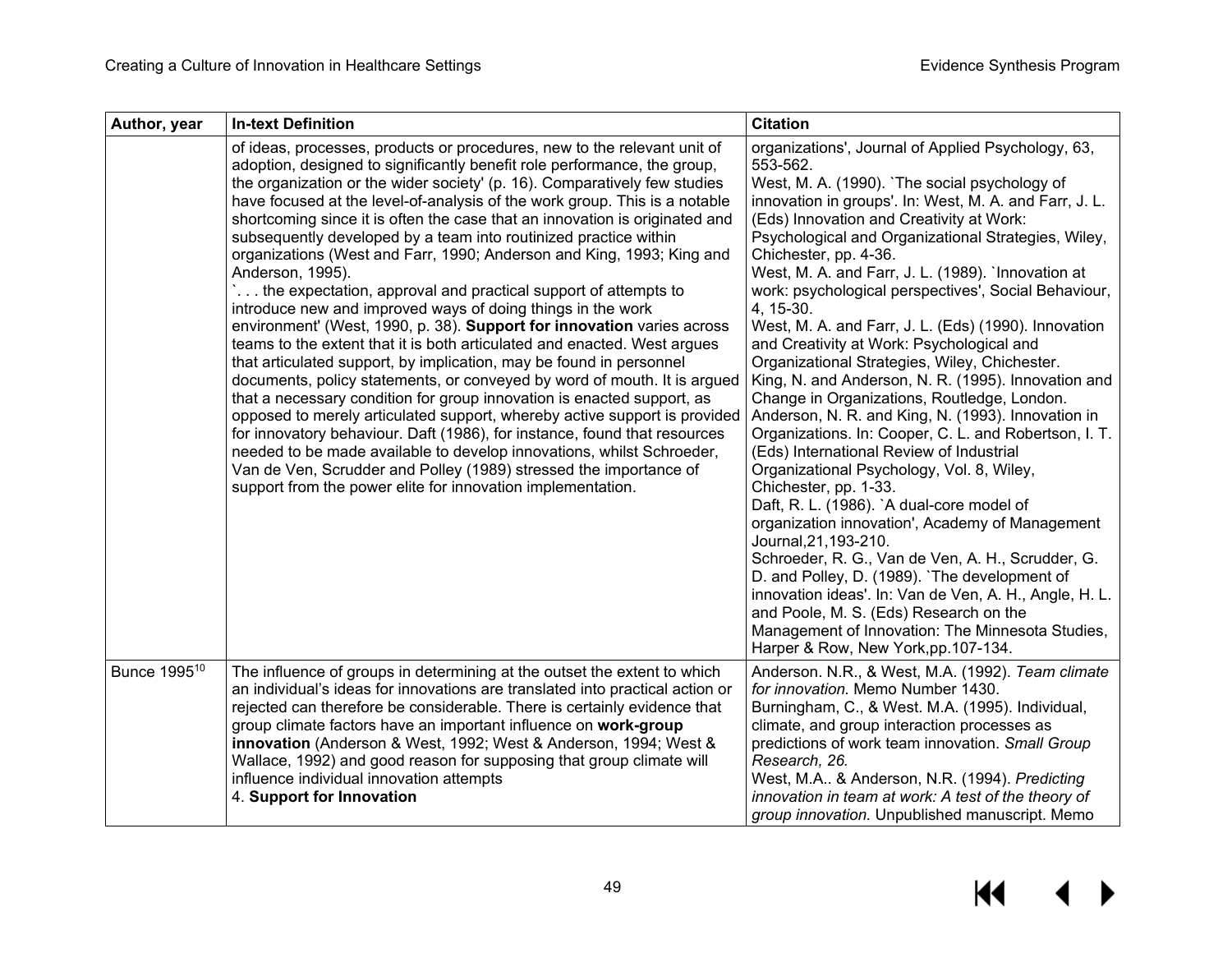| Author, year            | <b>In-text Definition</b>                                                                                                                                                                                                                                                                                                                                                                                                                                                                                                                                                                                                                                                                                                                                                                                                                                                                                                                                                                                                                                                   | <b>Citation</b>                                                                                                                                                                                                                                                                                                                                                                                                                                                                                                                                                                                                                                                                                                                                                                                           |
|-------------------------|-----------------------------------------------------------------------------------------------------------------------------------------------------------------------------------------------------------------------------------------------------------------------------------------------------------------------------------------------------------------------------------------------------------------------------------------------------------------------------------------------------------------------------------------------------------------------------------------------------------------------------------------------------------------------------------------------------------------------------------------------------------------------------------------------------------------------------------------------------------------------------------------------------------------------------------------------------------------------------------------------------------------------------------------------------------------------------|-----------------------------------------------------------------------------------------------------------------------------------------------------------------------------------------------------------------------------------------------------------------------------------------------------------------------------------------------------------------------------------------------------------------------------------------------------------------------------------------------------------------------------------------------------------------------------------------------------------------------------------------------------------------------------------------------------------------------------------------------------------------------------------------------------------|
|                         | This is defined (West, 1990, p.38) as "The expectation, approval, and<br>practical support of attempts to introduce new and improved ways of<br>doing things in the work environment". Support for innovation vanes<br>across teams to the extent that it is both articulated and enacted. West<br>argues that articulated norms, by implication, may be found in personnel<br>documents, or in policy statements, or conveyed by word of mouth. It is<br>argued that a necessary condition for group innovation is enacted norms,<br>as opposed to merely articulated norms whereby active support is<br>provided for innovative behaviour-somewhat similar to Argyris' (1993a, b)<br>distinction between espoused theories and theories in use.<br><b>Propensity to Innovate</b> explored respondents' attitudes towards<br>seeking out new and improved ways of working and was derived from an<br>original 12-item scale (Burningham & West, 1995).                                                                                                                     | No. 1308. MRCESRC Social and Applied<br>Psychology Unit, University of Sheffield, UK.<br>West, M.A., & Wallace, M. (1992). Innovation in<br>health care teams. European Journal of Social<br>Psychology, 21, 303-31s.<br>West, M.A. (1990). The social psychology of<br>innovation in groups. In M.A. West & J.L. Farr<br>(Eds.), Innovation and creativity at work:<br>Psychological and organizational strategies.<br>Chichester, UK: Wiley.<br>Argyris, C. (1993a). On the nature of actionable<br>knowledge. The Psychologist, 6(1), 29-32.                                                                                                                                                                                                                                                           |
| West 1991 <sup>39</sup> | West and Farr (1989) argue, in a review of the literature, that innovative<br>groups will be cohesive, have participative leadership, strong norms for<br>innovation in the team climate, a focus on both rational and intuitive<br>thinking, and a concern with quality of task performance. The individuals<br>comprising such groups, they suggest, will have a high propensity to<br>innovate and task appropriate skills. Similarly, both Kanter (1983) and<br>Peters and Waterman (1982) suggest that innovation is most likely to<br>occur where the leadership style is collaborative and participative.                                                                                                                                                                                                                                                                                                                                                                                                                                                            | West, M. A. and Farr, J. L. (1989). 'Innovation at<br>work, Psychological perspectives', Social Behaviour,<br>4: 15-30.<br>Kanter, R. (1983). The Change Masters, Simon and<br>Schuster, London.<br>Peters, T. J. and Waterman, R. H. (1982). In Search<br>of Excellence. Lessons from America's Best Run<br>Companies, Harper and Row, New York.                                                                                                                                                                                                                                                                                                                                                                                                                                                         |
| Weng 2015 <sup>18</sup> | Employee innovation behaviour is influenced by the organisational<br>climate that is perceived by employees. When the organisational<br>behaviour climate is supportive of employee innovation behaviours, the<br>employees are more willing to transform their creative ideas into<br>innovative outputs (Weng et al. 2012a). Jong and Vermeulen (2003)<br>identified that organisational climate is a critical factor to carry out new<br>service development effectively. However, there are often various aspects<br>of organisational climate existing at the same time in<br>an organisation. Recently, for improving care quality, patient safety<br>climate has already become a key management point in healthcare<br>organisations (Hughes<br>et al. 2009). In addition, a good innovation climate in organisations will<br>provide the employees with resources, as well as technical and<br>psychological support,<br>to create a positive attitude toward innovation, and thus, enhance<br>employee innovation performance (Sarros et al. 2008, Dackert 2010). | Weng R.H., Huang C.Y., Huang J.A. & Wang M.H.<br>(2012a) The cross-level impact of patient safety<br>climate on nursing innovation: a cross-sectional<br>questionnaire survey. Journal of Clinical Nursing 21<br>$(15-16)$ , 2262-2274.<br>Jeong S.Y. & Keatinge D. (2004) Innovative<br>leadership and management in a nursing home.<br>Journal of Nursing Management 12 (6), 445-451.<br>Hughes L.C., Chang Y. & Mark B.A. (2009) Quality<br>andstrength of patient safety climate on medical-<br>surgical units. Health Care Management Review 34<br>$(1), 19 - 28.$<br>Sarros J.C., Cooper B.K. & Santora J.C. (2008)<br>Building a climate for innovation through<br>transformational leadership and organizational<br>culture. Journal of Leadership and Organizational<br>Studies 15 (2), 145-158. |

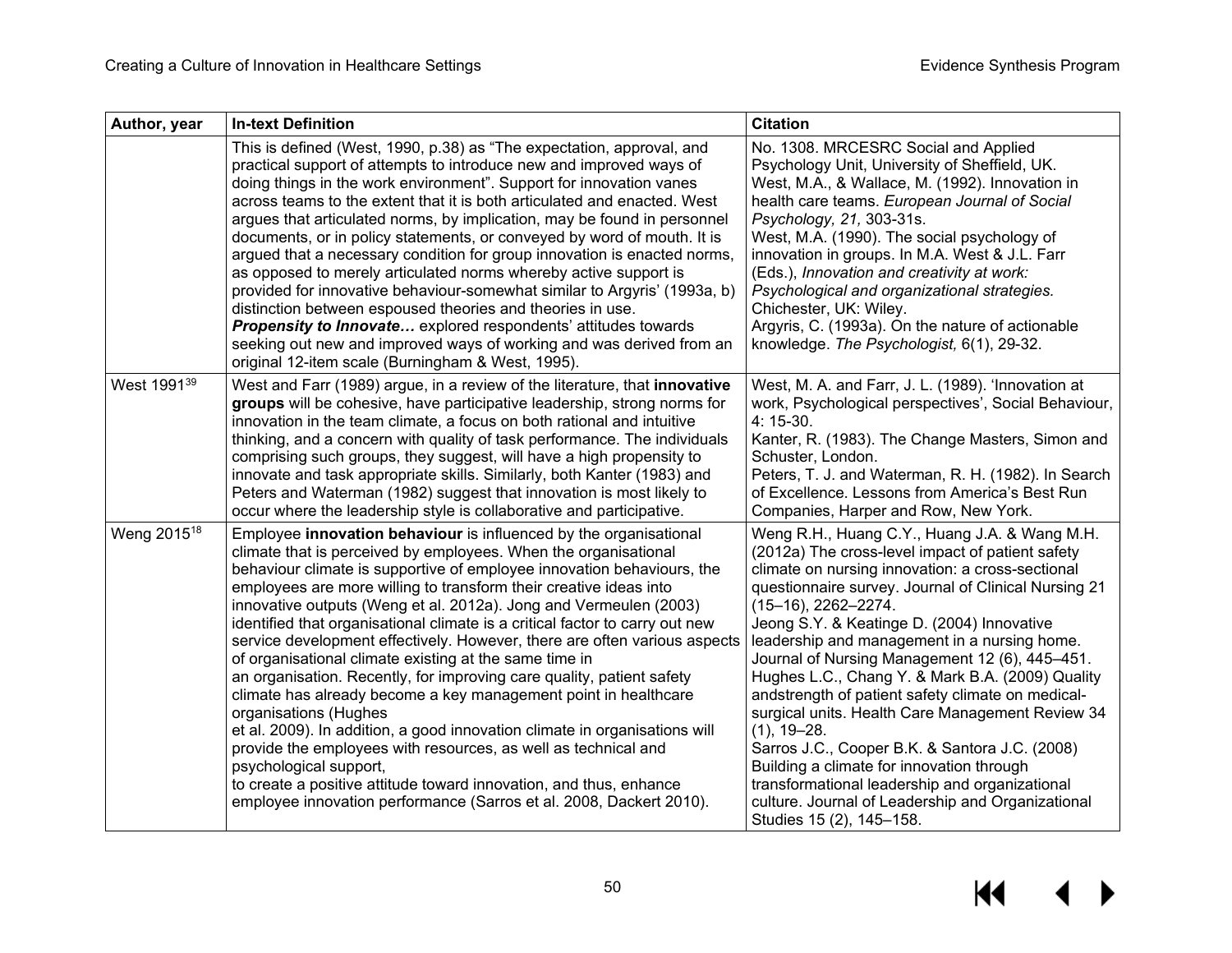| Author, year             | <b>In-text Definition</b>                                                                                                                                                                                                                                                                                                                                                                                                                                                                                                                                                                                                                                                                                                                                                                                                                                                                                                                                                                                                                                                                                                                                                                                                                                                                                                                                                                                                                                                                                                                                                                                                                                                                | <b>Citation</b>                                                                                                                                                                                                                                                                                                                                                                                                                                                                                                                                                                                                                                                                                                                                                                                                                                                                                                                                                                                                                                                                                                                                                                                                                                                                                                                 |
|--------------------------|------------------------------------------------------------------------------------------------------------------------------------------------------------------------------------------------------------------------------------------------------------------------------------------------------------------------------------------------------------------------------------------------------------------------------------------------------------------------------------------------------------------------------------------------------------------------------------------------------------------------------------------------------------------------------------------------------------------------------------------------------------------------------------------------------------------------------------------------------------------------------------------------------------------------------------------------------------------------------------------------------------------------------------------------------------------------------------------------------------------------------------------------------------------------------------------------------------------------------------------------------------------------------------------------------------------------------------------------------------------------------------------------------------------------------------------------------------------------------------------------------------------------------------------------------------------------------------------------------------------------------------------------------------------------------------------|---------------------------------------------------------------------------------------------------------------------------------------------------------------------------------------------------------------------------------------------------------------------------------------------------------------------------------------------------------------------------------------------------------------------------------------------------------------------------------------------------------------------------------------------------------------------------------------------------------------------------------------------------------------------------------------------------------------------------------------------------------------------------------------------------------------------------------------------------------------------------------------------------------------------------------------------------------------------------------------------------------------------------------------------------------------------------------------------------------------------------------------------------------------------------------------------------------------------------------------------------------------------------------------------------------------------------------|
|                          | This study defines innovation behaviour as a process during which<br>nurses reinforce the generation, establishment, evaluation and<br>implementation of creative ideas. Healthcare innovation is about doing<br>things differently or doing different things to achieve large gains in<br>performance (McSherry & Douglas 2011). Nurse innovation behaviours<br>cover the areas of research, clinical<br>practices, management, education, technologies, public health and<br>policies (Hughes 2006). Innovation in nursing practice could be seen as<br>the encouragement of professionals to utilise their acquired knowledge<br>and skills<br>in order to generate and develop new ways of working creatively and<br>drawing on technologies, systems, theories and associated<br>partners/stakeholders that may further enhance and evaluate nursing<br>practice (McSherry & Douglas 2011). For nurses, innovation refers to<br>eliminating old care or improving existing care in order to develop new<br>behaviours (Holleman et al. 2009); innovation<br>behaviours refer to the degree of nurses' participation in work<br>improvement, inviting others to participate, and nurses' adoption of the<br>work improvement<br>plan (Amo 2006). According to Blakeney et al. (2009) nursing innovation<br>is a process that brings creativity to measurable outcomes, actions,<br>products or<br>processes. Knol and van Linge (2009) argued that the generation,<br>implementation and achievement of creative ideas, as well as the<br>acceptance of innovation outcomes and seeking the support of others on<br>innovation activities, are all essential for nursing innovation. | Dackert I. (2010) The impact of team climate for<br>innovation on well-being and stress in elderly care.<br>Journal of Nursing Management 18 (3), 302-310.<br>McSherry R. & Douglas M. (2011) Innovation in<br>nursing practice: a means to tackling the global<br>challenges facing nurses, midwives and nurse<br>leaders and managers in the future. Journal of<br>Nursing Management 19 (2), 165-169.<br>Hughes F. (2006) Nurses at the forefront of<br>innovation. International Nursing Review 53 (2), 94-<br>101.<br>Holleman G., Poot E., Groot J.M.-D. & Achterberg<br>T.V. (2009) The relevance of team characteristics<br>and team directed strategies in the implementation<br>of nursing innovations: a literature review.<br>International Journal of Nursing Studies 46 (9),<br>1256-1264.<br>Amo B.W. (2006) Employee innovation behaviour<br>in health care: the influence from management and<br>colleagues. International Nursing Review 53 (3),<br>231-237.<br>Blakeney B., Carleton P., McCarthy C. & Coakley E.<br>(2009) Unlocking the power of innovation. OJIN: The<br>Online Journal of Issues in Nursing 14 (2), 1-12.<br>Knol J. & van Linge R. (2009) Innovative behaviour:<br>the effect of structural and psychological<br>empowerment on nurses. Journal of Advanced<br>Nursing 65 (2), 359-370. |
| Nazir 2018 <sup>12</sup> | According to West et al. [1], organizations rely on employees' innovative<br>behavior [IB] to enhance efficiency and productivity, which in turn<br>ensures continuous organizational growth, success, and survival [2-5].<br>Innovative behavior results in the generation of a new idea, effective<br>multitasking procedures, and increases job-related motivation [6]. Martins<br>& Terblanche [7] argues that organizations invest a significant amount of<br>time and money to enhance the employee innovative behavior.<br>Innovative behavior generates new ideas, including effective multitasking<br>processes and job-related managerial motivation [6]. In order to organize<br>the innovation process, firms take into consideration the various actors                                                                                                                                                                                                                                                                                                                                                                                                                                                                                                                                                                                                                                                                                                                                                                                                                                                                                                                     | 1. West, M.A.; Hirst, G.; Richter, A.; Shipton, H.<br>Twelve steps to heaven: Successfully managing<br>change through developing innovative teams. Eur. J.<br>Work Organ. Psychol. 2004, 13, 269-299.<br>2. Oldham, G.R.; Cummings, A. Employee creativity:<br>Personal and contextual factors at work. Acad.<br>Manag. J. 1996, 39, 607-634.<br>3. Scott, S.G.; Bruce, R.A. Determinants of<br>innovative behavior: A path model of individual                                                                                                                                                                                                                                                                                                                                                                                                                                                                                                                                                                                                                                                                                                                                                                                                                                                                                 |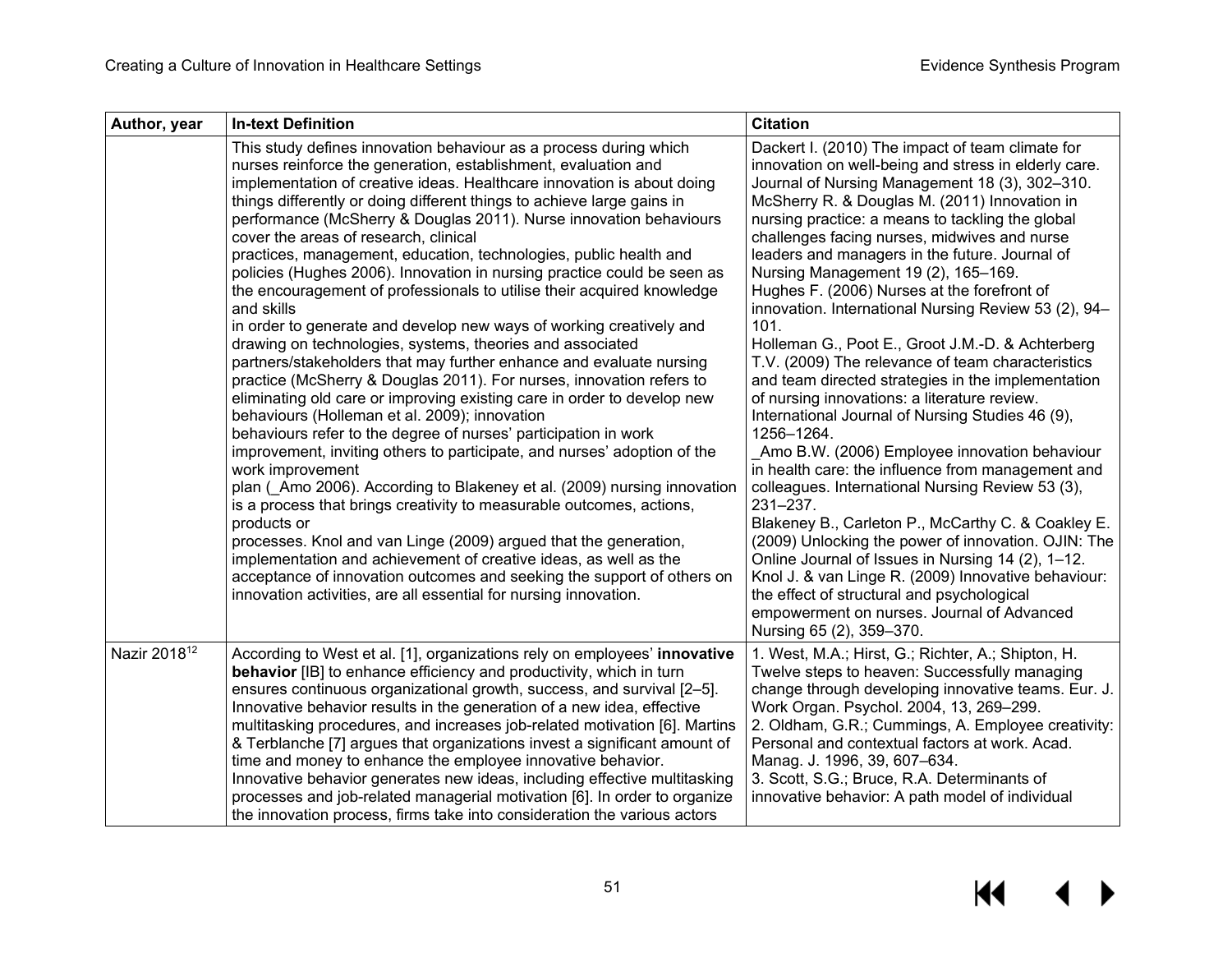| Author, year | <b>In-text Definition</b>                                                                                                                                                                                                                                                                                                                                                                                                                                                                                                                                                                                                                                                                                                                                                                                                                                                                                                                                                                                                                                                                                                                                                                                                                                                                                                                                                                                                                                                                                                                                                                                                                                                                                                                                                                                                                                                                                                                                                                                                                                                                                                                                                                                                         | <b>Citation</b>                                                                                                                                                                                                                                                                                                                                                                                                                                                                                                                                                                                                                                                                                                                                                                                                                                                                                                                                                                                                                                                                                                                                                                                                                                                                                                                                                                                                                                                                                                                                                                                                                                                                                                                                                                            |
|--------------|-----------------------------------------------------------------------------------------------------------------------------------------------------------------------------------------------------------------------------------------------------------------------------------------------------------------------------------------------------------------------------------------------------------------------------------------------------------------------------------------------------------------------------------------------------------------------------------------------------------------------------------------------------------------------------------------------------------------------------------------------------------------------------------------------------------------------------------------------------------------------------------------------------------------------------------------------------------------------------------------------------------------------------------------------------------------------------------------------------------------------------------------------------------------------------------------------------------------------------------------------------------------------------------------------------------------------------------------------------------------------------------------------------------------------------------------------------------------------------------------------------------------------------------------------------------------------------------------------------------------------------------------------------------------------------------------------------------------------------------------------------------------------------------------------------------------------------------------------------------------------------------------------------------------------------------------------------------------------------------------------------------------------------------------------------------------------------------------------------------------------------------------------------------------------------------------------------------------------------------|--------------------------------------------------------------------------------------------------------------------------------------------------------------------------------------------------------------------------------------------------------------------------------------------------------------------------------------------------------------------------------------------------------------------------------------------------------------------------------------------------------------------------------------------------------------------------------------------------------------------------------------------------------------------------------------------------------------------------------------------------------------------------------------------------------------------------------------------------------------------------------------------------------------------------------------------------------------------------------------------------------------------------------------------------------------------------------------------------------------------------------------------------------------------------------------------------------------------------------------------------------------------------------------------------------------------------------------------------------------------------------------------------------------------------------------------------------------------------------------------------------------------------------------------------------------------------------------------------------------------------------------------------------------------------------------------------------------------------------------------------------------------------------------------|
|              | that assist them in the development of employees' IB [7], and employees<br>are expected to improve their organization's processes by producing and<br>implementing innovative solutions that enhance both customer<br>satisfaction and services [8].<br>McLean [44] defines IB as the creation of novel solutions and valuable<br>ideas in different fields, while innovation refers to the effective execution<br>of these novel solutions in the organization [44]. In other words, IB is<br>known as the process of providing novel ideas to solve problems in<br>organizational practice [45,46]. Jafri [46] proposes that knowledge can be<br>utilized to stimulate novel ideas, which may, in turn, be applied to deliver<br>enhanced customer service and solve problems creatively. It is argued<br>that individual IB and the collective capacity of knowledge workers boosts<br>innovation in organizations [47]. IB involves an improved way of<br>performing tasks through a combination of new notions, processes,<br>products, and services that are (a) unique, and (b) beneficial for the<br>organization [6,48,49].<br>Such creative ideas can come from employees at any level or in any job<br>within the organization and not only those jobs that usually demand IB<br>[50,51]. Innovative behavior results in enhancing efficiency and<br>effectiveness of employees and is generally considered to be an outcome<br>of the interaction between innovative workers. However, Subramaniam &<br>Youndt [52] emphasized that innovation is a management process that<br>requires both managerial and organizational support. Similarly, Scott &<br>Bruce [3] propose that IB requires a conducive organizational<br>environment that consists of appropriate supervision and social relations<br>at the workplace. These arguments are consistent with the characteristics<br>of social exchange theory (SET). SET proposes that none of this can take<br>place without the appropriate organizational support when employees<br>recognize that their organization and supervisor are fair and supportive<br>that ultimately develops an organizational culture, which supports and<br>enhances IB [32,53,54]. | innovation in the workplace. Acad. Manag. J. 1994,<br>37, 580-607.<br>4. Shalley, C.E. Effects of coaction, expected<br>evaluation, and goal setting on creativity and<br>productivity. Acad. Manag. J. 1995, 38, 483-503.<br>5. Woodman, R.W.; Sawyer, J.E.; Griffin, R.W.<br>Toward a theory of organizational creativity. Acad.<br>Manag. Rev. 1993, 18, 293-321.<br>6. Amabile, T.M.; Conti, R.; Coon, H.; Lazenby, J.;<br>Herron, M. Assessing the work environment for<br>creativity. Acad. Manag. J. 1996, 39, 1154-1184.<br>7. Martins, E.; Terblanche, F. Building organisational<br>culture that stimulates creativity and innovation. Eur.<br>J. Innov. Manag. 2003, 6, 64-74.<br>8. Dean, A.; Kretschmer, M. Can ideas be capital?<br>Factors of production in the postindustrial economy:<br>A review and critique. Acad. Manag. Rev. 2007, 32,<br>573-594.<br>35. Sarooghi, H.; Libaers, D.; Burkemper, A.<br>Examining the relationship between creativity and<br>innovation: A meta-analysis of organizational,<br>cultural, and environmental factors. J. Bus. Ventur.<br>2015, 30, 714-731.<br>36. Chua, R.Y.; Roth, Y.; Lemoine, J.-F. The impact<br>of culture on creativity: How cultural tightness and<br>cultural distance affect global innovation<br>crowdsourcing work. Adm. Sci. Q. 2015, 60, 189-<br>227.<br>44. McLean, L.D. Organizational culture's influence<br>on creativity and innovation: A review of the<br>literature and implications for human resource<br>development. Adv. Dev. Hum. Resour. 2005, 7,<br>226-246.<br>46. Jafri, M.H. Organizational commitment and<br>employee's innovative behavior. J. Manag. Res.<br>2010, 10, 62-68.<br>47. Xerri, M. Workplace relationships and the<br>innovative behaviour of nursing employees: A social |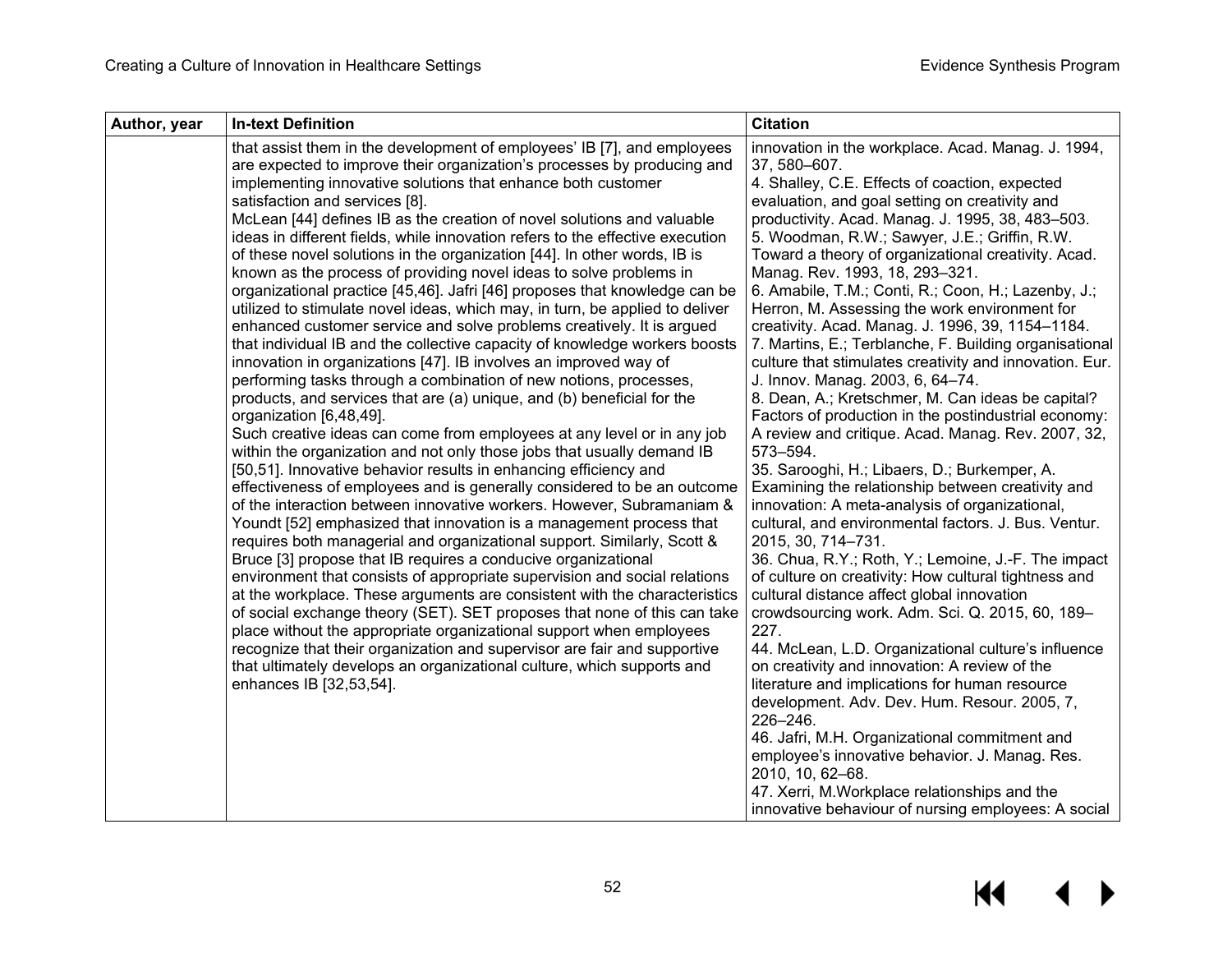| Author, year     | <b>In-text Definition</b>                                                                                                                                                                                                                                                                                                                                                                                                                                                                                                                                                                                                                                                                                                                                                                 | <b>Citation</b>                                                                                                                                                                                                                                                                                                                                                                                                                                                                                                                                                                                                                                                                                                                                                                                                                                                                                                                                                                                                                                                                                                                                                                                                                       |
|------------------|-------------------------------------------------------------------------------------------------------------------------------------------------------------------------------------------------------------------------------------------------------------------------------------------------------------------------------------------------------------------------------------------------------------------------------------------------------------------------------------------------------------------------------------------------------------------------------------------------------------------------------------------------------------------------------------------------------------------------------------------------------------------------------------------|---------------------------------------------------------------------------------------------------------------------------------------------------------------------------------------------------------------------------------------------------------------------------------------------------------------------------------------------------------------------------------------------------------------------------------------------------------------------------------------------------------------------------------------------------------------------------------------------------------------------------------------------------------------------------------------------------------------------------------------------------------------------------------------------------------------------------------------------------------------------------------------------------------------------------------------------------------------------------------------------------------------------------------------------------------------------------------------------------------------------------------------------------------------------------------------------------------------------------------------|
|                  |                                                                                                                                                                                                                                                                                                                                                                                                                                                                                                                                                                                                                                                                                                                                                                                           | exchange perspective. Asia Pac. J. Hum. Resour.<br>2013, 51, 103-123.<br>48. Shalley, C.E.; Zhou, J.; Oldham, G.R. The<br>effects of personal and contextual characteristics on<br>creativity: Where should we go from here? J.<br>Manag. 2004,30, 933-958.<br>49. Zhou, J.; George, J.M. When job dissatisfaction<br>leads to creativity: Encouraging the expression of<br>voice. Acad. Manag. J. 2001, 44, 682-696.<br>50. Madjar, N.; Oldham, G.R.; Pratt, M.G. There's<br>no place like home? The contributions of work and<br>nonwork creativity support to employees' creative<br>performance. Acad. Manag. J. 2002, 45, 757-767.<br>51. Nonaka, I. The knowledge-creating company.<br>Harv. Bus. Rev. 1991, 69, 96-104.<br>52. Subramaniam, M.; Youndt, M.A. The influence of<br>intellectual capital on the types of innovative<br>capabilities.<br>Acad. Manag. J. 2005, 48, 450-463.<br>53. Åmo, B. Employee innovation behaviour in<br>health care: The influence from management and<br>colleagues. Int. Nurs. Rev. 2006, 53, 231-237.<br>54. Cropanzano, R.; Prehar, C.A.; Chen, P.Y. Using<br>social exchange theory to distinguish procedural<br>from interactional justice. Group Organ. Manag.<br>2002, 27, 324-351. |
| Sommez<br>201938 | Innovative behavior (IB) is defined as all individual activities pertaining<br>to the development, promotion and implementation of a useful innovation<br>at any organizational level (Rank et al., 2004; Moisio et al., 2007). IB<br>includes the development of new ideas, technology and techniques, as<br>well as the trial and application of new methods related to business<br>procedures in specific work areas (Moisio et al., 2007). Studies have<br>emphasized the importance of developing IB in healthcare professionals<br>to ensure that healthcare institutions are able to deliver rapid, reliable and<br>high-quality patient care (Reuver et al., 2008; Xerri and Brunetto, 2012).<br>IB practiced by healthcare professionals has been shown to be significant<br>for | Rank, J., Pace, V.L. and Frese, M. (2004), "Three<br>avenues for future research on creativity, innovation,<br>and initiative", Applied Psychology: An International<br>Review, Vol. 53 No. 4, pp. 518-528.<br>Moisio, E., Lempiälä, T. and Nylander, M. (2007),<br>"Invention rewards and innovativeness - a case<br>study", RMC, Brussels.<br>Reuver, M., Van Engen, M.L., Vinkenburg, C.L. and<br>Wilson-Evered, E. (2008), "Transformational<br>leadership and innovative work behaviour: exploring<br>the relevance of gender differences", Creativity and<br>Innovation Management, Vol. 17 No. 3, pp. 227-243.                                                                                                                                                                                                                                                                                                                                                                                                                                                                                                                                                                                                                 |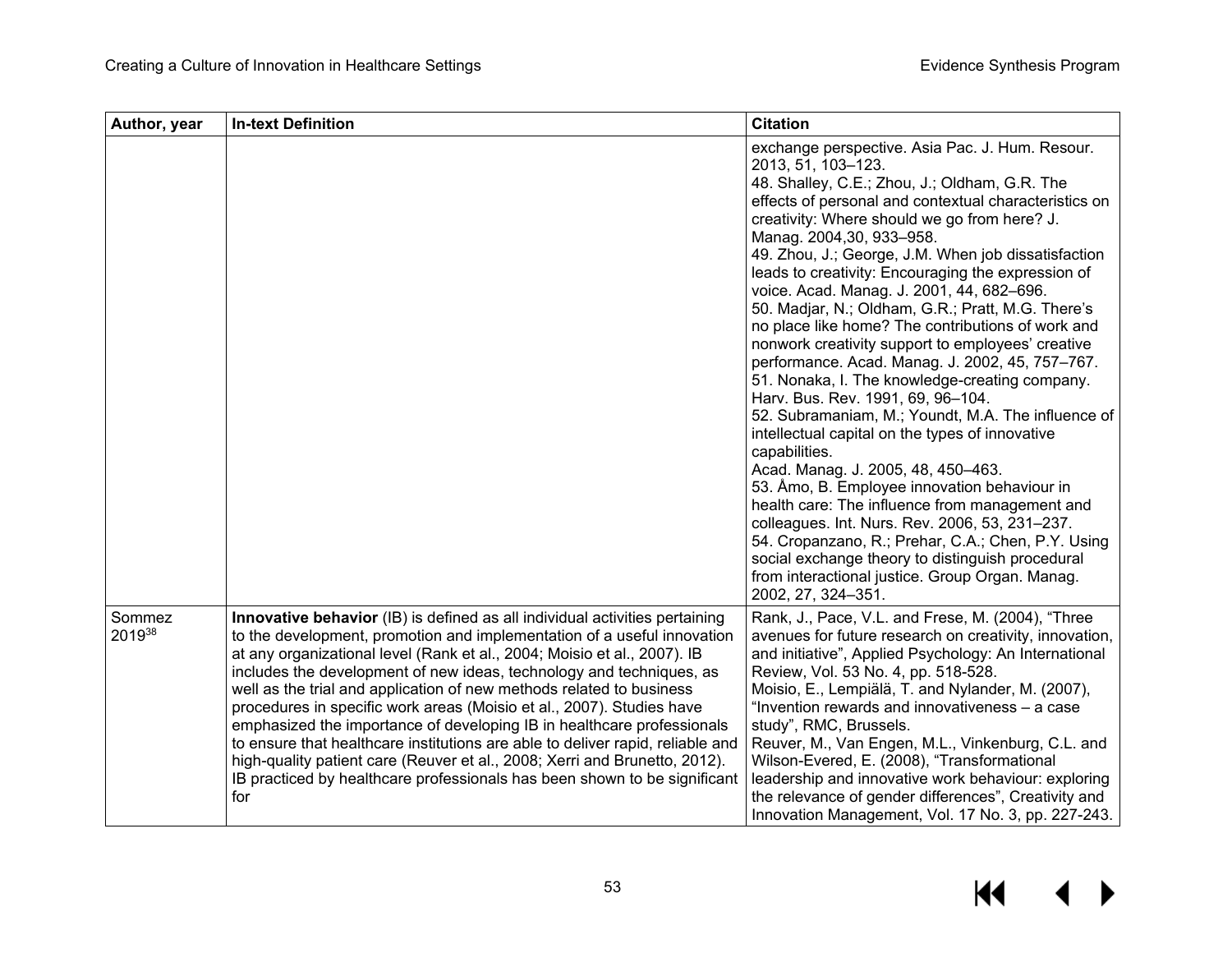| <b>In-text Definition</b><br>Author, year                                                                                                             | <b>Citation</b>                                                                                           |
|-------------------------------------------------------------------------------------------------------------------------------------------------------|-----------------------------------------------------------------------------------------------------------|
| improving patient outcomes and organizational performance (Bunpin et<br>al., 2016).                                                                   | Xerri, M. (2013), "Workplace relationships and the<br>innovative behaviour of nursing employees: a social |
| There have been various studies conducted over the last decade                                                                                        | exchange perspective", Asia Pacific Journal of                                                            |
| investigating the factors responsible for developing IB in nurses (Knol and                                                                           | Human Resources, Vol. 51 No. 1, pp. 103-123.                                                              |
| van Linge, 2009; Xerri and Brunetto, 2012; Xerri, 2013; Sönmez and                                                                                    | Bunpin, J.J., Chapman, S., Blegen, M. and Spetz, J.                                                       |
| Yıldırım, 2014; Koyuncu, 2015; Afsar and Masood, 2018; Afsar et al.,                                                                                  | (2016), "Differences in innovative behavior                                                               |
| 2018). These studies have revealed that the IB of nurses was associated                                                                               | among hospital-based registered nurses", The                                                              |
| with structural and psychological empowerment, interactional justice,                                                                                 | Journal of Nursing Administration, Vol. 46 No. 3, pp.                                                     |
| perceived organizational support, leader-member exchange and person-                                                                                  | 122-127.                                                                                                  |
| organization fit (Knol and van Linge, 2009; Xerri and Brunetto, 2012;                                                                                 | Knol, J. and Van Linge, R. (2009), "Innovative                                                            |
| Afsar et al., 2018). In addition to these, supervisor supportiveness (SS)                                                                             | behavior: the effect of structural and psychological                                                      |
| and autonomy have also been found to be important factors affecting the                                                                               | empowerment on nurses", Journal of Advanced                                                               |
| development of IB in nurses (Sönmez and Yıldırım, 2014). In a study                                                                                   | Nursing, Vol. 65 No. 2, pp. 359-370.                                                                      |
| conducted with physicians and nurses, the                                                                                                             | Xerri, M.J. and Brunetto, Y. (2012), "Social                                                              |
| tendency toward IB and transformational leadership was determined to                                                                                  | exchange and innovative behaviour of nursing                                                              |
| increase in line with certain personality traits, such as extraversion,                                                                               | employees:                                                                                                |
| agreeableness, self-discipline and emotional balance (Koyuncu, 2015).                                                                                 | A hierarchical linear examination".<br>Afsar, B., Cheema, S. and Bin Saeed, B. (2018),                    |
| One of the organizational factors affecting innovation is organizational<br>climate. It has been stated that to foster innovation, it is particularly | "Do nurses display innovative work behavior when                                                          |
| important to create an organizational climate that is non-threatening                                                                                 | their                                                                                                     |
| psychologically, supports risk-taking and motivates the employees to                                                                                  | values match with hospitals' values?", Europan                                                            |
| apply initiative (Parzafall et al., 2008). It has also been emphasized that                                                                           | Journal of Innovation Management, Vol. 21, No. 1,                                                         |
| organizational support and SS, when perceived to be fair by employees,                                                                                | pp. 157-171.                                                                                              |
| will improve IB (Xerri and Brunetto, 2012). Furthermore, 1 study has                                                                                  | Sönmez, B. and Yıldırım, A. (2014), "Determination                                                        |
| shown that organizational climate needs to include certain characteristics,                                                                           | of nurses' innovative behaviours and their views                                                          |
| such as team cohesion, SS, and autonomy, to foster the IB of employees                                                                                | about the factors affecting their innovative                                                              |
| (Balkar, 2015).                                                                                                                                       | behaviours: a qualitative study in a university                                                           |
| A number of studies have investigated the correlation between                                                                                         | hospital", Journal of Health and Nursing                                                                  |
| organizational climate - 1 that supports innovation - creativity and IB                                                                               | Management, Vol. 1 No. 2, pp.49-59.(in Turkish).                                                          |
| (Scott and Bruce, 1994; Yu et al., 2013; Balkar, 2015; Shanker et al.,                                                                                | Koyuncu, A.G. (2015), "Hastanelerde örgütsel                                                              |
| 2017). For example, in the study by Scott and Bruce (1994) on this                                                                                    | yenilik: doktor ve hemşireler ile yapılan bir çalışma                                                     |
| subject, they highlighted the necessity of having an organizational climate                                                                           | (Organisational innovation in hospitals: a study                                                          |
| that supports IB and provides necessary resources, 2 qualification that                                                                               | conducted for doctors and nurses)", HAK-IS                                                                |
| serve as the basis of IB literature. In the qualitative study by De Jong and                                                                          | Uluslararası Emek ve Toplum Dergisi, Vol. 4 No. 9,                                                        |
| Den Hartog (2007), managers stated that the innovative climate of the                                                                                 | pp. 181-197 (in Turkish).                                                                                 |
| organization was the precursor to employees' IB. Yu et al. (2013), in their<br>study, reported there to be a positive correlation between knowledge   | Parzafall, M., Seeck, H. and Leppänen, A. (2008),<br>"Employee innovativeness in organizations: a         |
| sharing and IB and                                                                                                                                    | review",                                                                                                  |
|                                                                                                                                                       | LTA, Vol. 2 No. 8, pp. 165-182.                                                                           |

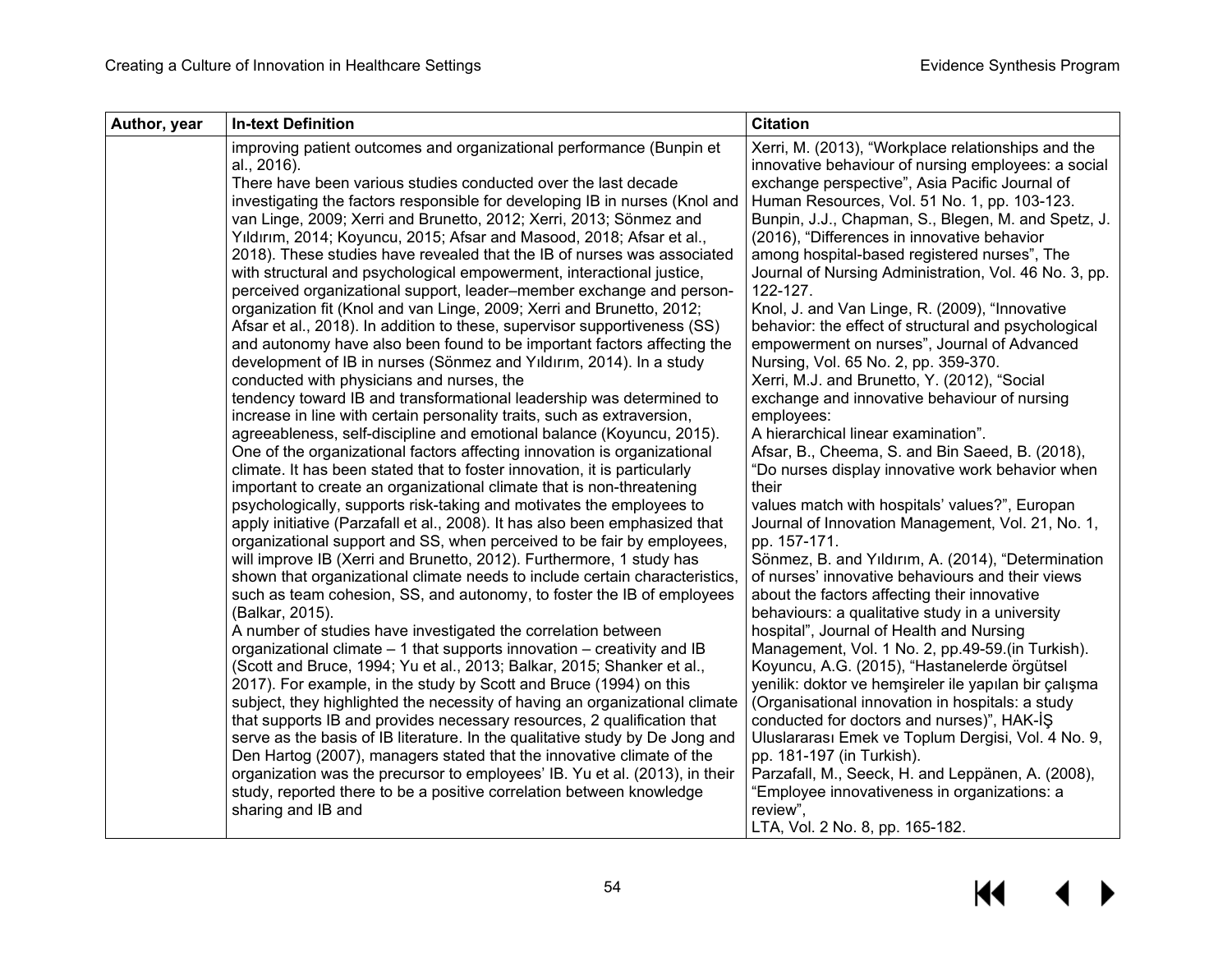| Author, year<br><b>In-text Definition</b>                                                                                                                                                                                                                                                                                                                                                                                                                                                                                                                                                                                                                                                                                                                                                                                                                                                                                                                                                                                                                                                                                                                                                                                                                                                                   | <b>Citation</b>                                                                                                                                                                                                                                                                                                                                                                                                                                                                                                                                                                                                                                                                                                                                                                                                                                                                                                                                                                                                                                                                                                                                                                                                                                                                                                                                                                                                                                                                                                                                                                                                                                                                                |
|-------------------------------------------------------------------------------------------------------------------------------------------------------------------------------------------------------------------------------------------------------------------------------------------------------------------------------------------------------------------------------------------------------------------------------------------------------------------------------------------------------------------------------------------------------------------------------------------------------------------------------------------------------------------------------------------------------------------------------------------------------------------------------------------------------------------------------------------------------------------------------------------------------------------------------------------------------------------------------------------------------------------------------------------------------------------------------------------------------------------------------------------------------------------------------------------------------------------------------------------------------------------------------------------------------------|------------------------------------------------------------------------------------------------------------------------------------------------------------------------------------------------------------------------------------------------------------------------------------------------------------------------------------------------------------------------------------------------------------------------------------------------------------------------------------------------------------------------------------------------------------------------------------------------------------------------------------------------------------------------------------------------------------------------------------------------------------------------------------------------------------------------------------------------------------------------------------------------------------------------------------------------------------------------------------------------------------------------------------------------------------------------------------------------------------------------------------------------------------------------------------------------------------------------------------------------------------------------------------------------------------------------------------------------------------------------------------------------------------------------------------------------------------------------------------------------------------------------------------------------------------------------------------------------------------------------------------------------------------------------------------------------|
| between a pro-innovation organizational climate and IB. Furthermore,<br>Shanker et al. (2017), in their study, revealed that the innovative climate<br>of an organization improves IB. Four factors help to facilitate the structural<br>empowerment of employees, namely, opportunity, knowledge, support<br>and organizational resources. Nurses who are highly empowered have<br>been identified to display more IB (Knol and van Linge, 2009). In a study<br>by Xerri (2013), the mediating role of perceived organizational support<br>that lies between leader-member exchange and the IB of<br>nurses was described.<br>There is a consensus on the view that nurses are creative in finding<br>solutions to problems involving healthcare services and patient care<br>(Gillmartin, 1999). Management support hasbeen shown to significantly<br>contribute to transforming employees' creative ideas into marketable<br>innovations (Parzafall et al., 2008).<br>IB has also often been studied in correspondence with the leadership<br>styles of managers (Scott and Bruce, 1994; Wilson-Evered et al., 2001;<br>Afsar and Masood, 2018). One of the work-related factors affecting IB is<br>autonomy. Autonomy is stated to be 1 of the main antecedents of IB (De<br>Spiegelaere et al., 2014). | Balkar, B. (2015), "The relationships between<br>organizational climate, innovative behavior and job<br>performance of teachers", International Online<br>Journal of Educational Sciences, Vol. 7 No. 2, pp.<br>81-92.<br>Scott, S.G. and Bruce, R.A. (1994), "Determinants of<br>innovative behavior: a path model of individual<br>innovation in the workplace", Academy of<br>Management Journal, Vol. 37 No. 3, pp. 580-607.<br>Yu, C., Yu, T.-F. and Yu, C.-C. (2013), "Knowledge<br>sharing, organizational climate, and innovative<br>behavior: a cross-level analysis of effects", Social<br>Behavior and Personality, Vol. 41 No. 1, pp. 143-<br>156.<br>De Jong, J.P.J. and Den Hartog, D.N. (2007), "How<br>leaders influence employees' innovative behaviour",<br>European Journal of Innovation Management, Vol.<br>10 No. 1, pp. 41-64.<br>Gillmartin, M.J. (1999), "Creativity: the fuel of<br>innovation", Nurse Administration Quarterly, Vol. 23<br>No. 2, pp. 1-8.<br>Wilson-Evered, E., Härtel, C.E.J. and Neale, M.<br>(2001), "A longitudinal study of work group<br>innovation:<br>the importance of transformational leadership and<br>morale", Advances in Health Care<br>Management, Vol. 2, pp. 315-340.<br>Afsar, B., Cheema, S. and Bin Saeed, B. (2018),<br>"Do nurses display innovative work behavior when<br>their<br>values match with hospitals' values?", Europan<br>Journal of Innovation Management, Vol. 21, No. 1,<br>pp. 157-171.<br>De Spiegelaere, S., Van Gyes, G., De Witte, H.,<br>Niesen, W. and Van Hootegem, G. (2014), "On the<br>relation<br>of job insecurity, job autonomy, innovative work<br>behaviour and the mediating effect of work |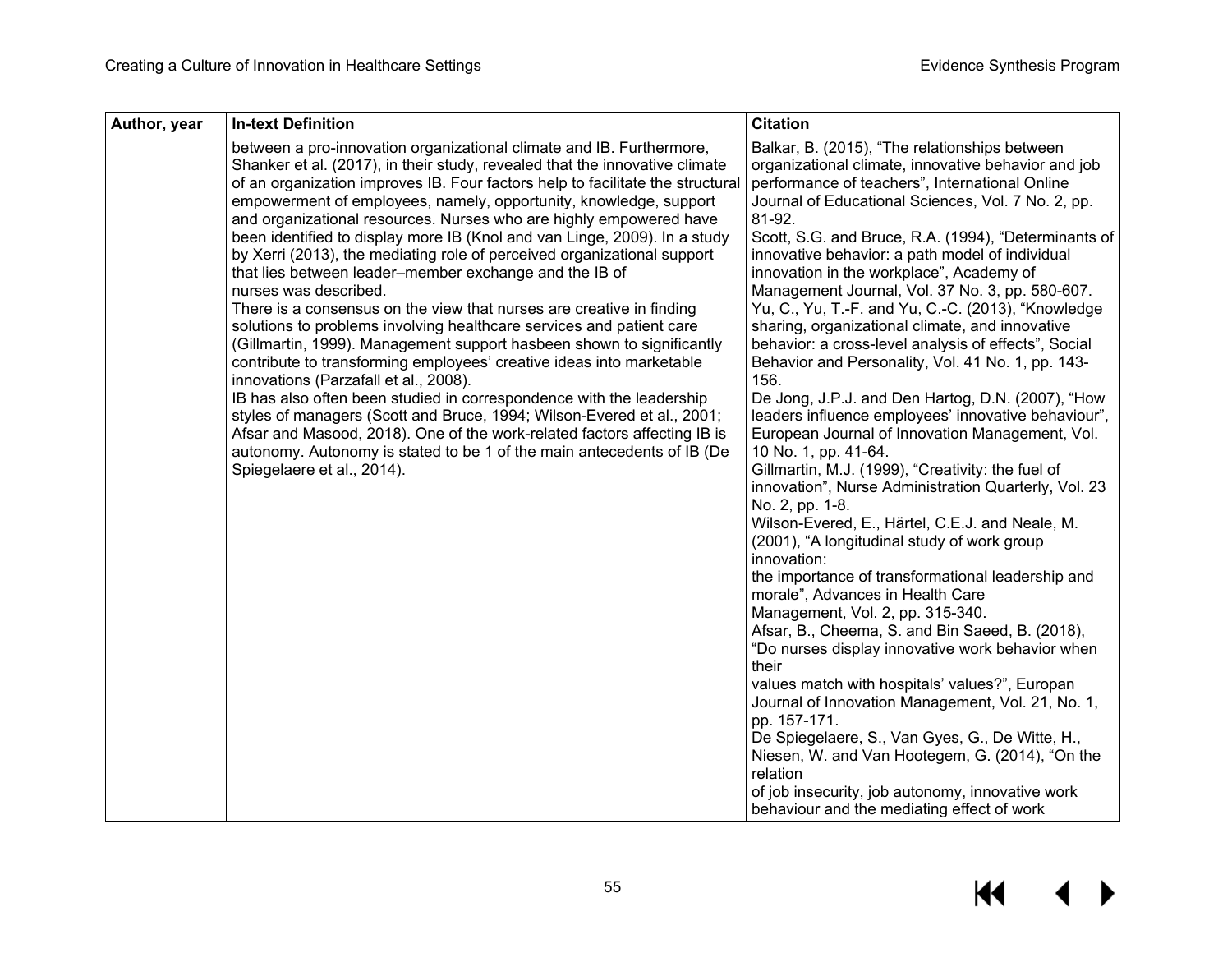| Author, year           | <b>In-text Definition</b>                                                                                                                                                                                                                                                                                                                                                                                                                                                                                                                                                                                                                                                                                                                                                                                                                                                                                                                                                                                                                                                                                                                                                                                                                                                                                                                                                                                                                                                                                                                                                                                                                                                                                                                                                                                                                                                                                                                                                                                                                                                                                                                                                                                                                                                                                                                                                                                                                                                                                                                             | <b>Citation</b>                                                                                                                                                                                                                                                                                                                                                                                                                                                                                                                                                                                                                                                                                                                                                                                                                                                                                                                                                                                                                                                                                                                                                                                                                                                                                                                                                                                                                                                                                                                                                                                                                                 |
|------------------------|-------------------------------------------------------------------------------------------------------------------------------------------------------------------------------------------------------------------------------------------------------------------------------------------------------------------------------------------------------------------------------------------------------------------------------------------------------------------------------------------------------------------------------------------------------------------------------------------------------------------------------------------------------------------------------------------------------------------------------------------------------------------------------------------------------------------------------------------------------------------------------------------------------------------------------------------------------------------------------------------------------------------------------------------------------------------------------------------------------------------------------------------------------------------------------------------------------------------------------------------------------------------------------------------------------------------------------------------------------------------------------------------------------------------------------------------------------------------------------------------------------------------------------------------------------------------------------------------------------------------------------------------------------------------------------------------------------------------------------------------------------------------------------------------------------------------------------------------------------------------------------------------------------------------------------------------------------------------------------------------------------------------------------------------------------------------------------------------------------------------------------------------------------------------------------------------------------------------------------------------------------------------------------------------------------------------------------------------------------------------------------------------------------------------------------------------------------------------------------------------------------------------------------------------------------|-------------------------------------------------------------------------------------------------------------------------------------------------------------------------------------------------------------------------------------------------------------------------------------------------------------------------------------------------------------------------------------------------------------------------------------------------------------------------------------------------------------------------------------------------------------------------------------------------------------------------------------------------------------------------------------------------------------------------------------------------------------------------------------------------------------------------------------------------------------------------------------------------------------------------------------------------------------------------------------------------------------------------------------------------------------------------------------------------------------------------------------------------------------------------------------------------------------------------------------------------------------------------------------------------------------------------------------------------------------------------------------------------------------------------------------------------------------------------------------------------------------------------------------------------------------------------------------------------------------------------------------------------|
|                        |                                                                                                                                                                                                                                                                                                                                                                                                                                                                                                                                                                                                                                                                                                                                                                                                                                                                                                                                                                                                                                                                                                                                                                                                                                                                                                                                                                                                                                                                                                                                                                                                                                                                                                                                                                                                                                                                                                                                                                                                                                                                                                                                                                                                                                                                                                                                                                                                                                                                                                                                                       | engagement", Creativity and Innovation<br>Management, Vol. 23 No. 3, pp. 318-330.                                                                                                                                                                                                                                                                                                                                                                                                                                                                                                                                                                                                                                                                                                                                                                                                                                                                                                                                                                                                                                                                                                                                                                                                                                                                                                                                                                                                                                                                                                                                                               |
| Kim 2015 <sup>19</sup> | Innovative behaviors occur when members of an organization generate<br>new ideas and apply them to specific activities to improve individual and<br>organizational achievement.3,10,11 Innovative behaviors are influenced<br>by the personal characteristics of the members as well as organizational<br>characteristics such as its atmosphere, structure, and culture.3 Individual<br>innovative behavior is initiated, and then the innovation of a team or<br>organization is implemented through a mutual network and member<br>communication.12 Self leadership and individual voluntary efforts affect<br>creativity and innovative behaviors13 and can lead to a strong sense of<br>accomplishment with regard to work and activities. 14 Creative self-<br>efficacy is defined as confidence in one's ability and includes creative<br>problem-solving based on the situation.15<br>Individuals with high creative self-efficacy are more likely to be able to<br>successfully perform a particular task and can more efficiently mobilize<br>the cognitive resources, motivation, and activities needed to meet the<br>situation.16 Knowledge sharing is important for the knowledge-based<br>management process of the organization; it plays an important role in<br>exhibiting innovative behaviors and is relatively effective when knowledge<br>is shared and exchanged within the organization.17 An innovative<br>organizational culture is formed, and the thinking, attitudes, and behavior<br>of its members become more innovative.18,19 In other words, members<br>are more likely to behave in innovative ways because the organization<br>motivates these behaviors by supporting the generation of new ideas and<br>forming a culture in which the ideas can be actively used.20<br>The innovative behavior model21 asserts that individual attributes, team-<br>member exchanges, and leader member exchanges directly and<br>indirectly influence individual innovative behaviors through social and<br>psychological environments. The innovation-creativity<br>environment model12 states that creativity is closely related to the<br>organizational environment and emphasizes that innovation occurs within<br>a team and organization through member interactions as a result of<br>individual creativity.<br>self-leadership was considered an individual attribute, individual<br>knowledge sharing was considered a team-member exchange, and<br>organizational knowledge sharing was considered a leader-member | Kim DW. A research on the relationship between<br>core self evaluations and innovative behavior<br>intentions with self leadership as a mediator in the<br>small-medium sized healthcare organizations.<br>Health Soc Welfare Rev. 2014;34(1):408-435.<br>10. Song JS, Yang PS. A study on mediating effects<br>of organizational commitment on the relationships<br>between self-leadership<br>and innovative behavior. Korean Corp Manage Rev.<br>2008; 15(1):189-209.<br>11. De Jong K, Den Hartog D. Measuring innovative<br>work behavior. Creat Innov Manage. 2010;19(1):23-<br>26.<br>12. Blakeney BA, Carleton RF, McCarthy C,<br>Coakley E. Unlocking the power of innovation.<br>Online J Issues Nurs. 2009;14(2).<br>14. Carmeli A, Meitar R, Weisberg J. Self-leadership<br>skills and innovative behavior at work. Int J<br>Manpower. 2006;27(1):75-90.<br>15. Tierney P, Farmer SM. Creative self-efficacy<br>development and creative performance over time. J<br>Appl Psychol. 2011;96(2): 277-293.<br>16. Michael LA, Sheng TH, Hsueh LF. Creative self-<br>efficacy and innovative behavior in a service setting:<br>optimism as a moderator. J Creat Behav.<br>2011;45(4):258-272.<br>17. Mura M, Lettieri E, Radaelli G, Spiller N.<br>Promoting professionals innovative behaviour<br>through knowledge sharing: the moderating role of<br>social capital. J Knowl Manage. 2013;17(4):527-544.<br>18. Kwon JS. The influence of innovative<br>organization culture to human resource innovation<br>and organizational commitment. J Bus Res.<br>2011;23(1):153-182.<br>19. Chang JC, Yang YL. The effect of organization's |
|                        | exchange. Three variables evaluated the effect on individual innovative                                                                                                                                                                                                                                                                                                                                                                                                                                                                                                                                                                                                                                                                                                                                                                                                                                                                                                                                                                                                                                                                                                                                                                                                                                                                                                                                                                                                                                                                                                                                                                                                                                                                                                                                                                                                                                                                                                                                                                                                                                                                                                                                                                                                                                                                                                                                                                                                                                                                               | innovational climate on student's creative self-                                                                                                                                                                                                                                                                                                                                                                                                                                                                                                                                                                                                                                                                                                                                                                                                                                                                                                                                                                                                                                                                                                                                                                                                                                                                                                                                                                                                                                                                                                                                                                                                |

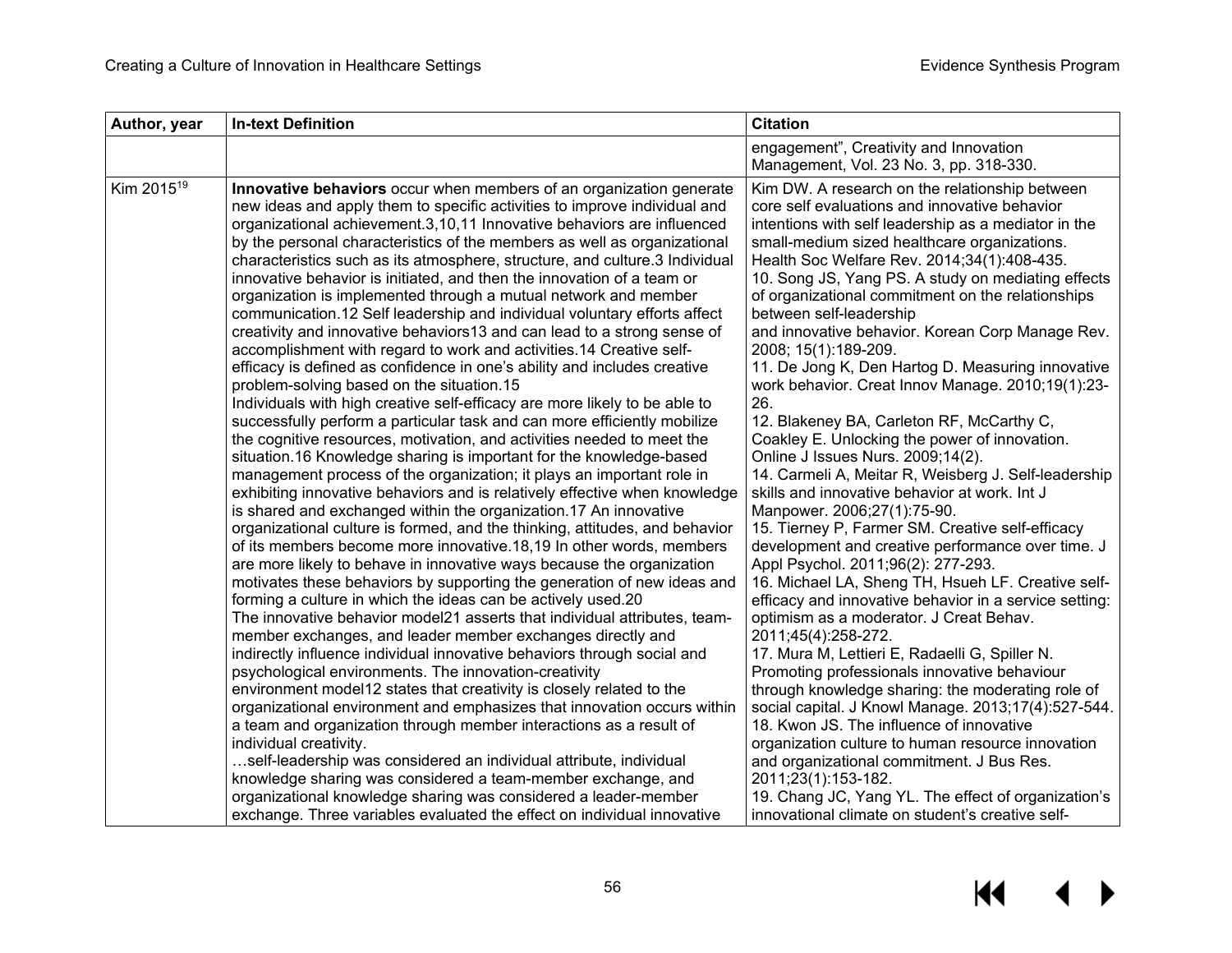| Author, year            | <b>In-text Definition</b>                                                                                                                                                                                                                                                                                                                                                                                                                                                                                                                                                                                                                                                                                                                                                                                                                                                                                                                                                                                                                                                                                                                                                                                                                                                                                                    | <b>Citation</b>                                                                                                                                                                                                                                                                                                                                                                                                                                                                                                                                                                                                                                                                                                                                                                                                                                                                                                                                                                                                                                                                                                                                                                                                                                                                                                                                                                                                                                                                                                                                                                                                                  |
|-------------------------|------------------------------------------------------------------------------------------------------------------------------------------------------------------------------------------------------------------------------------------------------------------------------------------------------------------------------------------------------------------------------------------------------------------------------------------------------------------------------------------------------------------------------------------------------------------------------------------------------------------------------------------------------------------------------------------------------------------------------------------------------------------------------------------------------------------------------------------------------------------------------------------------------------------------------------------------------------------------------------------------------------------------------------------------------------------------------------------------------------------------------------------------------------------------------------------------------------------------------------------------------------------------------------------------------------------------------|----------------------------------------------------------------------------------------------------------------------------------------------------------------------------------------------------------------------------------------------------------------------------------------------------------------------------------------------------------------------------------------------------------------------------------------------------------------------------------------------------------------------------------------------------------------------------------------------------------------------------------------------------------------------------------------------------------------------------------------------------------------------------------------------------------------------------------------------------------------------------------------------------------------------------------------------------------------------------------------------------------------------------------------------------------------------------------------------------------------------------------------------------------------------------------------------------------------------------------------------------------------------------------------------------------------------------------------------------------------------------------------------------------------------------------------------------------------------------------------------------------------------------------------------------------------------------------------------------------------------------------|
|                         | behavior through creative self-efficacy and innovative organizational<br>culture (Figure 1). Self-leadership is an important factor that affects<br>innovative behavior, 14 and creativity self efficacy 22, 23 causes a strong<br>sense of accomplishment in helping to perform duties. Individual<br>knowledge sharing plays an important role in the realization of creative<br>self-efficacy and individual innovation behavior, 11 as well as improves<br>the quality of the relationships among team members.21 Individuals with<br>creative self-efficacy successfully generate innovation as a result of<br>mobilizing activities, motivation, and human<br>resources.16 Organizational knowledge sharing plays an important role in<br>demonstrating the creativity of an organization as well as creates<br>organizational competency through the exchange and expansion of<br>knowledge between members.24,25<br>Innovative organizational culture plays an important role in generating<br>human resource innovation and stimulating innovative activities by<br>adjusting the work environment.18 The innovation of an organization<br>exists through individual innovative behaviors because the individual<br>accepts and interprets the idea, and the organization adopts the<br>breakthrough innovation.5,6 | efficacy and innovative behavior. Bus Entrepreneur<br>J. 2012;1(1):75-100.<br>20. Kim IC, Kim JW, Lee JW. Determinants of<br>innovative work behavior. J Bus Res.<br>2004;19(2):282-317.<br>21. Scott SG, Bruce RA. Determinants of innovative<br>behavior: a path model of individual innovation in the<br>workplace. Acad Manage J. 1994;37(3):580-607.<br>22. Mansor A, Darus A, Dali MH. Mediating effect of<br>self-efficacy on self-leadership and teachers<br>organizational citizenship behavior behavior: a<br>conceptual framework. Int J Econ Bus Manage Stud.<br>2013;2(1):1-11.<br>23. Masood K, Shahzad C, Nosheen R, Awais K.<br>Effects of self leadership, knowledge management<br>and culture on creativity. Eur J Bus Manage.<br>2011;3(8):1-12.<br>24. Moon IO. The effect of knowledge sharing on<br>innovative behavior and organizational commitment<br>in clinical nurses. J Korean Acad Nurs<br>Adm.2005;11(2):173-183.<br>25. Richter AW, Hirst G, van Knippenberg D, Baer<br>M. Creative self-efficacy and individual creativity in<br>team contexts: cross level interactions with team<br>informational resources. J Appl Psychol.<br>2012;97(6):1282-1290.<br>5. Ko DY, Yoo TY. The effect of job autonomy on<br>innovation behavior: the mediating effect of job<br>satisfaction and moderating effects of personality<br>and climate for innovation. Korean J Ind Organ<br>Psychol. 2012;25(1):215-238.<br>6. Shim DS, Ha SW. A study on the relationship<br>between job characteristics and innovative behavior:<br>the mediating effect of self-efficacy. Korean J Ind<br>Res. 2013;9:95-124.C |
| Weng 2012 <sup>37</sup> | Nursing innovation not only contributes to enhancing the quality of<br>healthcare but also facilitates nursing productivity (Moody 2004, Chang &<br>Liu 2008).                                                                                                                                                                                                                                                                                                                                                                                                                                                                                                                                                                                                                                                                                                                                                                                                                                                                                                                                                                                                                                                                                                                                                               | Amo BW (2006) Employee innovation behaviour in<br>health care: the influence from management and                                                                                                                                                                                                                                                                                                                                                                                                                                                                                                                                                                                                                                                                                                                                                                                                                                                                                                                                                                                                                                                                                                                                                                                                                                                                                                                                                                                                                                                                                                                                 |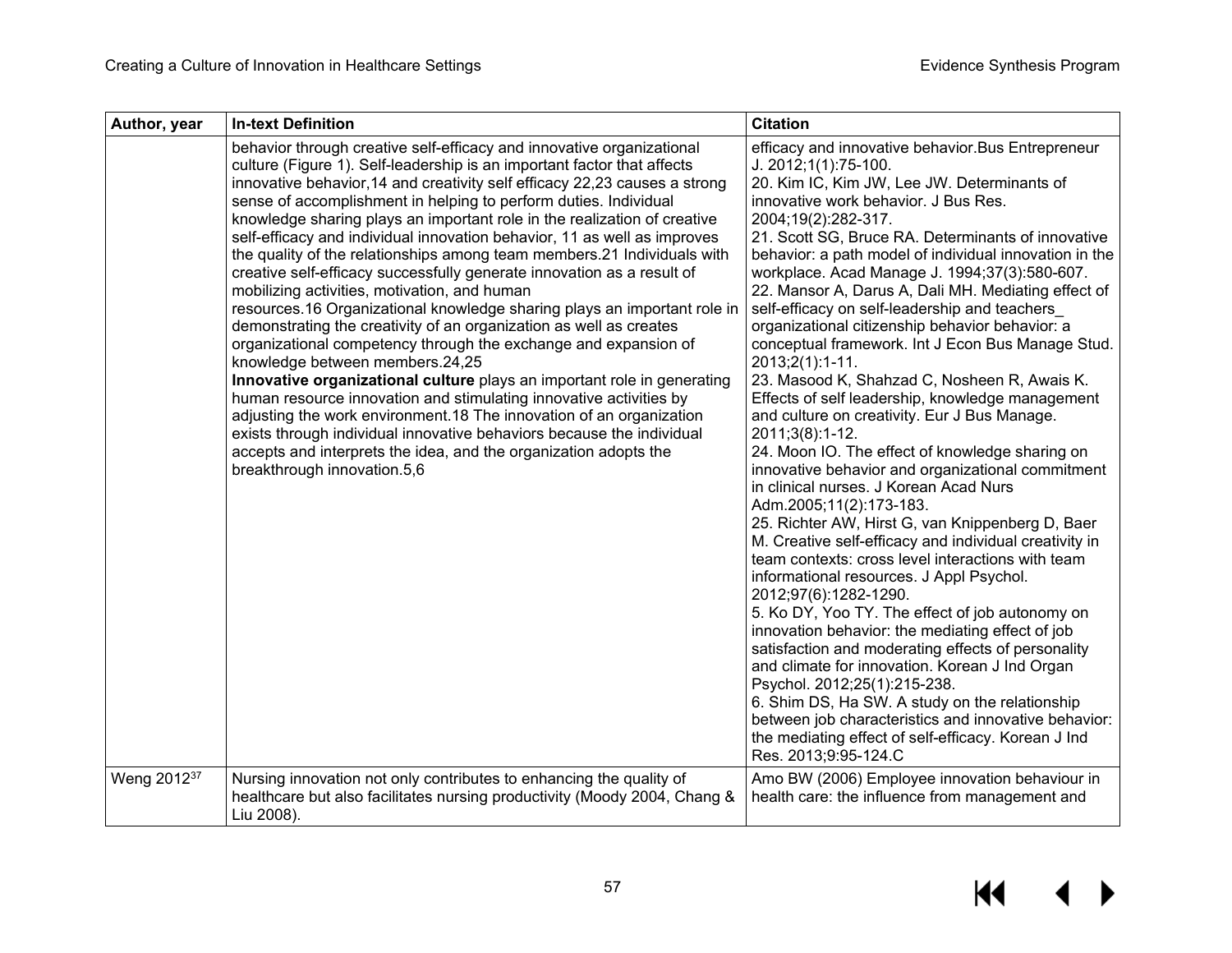| Author, year | <b>In-text Definition</b>                                                                                                                                                                                                                                                                                                                                                                                                                                                                                                                                                                                                                                                                                                                                                                                                                                                                                                                                                                                                                                                                                                                                                                                                                                                                                                                                                                                                                                                                                                                                                                                                                                                                                                                                                                                                                   | <b>Citation</b>                                                                                                                                                                                                                                                                                                                                                                                                                                                                                                                                                                                                                                                                                                                                                                                                                                                                                                                                                                                                                                                                                                                                                                                                                                                                                                                                                                                                                                                                                                                                                                                                                                                                                                                                                   |
|--------------|---------------------------------------------------------------------------------------------------------------------------------------------------------------------------------------------------------------------------------------------------------------------------------------------------------------------------------------------------------------------------------------------------------------------------------------------------------------------------------------------------------------------------------------------------------------------------------------------------------------------------------------------------------------------------------------------------------------------------------------------------------------------------------------------------------------------------------------------------------------------------------------------------------------------------------------------------------------------------------------------------------------------------------------------------------------------------------------------------------------------------------------------------------------------------------------------------------------------------------------------------------------------------------------------------------------------------------------------------------------------------------------------------------------------------------------------------------------------------------------------------------------------------------------------------------------------------------------------------------------------------------------------------------------------------------------------------------------------------------------------------------------------------------------------------------------------------------------------|-------------------------------------------------------------------------------------------------------------------------------------------------------------------------------------------------------------------------------------------------------------------------------------------------------------------------------------------------------------------------------------------------------------------------------------------------------------------------------------------------------------------------------------------------------------------------------------------------------------------------------------------------------------------------------------------------------------------------------------------------------------------------------------------------------------------------------------------------------------------------------------------------------------------------------------------------------------------------------------------------------------------------------------------------------------------------------------------------------------------------------------------------------------------------------------------------------------------------------------------------------------------------------------------------------------------------------------------------------------------------------------------------------------------------------------------------------------------------------------------------------------------------------------------------------------------------------------------------------------------------------------------------------------------------------------------------------------------------------------------------------------------|
|              | Innovation is viewed as a multistage process. The entire process includes<br>generating ideas, building coalitions, realizing ideas and innovation<br>diffusion (Scott & Bruce 1994, Rogers 1995). Employee innovation<br>behaviour is the conduct and performance of employees striving to<br>achieve new levels of improvement, as well as the innovative activities<br>revealed after experiencing multiple stages of progress (Hofmann & Mark<br>2006, Chang & Liu 2008). For nurses, nursing innovation refers to nurses<br>improving nursing quality, inviting people alike to participate, using<br>improvement programs and developing novel nursing behaviour (Amo<br>2006, Holleman et al. 2009). Specifically, innovation is the motivation and<br>cognitive process derived from a desire to improve tasks. Apart from<br>generating, processing and realising creativity, innovation also includes<br>accepting new concepts and seeking the support and cooperation from<br>others to implement novel activities or technologies (van der Weide &<br>Smits 2004, Kotwal 2005). In addition to realising knowledge creation,<br>integrating innovation into daily nursing routines is an imperative. Hansen<br>and Birkinshaw (2007) indicated that the value of in-house innovation<br>comprises generating, transforming and diffusing opinions. Thus, all 3<br>types of innovative dimensions must be accounted for when investigating<br>nursing innovation. This study believes that in-house creativity is<br>generated through the creation of knowledge among employees (Smith et<br>al. 2005). Creative transformation involving new knowledge can result in<br>innovative behaviour. If employee innovation behaviour is affirmed by<br>colleagues, superiors and subordinates, this behaviour is likely to diffuse. | colleagues. International Nursing Review 53, 231-<br>237.<br>Chang L & Liu C (2008) Employee empowerment,<br>innovative behavior and job productivity of public<br>health nurses: a cross-sectional questionnaire<br>survey. International Journal of Nursing Studies 45,<br>$14 - 42$ .<br>Moody RC (2004) Nurse productivity measures for<br>the 21st century. Health Care Management Review<br>$29, 7 - 19.$<br>Rogers EM (1995) Diffusion of Innovations,<br>4th edn. Free Press, New York, NY.<br>Scott SG & Bruce RA (1994) Determinates of<br>innovative behavior: a path model of individual<br>innovation in the workplace. Academy of<br>Management Journal 37, 580-607.<br>Hofmann DA & Mark B (2006) An investigation<br>of the relationship between safety climate and<br>medication errors as well as other nurse and patient<br>outcomes. Personnel Psychology 59, 847-869.<br>Holleman G, Poot E, Mintjes-de Groot J & van<br>Achterberg T (2009) The relevance of team<br>characteristics and team directed strategies in the<br>implementation of nursing innovations: a literature<br>review. International Journal of Nursing Studies 46,<br>1256-1264.<br>van der Weide M & Smits J (2004) Adoption of<br>innovations by specialised nurses: personal, work<br>and organizational characteristics. Health Policy 68,<br>$81 - 92.$<br>Kotwal A (2005) Innovation, diffusion and safety of a<br>medical technology: a review of the literature on<br>injection practices. Social Science & Medicine 60,<br>1133-1147.<br>Smith KG, Collins GJ & Clark KD (2005)<br>Existing knowledge, knowledge creation capability,<br>and the rate of new product introduction in high-<br>technology firms. Academy of Management Journal<br>48, 346-357. |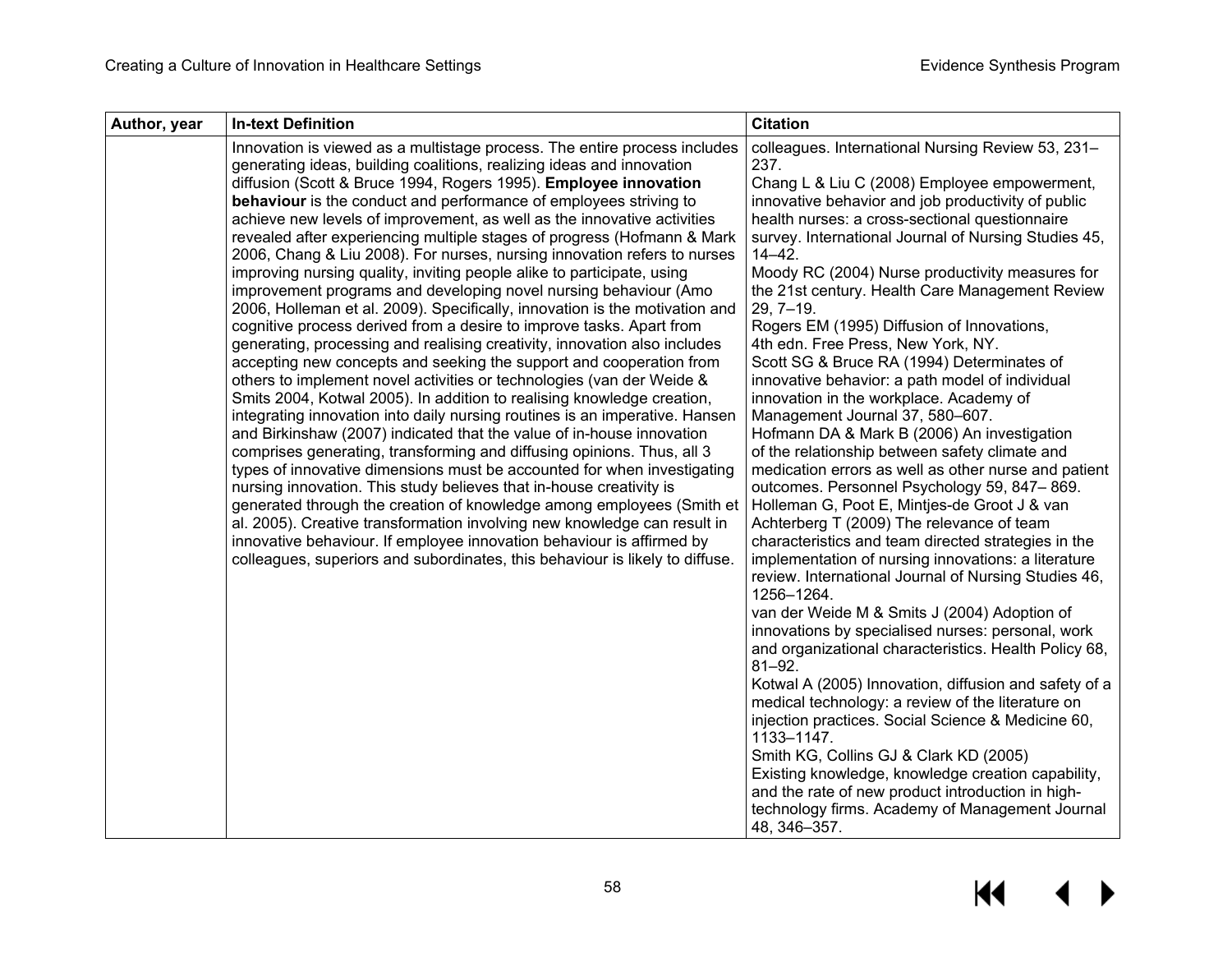| Author, year              | <b>In-text Definition</b>                                                                                                                                                                                                                                                                                                                                                                                                                                                                                                                                                                                                                                                                                                                                                                                                             | <b>Citation</b>                                                                                                                                                                                                                                                                                                                                                                                                                                                                                                                                                                                                                                                                                                                                                                                                                                 |
|---------------------------|---------------------------------------------------------------------------------------------------------------------------------------------------------------------------------------------------------------------------------------------------------------------------------------------------------------------------------------------------------------------------------------------------------------------------------------------------------------------------------------------------------------------------------------------------------------------------------------------------------------------------------------------------------------------------------------------------------------------------------------------------------------------------------------------------------------------------------------|-------------------------------------------------------------------------------------------------------------------------------------------------------------------------------------------------------------------------------------------------------------------------------------------------------------------------------------------------------------------------------------------------------------------------------------------------------------------------------------------------------------------------------------------------------------------------------------------------------------------------------------------------------------------------------------------------------------------------------------------------------------------------------------------------------------------------------------------------|
|                           |                                                                                                                                                                                                                                                                                                                                                                                                                                                                                                                                                                                                                                                                                                                                                                                                                                       | Hansen MT & Birkinshaw J (2007) The innovation<br>value chain. Harvard Business Review 85, 121-130.                                                                                                                                                                                                                                                                                                                                                                                                                                                                                                                                                                                                                                                                                                                                             |
| Acar 2012 <sup>23</sup>   | Adhocracy (creative) culture with its external-oriented and dynamic<br>structure refers to the culture of an organization in entrepreneurial,<br>flexible, innovative and creative areas. Employees can take the initiative,<br>supported with new discoveries and freedoms so they feel satisfied,<br>happy and successful in this environment (Berrio, 2003, Cameron &<br>Quinn, 1999; Erdem, 2007).<br>Innovativeness is the measure of the degree of newness of an innovation.<br>According to the literature most seen classification of innovativeness is<br>product and process innovation. In current research, in order to measure<br>organizational innovation, 18-item Likert scales of Wang and Ahmed<br>(2004) and Jansen et. al. (2006) is given to the participants.                                                   | Berrio, A.A. (2003) An organizational culture<br>assessment using the competing values framework:<br>A profile of Ohio State Unive Journal of Extension,<br>$41(2)$ .<br>Jansen, J.J.P., Van Den Bosch, F.A.J., and<br>Volberda, H.W. (2006). Exploratory innovation,<br>exploitative innovation, and performance: Effects of<br>organizational antecedents and environmental<br>moderators. Management Science, 52(11), 1661-<br>1674.<br>Wang, C.L., and Ahmed, P.K. (2004). The<br>development and validation of the organisational<br>innovativeness construct using confirmatory factor<br>analysis. European Journal of Innovation<br>Management, 7(4), 303-313.<br>Cameron, K.S., and Quinn, R.E. (1999). Diagnosing<br>and changing organizational culture: Based on the<br>competing values framework. Reading, MA:<br>Addison-Wesley. |
| Mesfin 2020 <sup>22</sup> | A major goal of the adhocracy culture is to foster adaptability, flexibility,<br>and creativity where uncertainty, ambiguity, and information overload are<br>typical. An important challenge for these organizations is to produce<br>innovative products and services and to adapt quickly to new<br>opportunities.                                                                                                                                                                                                                                                                                                                                                                                                                                                                                                                 | Cameron KS, Quinn RE. Diagnosing and changing<br>organizational culture: based on the competing value<br>framework. New York: Wiley; 2012.                                                                                                                                                                                                                                                                                                                                                                                                                                                                                                                                                                                                                                                                                                      |
| Gozukara<br>201914        | Development culture is a type of organisational culture that fosters<br>employee motivation, especially regarding learning processes (Scott,<br>Mannion, Marshall, & Davies, 2003). The important factors in this culture<br>include growth, encouragement, creativity and diversification.<br>Development culture involves and empowers significant values and<br>attitudes directly related with the work of employees (Akkoc, C, alis, kan,<br>& Turunc, 2012). Thus, it provides more focus and stability in terms of<br>identifying and setting ground for such values. It also enables flexibility<br>with a focus on external environment. The orientation of this culture is<br>towards improvement, innovation and continuous adaptation to changing<br>environment. Therefore, organisations with a development culture are | Scott, T., Mannion, R., Marshall, M., & Davies, H.<br>(2003). Does organizational culture influence<br>healthcare performance? A review of the evidence.<br>Journal of Health Services Research and Policy,<br>$8(2)$ , 105-117.<br>Akkoc,, I', C, alı s, kan, A., & Turunc,, O". (2012).<br>O" rgu"tlerde gelis, im ku"ltu"ru" ve algılanan<br>o"rgu"tsel desteg"in is, tatmini ve is, performansina<br>etkisi: Gu"venin aracı rolu". Yo"netim ve Ekonomi,<br>19(1), 105-135.<br>Elfaituri, A. A. (2012). An assessment of TQM<br>implementation, and the influence of organizational                                                                                                                                                                                                                                                          |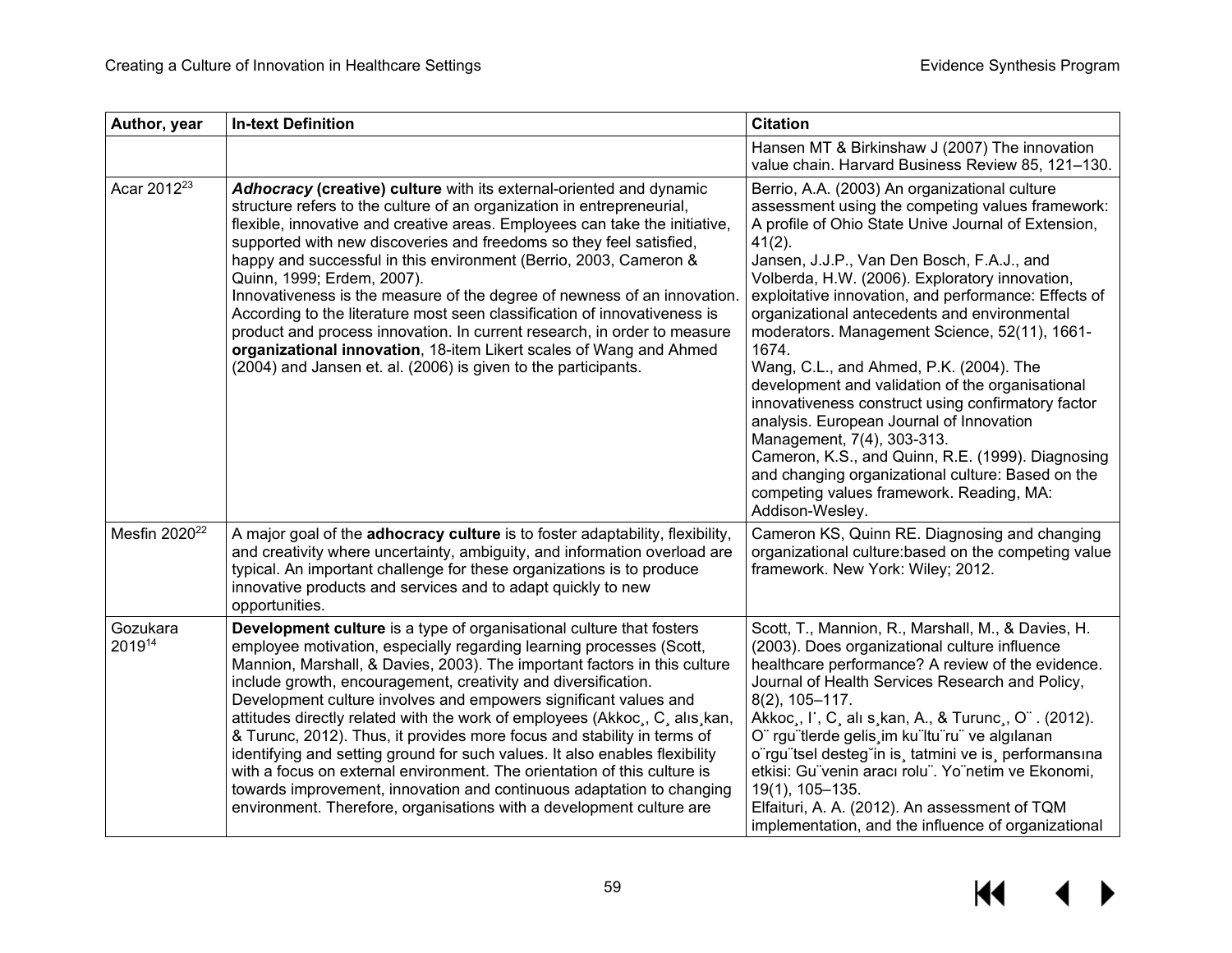| Author, year            | <b>In-text Definition</b>                                                                                                                                                                                                                                                                                                                                                                                                                                                                                                                                                                                                                                                                                                                                                                                                                                                                                                                                                                                                                                                                                                                                                                                                                                                                                                                                                                                                                                                                                                                                                                                  | <b>Citation</b>                                                                                                                                                                                                                                                                                                                                                                                                                                                                                                                                                     |
|-------------------------|------------------------------------------------------------------------------------------------------------------------------------------------------------------------------------------------------------------------------------------------------------------------------------------------------------------------------------------------------------------------------------------------------------------------------------------------------------------------------------------------------------------------------------------------------------------------------------------------------------------------------------------------------------------------------------------------------------------------------------------------------------------------------------------------------------------------------------------------------------------------------------------------------------------------------------------------------------------------------------------------------------------------------------------------------------------------------------------------------------------------------------------------------------------------------------------------------------------------------------------------------------------------------------------------------------------------------------------------------------------------------------------------------------------------------------------------------------------------------------------------------------------------------------------------------------------------------------------------------------|---------------------------------------------------------------------------------------------------------------------------------------------------------------------------------------------------------------------------------------------------------------------------------------------------------------------------------------------------------------------------------------------------------------------------------------------------------------------------------------------------------------------------------------------------------------------|
|                         | likely to strive for meeting their customers' expectations through constant<br>innovative activities (Elfaituri, 2012).                                                                                                                                                                                                                                                                                                                                                                                                                                                                                                                                                                                                                                                                                                                                                                                                                                                                                                                                                                                                                                                                                                                                                                                                                                                                                                                                                                                                                                                                                    | culture on TQM implementation in Libyan banks<br>(PhD thesis). University of Gloucestershire.                                                                                                                                                                                                                                                                                                                                                                                                                                                                       |
| Chan 2008 <sup>50</sup> | Adopting a human- and innovation- oriented culture, which allows<br>employees to solve problems and learn to improve from mistakes, will be<br>perceived by employees as benevolent support which is then translated<br>into trust. This convinces employees to exercise their self-determination<br>and enhances their competency to freely experiment with learning new<br>ways to do things without fear of being unfairly penalized. Employees<br>confidently seek to gain better control and power in their work<br>environment through trusting their supervisors, thus enabling them to get<br>involved in contributing to the overall achievement of organization goals.<br>Such acts contribute to employees' perception of supervisors' integrity<br>and depend- ability.<br>Four major positive characteristics of the social structural factors which<br>theorists and practitioners have identified (Conger and Kanungo, 1988;<br>Kanter, 1983; Thomas and Velthouse, 1990) are predicted to have a<br>positive direct effect on subordinates' trust and subsequently the extent of<br>employees' perceived psychological empowerment. These are: (1) the<br>organic or mechanistic nature of the organization, (2) the extent of social<br>political support, (3) the extent of re- source and information support, and<br>(4) the human- and innovation-oriented organization culture.<br>Organization culture was measured with the eight-item human- and<br>innovation-oriented values extracted from the Competing Values Model of<br>Organizational Culture (Quinn and Spreitzer, 1993) | Conger, J. A. and R. N. Kanungo. 1988. "The<br>Empowerment Process: Integrating Theory and<br>Practice." Academy of Management Review 13 (3):<br>471-482.<br>Spreitzer, G. M. 1996. "Social Structural<br>Characteristics of Psychological Empowerment.<br>Academy of Management Journal. 49 (2): 483-504<br>Kanter, R. M. 1986. "Empowering People to Act on<br>Ideas." Executive Excellence (February): 5-6.<br>Quinn, R. E. 1988. Beyond Rational Management:<br>Mastering the Paradoxes and Competing Demands<br>of High Performance. San Francisco, CA: Jossey |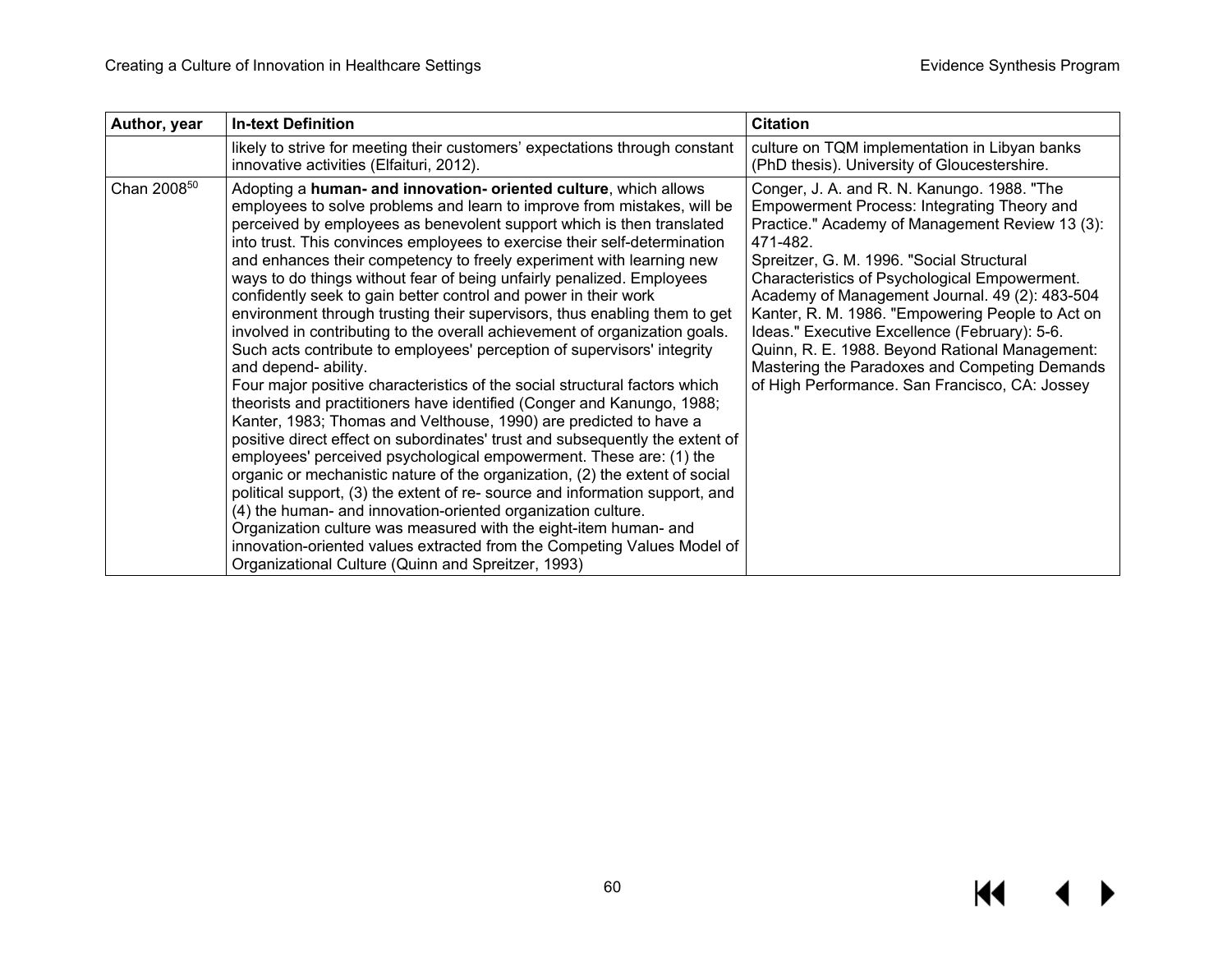## **APPENDIX E. STUDY & METRIC(S) CROSSWALK**

#### **Instruments used in multiple studies (n=7)**

• measured culture of innovation  $(n=6)$ ; described organization culture using pre-specified categories  $(n=1)$ 

| <b>Instrument</b>                                                        | <b>Study</b>               |                                 |                  |                            |                                            |                              |                               |                              |                          |                |                 |                                | <b>Total</b>                 |                 |                            |                                           |                                                    |                |
|--------------------------------------------------------------------------|----------------------------|---------------------------------|------------------|----------------------------|--------------------------------------------|------------------------------|-------------------------------|------------------------------|--------------------------|----------------|-----------------|--------------------------------|------------------------------|-----------------|----------------------------|-------------------------------------------|----------------------------------------------------|----------------|
|                                                                          | $2^{30}$<br>ᡪ<br>ရွိ<br>.⊇ | 2007 <sup>25</sup><br>Proudfoot | 201938<br>Sommez | 1991 <sup>39</sup><br>West | 2016 <sup>29</sup> ^<br>Phung <sub>3</sub> | 2011 <sup>15</sup><br>Apekey | 2012 <sup>20</sup><br>Nieboer | 20138A<br>Cramm <sup>2</sup> | 201033<br><b>Dackert</b> | Rashid 2020 32 | 201916<br>Nowak | 1998 <sup>26</sup><br>Anderson | 199510<br>Bunce <sup>-</sup> | 201812<br>Nazir | 2007 <sup>36</sup><br>King | 2008 <sup>50</sup> +<br>Chan <sup>2</sup> | $3^{3}+$<br>δ<br>$\overline{N}$<br>nepho<br>ğ<br>⋒ |                |
| Team Climate Inventory <sup>43</sup>                                     | X                          | X                               |                  |                            |                                            |                              |                               |                              | A                        | A              | A               |                                | A                            |                 | A                          |                                           |                                                    | 7              |
| Climate for Innovation (Scott & Bruce) <sup>27</sup>                     |                            |                                 | X                |                            |                                            |                              |                               |                              |                          |                | A               |                                |                              |                 |                            |                                           |                                                    | $\overline{2}$ |
| Climate for Innovation (Siegel & Kaemmerer) <sup>45</sup>                |                            |                                 |                  | X                          |                                            |                              |                               |                              |                          |                |                 | A                              |                              |                 |                            |                                           |                                                    | $\overline{2}$ |
| Culture of Innovation <sup>44</sup>                                      |                            |                                 |                  |                            | X                                          | X                            |                               |                              |                          |                |                 |                                |                              |                 |                            |                                           |                                                    | $\overline{2}$ |
| <b>Group Innovation Inventory<sup>28</sup></b>                           |                            |                                 |                  |                            |                                            |                              | X                             | A                            |                          |                |                 |                                |                              |                 |                            |                                           |                                                    | $\overline{c}$ |
| Innovative Work Behavior <sup>27</sup>                                   |                            |                                 | X                |                            |                                            |                              |                               |                              |                          |                |                 |                                |                              | A               |                            |                                           |                                                    | $\overline{2}$ |
| <b>Competing Values Model of Organizational</b><br>Culture <sup>41</sup> |                            |                                 |                  |                            |                                            |                              |                               |                              |                          |                |                 |                                |                              |                 |                            | O                                         | Ω                                                  | 2              |

 $\overline{\text{a}}$ =study with program/intervention; +=study with organizational culture metric; X=instrument without adaptation; A=adapted/modified/truncated instrument; H=homegrown instrument; O=organizational culture metric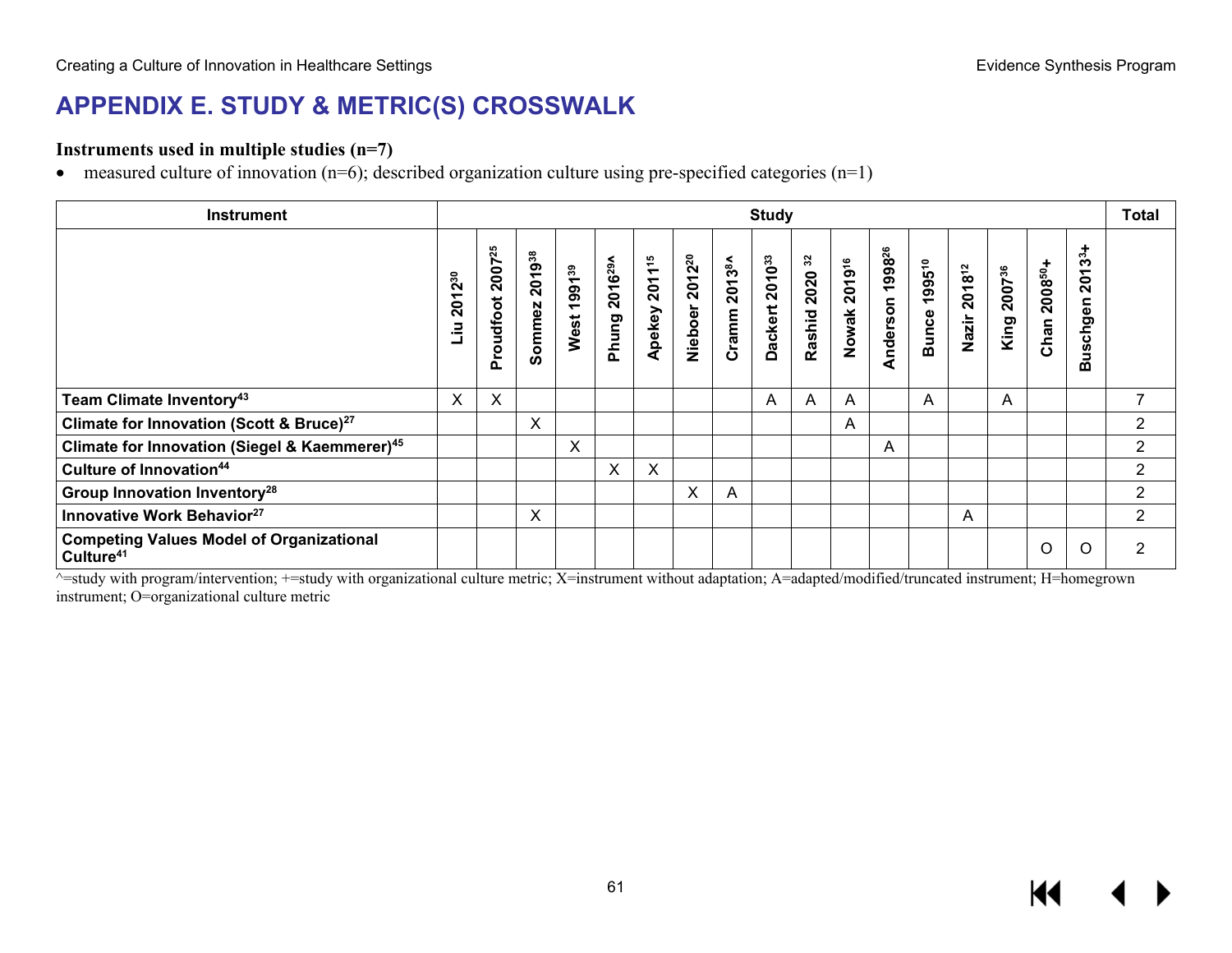## **Instruments used in a single study (n=21)**

• measured culture of innovation (n=20); described organization culture using pre-specified categories (n=1)

| <b>Instrument</b>                                                                          | <b>Study</b>               |                             |                        |                           |                          |                         |                        |                               |                         |                                |   |                                                       |                         |                                           |                         |                            |
|--------------------------------------------------------------------------------------------|----------------------------|-----------------------------|------------------------|---------------------------|--------------------------|-------------------------|------------------------|-------------------------------|-------------------------|--------------------------------|---|-------------------------------------------------------|-------------------------|-------------------------------------------|-------------------------|----------------------------|
|                                                                                            | 1999 <sup>9A</sup><br>Berg | Gozukara 2019 <sup>14</sup> | Kim 2015 <sup>19</sup> | Liebe 2017 <sup>24</sup>  | Nazir 2018 <sup>12</sup> | Roen 2018 <sup>34</sup> | Yan 2020 <sup>31</sup> | Lansisalmi 1999 <sup>35</sup> | Acar 2012 <sup>23</sup> | <b>Bunce 1995<sup>10</sup></b> |   | Jarvis 2017 <sup>11^</sup><br>Weng 2015 <sup>18</sup> | Weng 2012 <sup>37</sup> | Munoz-van den Evnde<br>2015 <sup>21</sup> | West 1991 <sup>39</sup> | Mesfin 2020 <sup>22+</sup> |
| <b>Creative Climate Questionnaire<sup>58</sup></b>                                         | X                          |                             |                        |                           |                          |                         |                        |                               |                         |                                |   |                                                       |                         |                                           |                         |                            |
| Development Culture instrument <sup>59</sup>                                               |                            | $\mathsf{X}$                |                        |                           |                          |                         |                        |                               |                         |                                |   |                                                       |                         |                                           |                         |                            |
| Individual Innovative Behaviors <sup>60</sup>                                              |                            |                             | X                      |                           |                          |                         |                        |                               |                         |                                |   |                                                       |                         |                                           |                         |                            |
| Innovation Capability of CIOs <sup>61</sup>                                                |                            |                             |                        | $\boldsymbol{\mathsf{X}}$ |                          |                         |                        |                               |                         |                                |   |                                                       |                         |                                           |                         |                            |
| Innovative Organizational Culture <sup>62</sup>                                            |                            |                             |                        |                           | A                        |                         |                        |                               |                         |                                |   |                                                       |                         |                                           |                         |                            |
| Innovative Organizational Culture <sup>63, 64</sup>                                        |                            |                             | X                      |                           |                          |                         |                        |                               |                         |                                |   |                                                       |                         |                                           |                         |                            |
| Nordic Questionnaire for Psychosocial & Social Factors at Work <sup>65</sup>               |                            |                             |                        |                           |                          | A                       |                        |                               |                         |                                |   |                                                       |                         |                                           |                         |                            |
| Nurse Organizational Innovation Climate Scale <sup>66</sup>                                |                            |                             |                        |                           |                          |                         | $\mathsf{X}$           |                               |                         |                                |   |                                                       |                         |                                           |                         |                            |
| Organizational Health Survey <sup>67</sup>                                                 |                            |                             |                        |                           |                          |                         |                        | $\overline{A}$                |                         |                                |   |                                                       |                         |                                           |                         |                            |
| "Organizational Innovation" (Wang & Ahmed) <sup>42</sup>                                   |                            |                             |                        |                           |                          |                         |                        |                               | A                       |                                |   |                                                       |                         |                                           |                         |                            |
| "Organizational Innovation" (Janssen) <sup>68</sup>                                        |                            |                             |                        |                           |                          |                         |                        |                               | A                       |                                |   |                                                       |                         |                                           |                         |                            |
| Propensity to Innovate <sup>69</sup>                                                       |                            |                             |                        |                           |                          |                         |                        |                               |                         | A                              |   |                                                       |                         |                                           |                         |                            |
| Situational Outlook Questionnaire (SOQ) <sup>40</sup>                                      |                            |                             |                        |                           |                          |                         |                        |                               |                         |                                | X |                                                       |                         |                                           |                         |                            |
| <b>Composite Innovation Score<sup>10</sup></b>                                             |                            |                             |                        |                           |                          |                         |                        |                               |                         | H                              |   |                                                       |                         |                                           |                         |                            |
| "Innovation Climate" <sup>18</sup>                                                         |                            |                             |                        |                           |                          |                         |                        |                               |                         |                                |   | H                                                     |                         |                                           |                         |                            |
| "Nurse Innovation Behavior" <sup>18</sup>                                                  |                            |                             |                        |                           |                          |                         |                        |                               |                         |                                |   | $\overline{H}$                                        |                         |                                           |                         |                            |
| "Nursing innovation"37                                                                     |                            |                             |                        |                           |                          |                         |                        |                               |                         |                                |   |                                                       | H                       |                                           |                         |                            |
| Radiography of Innovation Culture-Multidimensional<br>Questionnaire (RIC-MQ) <sup>21</sup> |                            |                             |                        |                           |                          |                         |                        |                               |                         |                                |   |                                                       |                         | Н                                         |                         |                            |
| <b>Role Innovation Score<sup>39</sup></b>                                                  |                            |                             |                        |                           |                          |                         |                        |                               |                         |                                |   |                                                       |                         |                                           | H                       |                            |
| <b>Total Innovation Score<sup>39</sup></b>                                                 |                            |                             |                        |                           |                          |                         |                        |                               |                         |                                |   |                                                       |                         |                                           | H                       |                            |
| Organizational Culture Assessment instrument (OCAI) <sup>70</sup>                          |                            |                             |                        |                           |                          |                         |                        |                               |                         |                                |   |                                                       |                         |                                           |                         | $\circ$                    |

^=study with program/intervention; +=study with organizational culture metric; X=instrument without adaptation; A=adapted/modified/truncated instrument; H=homegrown instrument; O=organizational culture metric

K ▶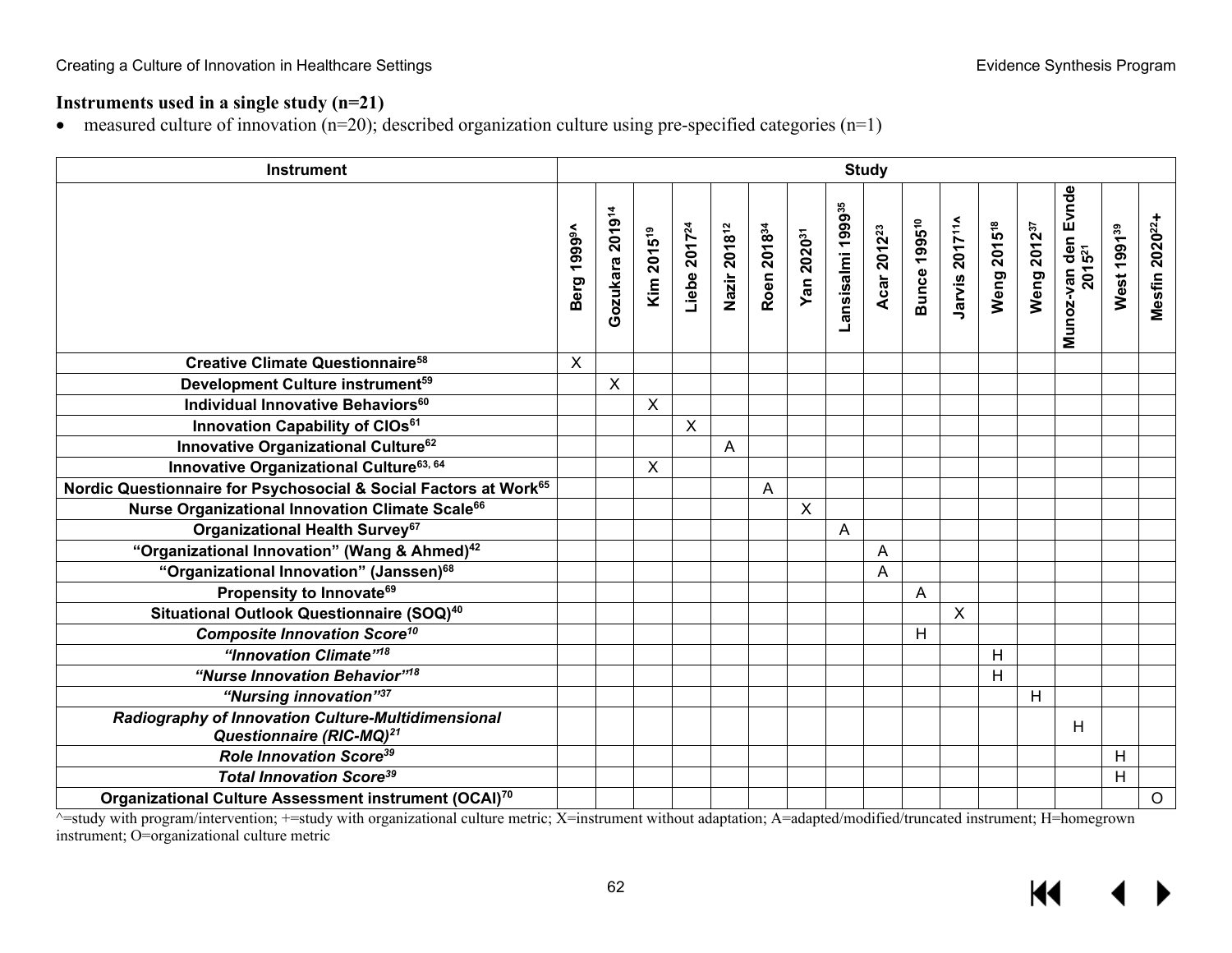## **APPENDIX F. EVIDENCE TABLES**

## **STUDIES WITH PROGRAM/INTERVENTION (N=4)**

#### **Studies which measured Culture of Innovation using an instrument without adaptation (n=3)**

| Author,<br>year        | Sample, size<br>(Response<br>rate)<br><b>Setting</b>      | Program/<br>Intervention                                                                                                                                                                                                  | <b>Study design</b><br>Data analysis   | <b>Culture of</b><br>innovation metric                                                                                                                                                                                                                       | <b>Other metrics</b>                                                                                                                                                                                                                                                                      | <b>Findings from abstract</b>                                                                                                                                                                                                                                                                                                                                                                                                                                                                                                                                                                                                                                                                                                                                                                                                                                                                                      |
|------------------------|-----------------------------------------------------------|---------------------------------------------------------------------------------------------------------------------------------------------------------------------------------------------------------------------------|----------------------------------------|--------------------------------------------------------------------------------------------------------------------------------------------------------------------------------------------------------------------------------------------------------------|-------------------------------------------------------------------------------------------------------------------------------------------------------------------------------------------------------------------------------------------------------------------------------------------|--------------------------------------------------------------------------------------------------------------------------------------------------------------------------------------------------------------------------------------------------------------------------------------------------------------------------------------------------------------------------------------------------------------------------------------------------------------------------------------------------------------------------------------------------------------------------------------------------------------------------------------------------------------------------------------------------------------------------------------------------------------------------------------------------------------------------------------------------------------------------------------------------------------------|
| Berg 1999 <sup>9</sup> | 22 nurses<br>$(100\%)$<br>1 psychiatric<br>ward<br>Sweden | One year of<br>regular,<br>systematic,<br>clinical,<br>group<br>supervision<br>combined with<br>supervised<br>individually<br>planned and<br>documented<br>nursing care in a<br>psychiatric ward<br><b>United Kingdom</b> | Pre-post<br>Descriptives<br>Regression | <b>Creative Climate</b><br>Questionnaire<br>(CCO)<br>50 statements<br>covering 10<br>dimensions:<br>• Challenge<br>• Freedom<br>• Idea-support<br>$\bullet$ Trust<br>• Dynamism<br>• Playfulness<br>• Debates<br>• Conflicts<br>• Risk-taking<br>• Idea-time | • Sense of<br>Coherence scale<br>(SOC), 29 items,<br>3 components<br>• Work-Related<br>Strain Inventory<br>(WRSI), 18<br>statements<br>• Satisfaction with<br><b>Nursing Care</b><br>and Work<br>questionnaire<br>(SNCW), 34<br>statements plus<br>section about<br>nurses'<br>background | "The baseline values for the CCQ<br>indicated a stagnant organization<br>and a high score in the conflict<br>dimension indicated personal and<br>emotional tensions within the<br>organization. The intervention led<br>to a significantly increased<br>creative and innovative climate in<br>the dimensions for trust, idea time<br>and reduced conflicts. However,<br>the organizational climate<br>remained stagnant. The nurses'<br>view of the effects from clinical<br>supervision also increased<br>significantly. There were no<br>significant changes in the nurses'<br>[Satisfaction with Nursing Care<br>and Work] SNCW, [Work-Related<br>Strain Inventory] WRSI or [Sense<br>of Coherence] SOC score. The<br>result of the correlation analysis<br>indicated that a strong sense of<br>coherence was related to low<br>work-related strain but not to<br>unsatisfactory working<br>conditions/milieu." |
| Jarvis<br>201711       | 147<br>respondents<br>from 24 teams                       | Leadership<br>development<br>programs                                                                                                                                                                                     | Repeated<br>measures                   | <b>Situational Outlook</b><br>Questionnaire                                                                                                                                                                                                                  |                                                                                                                                                                                                                                                                                           | "In the follow-up survey, up to 3<br>years after the programme had<br>finished, 45% of respondents                                                                                                                                                                                                                                                                                                                                                                                                                                                                                                                                                                                                                                                                                                                                                                                                                 |

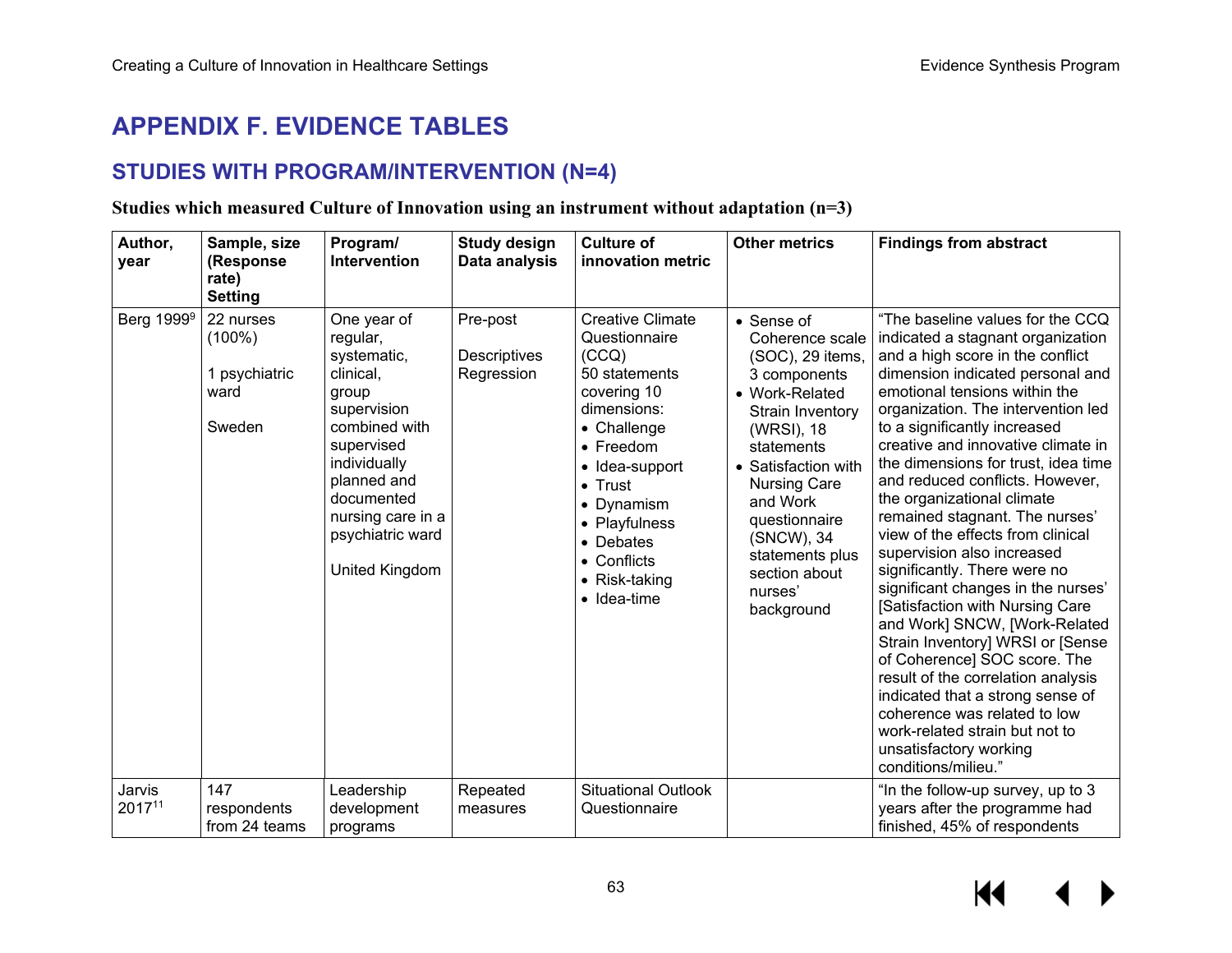|                             | (No response<br>rate)<br>Various<br>healthcare<br>organizations<br>United Kingdom | focused on<br>leadership for<br>innovation, with<br>participants<br>drawn from<br>across the<br>health sector in<br>the south west<br>of England.                                                                                                                                                                       | Descriptives                                  | 9 dimensions, 53<br>questions                                                                                                                                                                               |                                                                                           | claimed the influence of their<br>leadership learning remained<br>"about the same", while 42% said<br>it had "snowballed". Our findings<br>highlight the important role<br>embodied leadership learning and<br>the space for reflection play in<br>encouraging participants to:<br>reconnect with purpose; create<br>protected time and space;<br>embrace constructive challenge;<br>foster diversity of thinking; grow<br>peer networks; encourage<br>appropriate risk-taking and a<br>sense of 'playfulness' in making<br>innovation happen."                                                                                                                 |
|-----------------------------|-----------------------------------------------------------------------------------|-------------------------------------------------------------------------------------------------------------------------------------------------------------------------------------------------------------------------------------------------------------------------------------------------------------------------|-----------------------------------------------|-------------------------------------------------------------------------------------------------------------------------------------------------------------------------------------------------------------|-------------------------------------------------------------------------------------------|-----------------------------------------------------------------------------------------------------------------------------------------------------------------------------------------------------------------------------------------------------------------------------------------------------------------------------------------------------------------------------------------------------------------------------------------------------------------------------------------------------------------------------------------------------------------------------------------------------------------------------------------------------------------|
| Phung<br>2016 <sup>29</sup> | 2743<br>paramedics<br>(12%)<br>11 ambulance<br>services<br>United Kingdom         | Explored the<br>relationship<br>between clinical<br>leadership<br>behavior,<br>organizational<br>culture of<br>innovation<br>and clinical<br>engagement in<br>QI among<br>ambulance<br>clinicians<br>participating<br>in this large-<br>scale national<br>ambulance<br>Quality<br>Improvement<br>Collaborative<br>(QIC) | Cross-sectional<br>Descriptives<br>Regression | Organizational<br>culture for<br>innovation:<br>7 dimensions<br>$\bullet$ Risk<br>• Resource<br>• Sharing of<br>knowledge<br>$\bullet$ Targets<br>• Tools and<br>techniques<br>• Rewards<br>• Relationships | • Demographics<br>• Leadership<br>behavior<br>• Use and<br>effectiveness of<br>QI methods | "There were 2743 (12% of 22<br>117) responses from 11 of the 12<br>participating ambulance services.<br>In the 3% of responders that were<br>directly involved with the QIC,<br>leadership behaviour was<br>significantly higher than for those<br>not directly involved. QIC<br>involvement made no significant<br>difference to responders'<br>perceptions of the culture of<br>innovation in their organization,<br>which was generally considered<br>poor. Although uptake of QI<br>methods was low overall, QIC<br>members were significantly more<br>likely to use QI methods, which<br>were also significantly associated<br>with leadership behaviour." |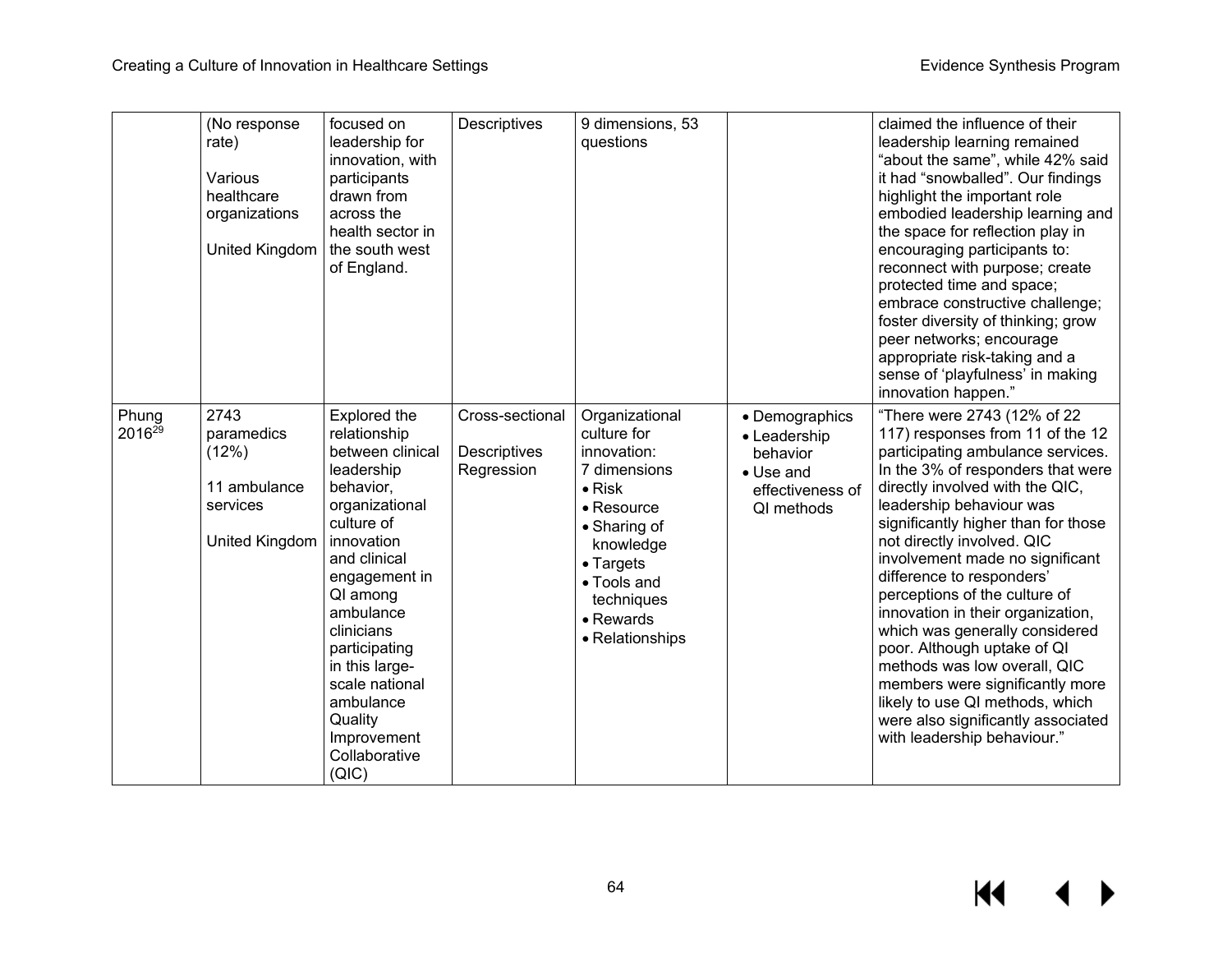| Author,<br>year            | Sample, size<br>(Response<br>rate)<br><b>Setting</b>                                                                    | Program/<br>Intervention                                                                                                                                                                                                                          | <b>Study design</b><br>Data analysis               | <b>Culture of</b><br>innovation metric                                                                                                                                                         | <b>Other metrics</b>                                                                                                                                                               | <b>Findings from abstract</b>                                                                                                                                                                                                                                                                                                                                                                                                                                                                                                                                                                                                                                                                                                           |
|----------------------------|-------------------------------------------------------------------------------------------------------------------------|---------------------------------------------------------------------------------------------------------------------------------------------------------------------------------------------------------------------------------------------------|----------------------------------------------------|------------------------------------------------------------------------------------------------------------------------------------------------------------------------------------------------|------------------------------------------------------------------------------------------------------------------------------------------------------------------------------------|-----------------------------------------------------------------------------------------------------------------------------------------------------------------------------------------------------------------------------------------------------------------------------------------------------------------------------------------------------------------------------------------------------------------------------------------------------------------------------------------------------------------------------------------------------------------------------------------------------------------------------------------------------------------------------------------------------------------------------------------|
| Cramm<br>2013 <sup>8</sup> | 307 team<br>members<br>(26%) and<br>158 teams<br>(52%)<br>Various<br>healthcare<br>workers<br><b>The</b><br>Netherlands | 12 QI teams<br>participated in a<br>national Dutch<br>quality program<br>(Care for Better)<br>between 2006<br>and 2011, which<br>focused on<br>improving 1<br>specific quality<br>topic varying<br>from<br>malnutrition to<br>process<br>redesign | Repeated<br>measures<br>Descriptives<br>Regression | Group Innovation<br>Inventory (GII)<br>15 items, 4<br>dimensions:<br>Team level: group<br>functioning,<br>speed of action<br>Organizational level:<br>risk taking,<br>tolerance of<br>mistakes | • Age, gender,<br>education<br>• Perceived team<br>effectiveness (4<br>questions, 7<br>items drawn from<br>existing<br>questionnaires)<br>• Management<br>support (9<br>questions) | "Two-tailed paired t-tests showed<br>that innovative culture was<br>slightly but significantly lower at<br>T1 compared to T0 (12 months<br>and 2-3 months after the start of<br>the collaborative, respectively).<br>Univariate analyses revealed that<br>perceived effectiveness,<br>organizational and management<br>support were significantly related<br>to innovative culture at T1 (all at<br>p<0.001). Multilevel analyses<br>showed that perceived<br>effectiveness, organizational<br>support, and management<br>support predicted innovative<br>culture. Our QI teams were not<br>able to improve innovative culture<br>over time, but their innovative<br>culture scores were higher than<br>non-participant professionals." |

## **Studies which measured Culture of Innovation using an instrument with adaptation (n=1)**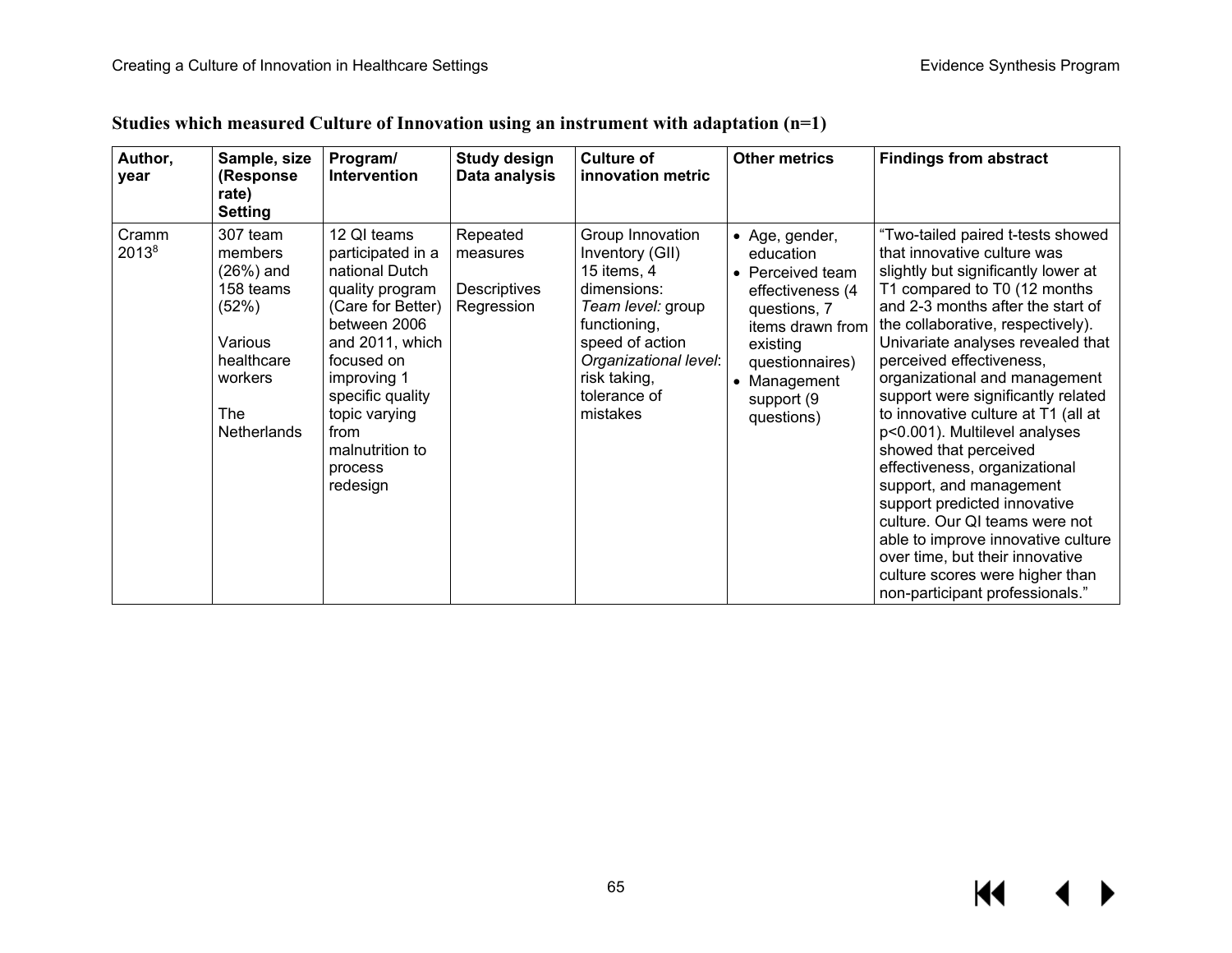## **STUDIES WITHOUT PROGRAM/INTERVENTION (N=26)**

### **Studies which measured Culture of Innovation using a single instrument without adaptation (n=7)**

| Author,<br>year    | <b>Sample</b><br>(Response<br>rate)<br><b>Setting</b>                                                                   | <b>Study design</b><br>Data analysis                  | <b>Culture of</b><br>innovation metric                                                    | <b>Other metrics</b>                                                                                                                                                                                                                                                                                                | <b>Findings from abstract</b>                                                                                                                                                                                                                                                                                                                                                                                                                                                                                                                                                                                                         |
|--------------------|-------------------------------------------------------------------------------------------------------------------------|-------------------------------------------------------|-------------------------------------------------------------------------------------------|---------------------------------------------------------------------------------------------------------------------------------------------------------------------------------------------------------------------------------------------------------------------------------------------------------------------|---------------------------------------------------------------------------------------------------------------------------------------------------------------------------------------------------------------------------------------------------------------------------------------------------------------------------------------------------------------------------------------------------------------------------------------------------------------------------------------------------------------------------------------------------------------------------------------------------------------------------------------|
| Apekey<br>201115   | 63 general<br>practice quality<br>improvement<br>leads $(65%)$<br>General<br>practices in 1<br>county<br>United Kingdom | Cross-sectional<br>Descriptives                       | Culture of innovation,<br>7 items<br>(NHS Institute for<br>Innovation and<br>Improvement) | • Demographic<br>characteristics<br>• Leadership behavior, 12<br>items, adapted (Kouzes<br>and Posner)<br>• Previous experience of<br>quality improvement tools<br>and techniques, 22 items                                                                                                                         | Sixty-three completed questionnaires (62%)<br>were returned. Leadership behaviours were<br>not commonly reported. Most practices<br>reported a positive culture of innovation,<br>featuring relationship most strongly, followed<br>by targets and information but rated lower on<br>other dimensions of rewards, risk and<br>resources. There was a significant positive<br>correlation between leadership behaviour and<br>the culture of innovation ( $r = 0.57$ ; $P < 0.001$ ).<br>Apart from clinical audit and significant event<br>analysis, quality improvement methods were<br>not adopted by most participating practices. |
| Gozukara<br>201914 | 488 employees<br>(95.7%)<br>Hospitals<br>Turkey                                                                         | Cross-sectional<br>Structural<br>equation<br>modeling | Development culture,<br>8 items (Tseng and<br>Lee)                                        | • Demographic<br>characteristics, 5 items<br>• Top quality management,<br>16 items, 4 dimensions<br>(Coyle & Shapiro, Zeitz,<br>Johannesson, & Ritchie)<br>• Employee empowerment, 9<br>items, 3 dimensions<br>(Ugboro and Obeng)<br>• Top management<br>leadership, 9 items, 3<br>dimensions (Ugboro and<br>Obeng) | The findings revealed that while development<br>culture has a positive influence on TQM, it is<br>the top management leadership which<br>mediates this relationship, not the employee<br>empowerment. The results are discussed<br>considering the difference in these mediating<br>effects and organisational implications of the<br>findings are provided.                                                                                                                                                                                                                                                                          |
| Liebe<br>201724    | 142 CIOs<br>$(11.1\%)$<br>344 hospitals                                                                                 | Cross-sectional<br>Descriptives<br>Regression         | Innovation capability<br>of CIOs 3 sub-scores<br>(Esdar)                                  | · Status quo of IT<br>management, 8 items<br>• Structural hospital<br>demographics, 4 items                                                                                                                                                                                                                         | The results show that CIOs' perceived<br>innovation capability could be explained<br>significantly ( $R2 = 0.34$ ) and exclusively by<br>facts that described the degree of formalism<br>and structure of IT management in a hospital,                                                                                                                                                                                                                                                                                                                                                                                                |

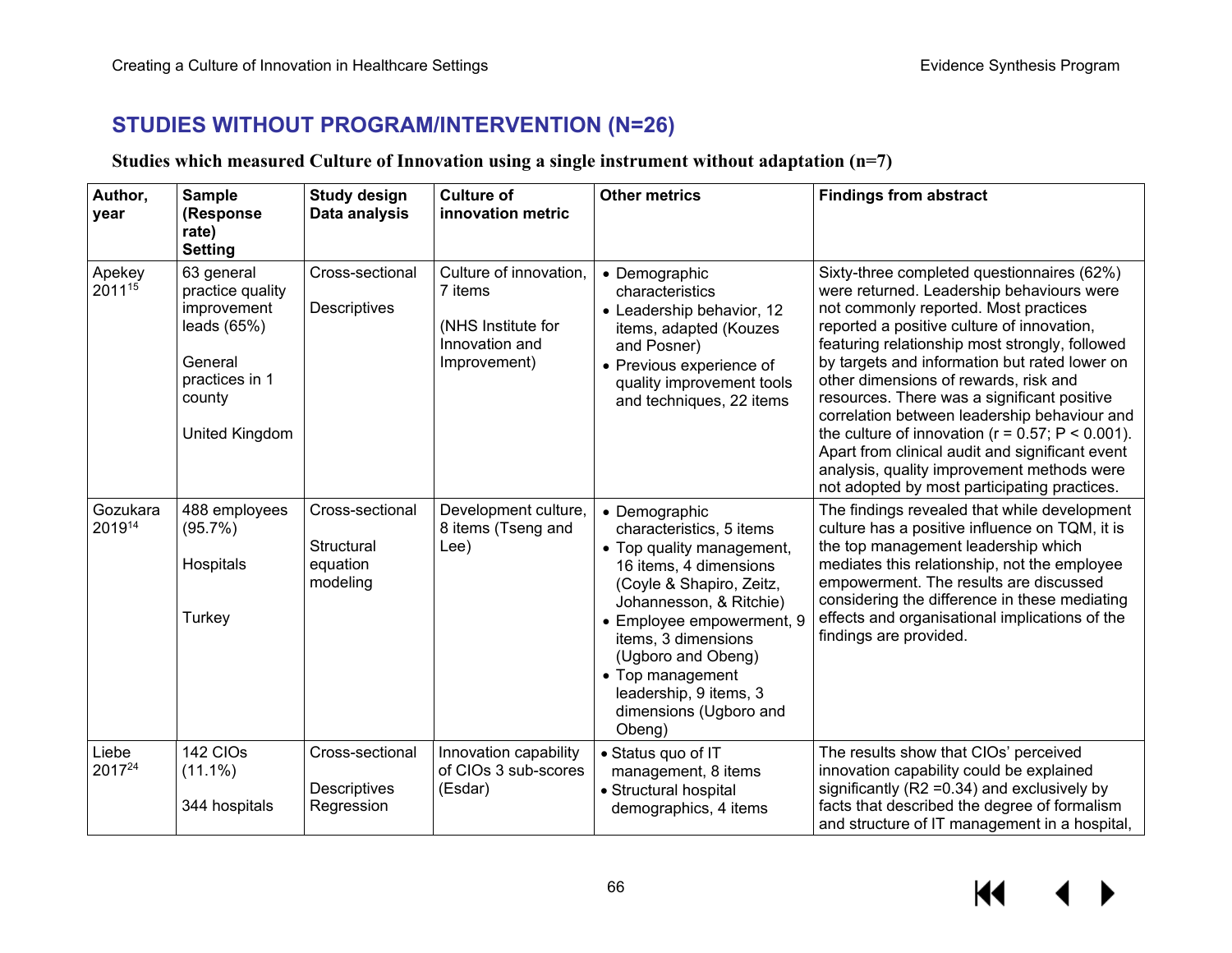|                               | Germany                                                                                                                                                              |                                                                                |                                                                                                                                                                     | • Individual characteristics of<br>CIO, 4 items                                                                                                                                                                                            | eg intensive and formalised strategic<br>communication, the existence of an IT<br>strategy and the use of IT governance<br>frameworks. Breaking down innovation<br>capability into its constituents revealed that<br>"innovative organisational culture" contributed<br>to a large extent ( $R2 = 0.26$ ) to the overall<br>result sharing several predictors. In contrast,<br>"intrapreneurial personality" (R2 = 0.11) and<br>"openness towards users" (R2 = 0.18) could<br>be predicted less well. These results hint at<br>the relationship between working in a well-<br>structured, formalised and strategy-oriented<br>environment and the overall feeling of being<br>capable to promote IT innovation. |
|-------------------------------|----------------------------------------------------------------------------------------------------------------------------------------------------------------------|--------------------------------------------------------------------------------|---------------------------------------------------------------------------------------------------------------------------------------------------------------------|--------------------------------------------------------------------------------------------------------------------------------------------------------------------------------------------------------------------------------------------|-----------------------------------------------------------------------------------------------------------------------------------------------------------------------------------------------------------------------------------------------------------------------------------------------------------------------------------------------------------------------------------------------------------------------------------------------------------------------------------------------------------------------------------------------------------------------------------------------------------------------------------------------------------------------------------------------------------------|
| Liu 2012 <sup>30</sup>        | 212 medical<br>center<br>administrators<br>and managers<br>(58.24%)<br>28 computer<br>information and<br>management<br>teams in 1<br>hospital<br>Taiwan              | Cross-sectional<br>Structural<br>equation<br>modeling                          | "Support for<br>innovation",<br>measured, 8 items-<br>one of 4 dimensions<br>of Team Climate<br>Inventory (TCI)<br>38 items, 4<br>dimensions<br>(Anderson and West) | • Knowledge sharing behavior<br>inventory, 4 items (Cheng &<br>Lee)<br>• Altruism inventory, 4 items,<br>modified and adapted<br>(Podsakoff, MacKenzie,<br>Moorman and Fetter)                                                             | The influence of the team innovation climate<br>on knowledge sharing behavior was evident.<br>Furthermore, individuals' altruistic intentions<br>played a full mediating role in the relationship<br>between team innovation climate and<br>knowledge sharing behavior.                                                                                                                                                                                                                                                                                                                                                                                                                                         |
| Nieboer<br>2012 <sup>20</sup> | 432 participants<br>$(27.5\%)$ & 37<br>organizations<br>(27.2%)<br>Healthcare<br>professionals<br>working in<br>nursing/elderly<br>homes; caring<br>for handicapped; | Cross-sectional<br><b>Descriptives</b><br>Multilevel<br>regression<br>analysis | Group Innovation<br>Inventory, 36 items, 4<br>dimensions (Caldwell<br>& O'Reilly, Strating &<br>Nieboer)                                                            | • Environmental dynamism,<br>3 items<br>• Environmental<br>competitiveness, 3 items<br>• Centralization, 5 items<br>• Formalization 4 subscales,<br>12 items<br>• Communication, 3<br>subscales, 14 items<br>• Leadership styles, 15 items | The determinants of an innovative culture<br>were estimated with a two-level random-<br>intercepts and fixed-slopes model. Multilevel<br>regression models were used to account for<br>the organizational clustering of individuals<br>within the 37 care organizations.<br>Environmental dynamism, job codification,<br>formal external exchange of information,<br>transformational leadership, commitment to<br>quality, and an exploratory and exploitative<br>innovation strategy were all significantly                                                                                                                                                                                                   |

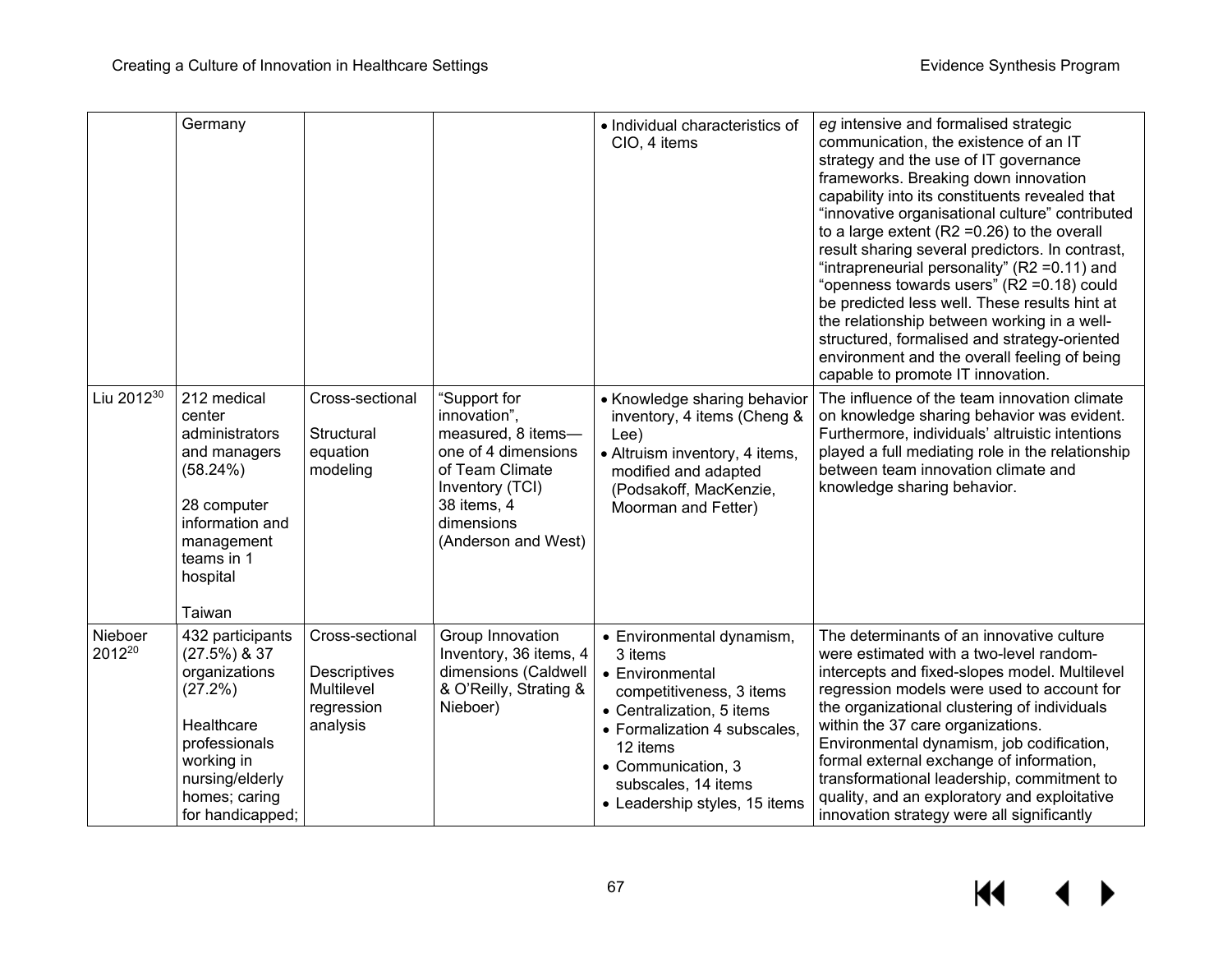|                     | and long-term<br>mental health<br>The Netherlands                                                                                                                                                                                                       |                                                                                           |                                                                                                                                                                        | • Quality improvement<br>commitment, 14 items<br>• Exploratory innovation<br>strategy of the<br>organization, 6 items<br>• Exploitative innovation<br>strategy, 6 items                                                                                                                                      | correlated with an innovative culture in the<br>multivariate multilevel analysis; the other<br>characteristics were not. The explained<br>organizational- and individual-level variance<br>was 52.5% and 49.2%, respectively.                                                                                                                                                                                                                                                                                                                                      |
|---------------------|---------------------------------------------------------------------------------------------------------------------------------------------------------------------------------------------------------------------------------------------------------|-------------------------------------------------------------------------------------------|------------------------------------------------------------------------------------------------------------------------------------------------------------------------|--------------------------------------------------------------------------------------------------------------------------------------------------------------------------------------------------------------------------------------------------------------------------------------------------------------|--------------------------------------------------------------------------------------------------------------------------------------------------------------------------------------------------------------------------------------------------------------------------------------------------------------------------------------------------------------------------------------------------------------------------------------------------------------------------------------------------------------------------------------------------------------------|
| Proudfoot<br>200725 | TCI: 653 doctors<br>and staff from<br>93 practices<br>(68%)<br>Job satisfaction:<br>654 doctors and<br>staff from 95<br>practices (65%)<br>7505 patients<br>from 96<br>practices (60%)<br>Across 6<br>Australian states<br>and territories<br>Australia | Cross-sectional<br>Multiple linear<br>regression<br>Multi-level<br>regression<br>analysis | "Support for<br>innovation", 8<br>items-one of 5<br>dimensions of Team<br>Climate Inventory<br>(TCI), 44 items, 5<br>dimensions (adapted<br>from Anderson and<br>West) | • The General Practice<br>Assessment Survey, 53<br>items, 10 dimensions<br>• Overall Job Satisfaction<br>Scale, 15 items + 1<br>additional item<br>• Practice characteristics,<br>number of items unknown                                                                                                    | Mean scores of team climate in Australian<br>general practices were similar to those<br>reported in the UK, except that in our study<br>there was no association between the number<br>of doctors in a practice and their team climate.<br>Better team climate was found in practices<br>with fewer non-clinical staff. Team climate<br>predicted the job satisfaction of the general<br>practitioners and staff, irrespective of the<br>number of practice staff. Better team climate<br>was associated with greater satisfaction by<br>patients with their care. |
| Yan 202031          | 4,677 nurses<br>(78%)<br>18 hospitals in 3<br>regions<br>China                                                                                                                                                                                          | Cross-sectional<br>Descriptives<br>Structural<br>equation<br>modeling                     | Nurse Organizational<br><b>Innovation Climate</b><br>Scale, 21 items, 3<br>dimensions<br>(Qian)                                                                        | • Demographics, 11 variables<br>· Job Control Scale, 18 items,<br>3 dimensions (Dwyer and<br>Gangster 1991)<br>• Nurse Psychological Capital<br>Questionnaire (PCQ-R for<br>Chinese), 14 items, 4<br>dimensions (Luo & He,<br>2010)<br>• Nurse Innovation Behavior<br>Scale, 10 items, 3<br>dimensions (Bao) | According to the serial-multiple mediation, the<br>mediating role of job control and perceived<br>organisational innovation climate between<br>psychological capital and innovative behaviour<br>is significant. $(Z = 7.25, p < .05)$ .                                                                                                                                                                                                                                                                                                                           |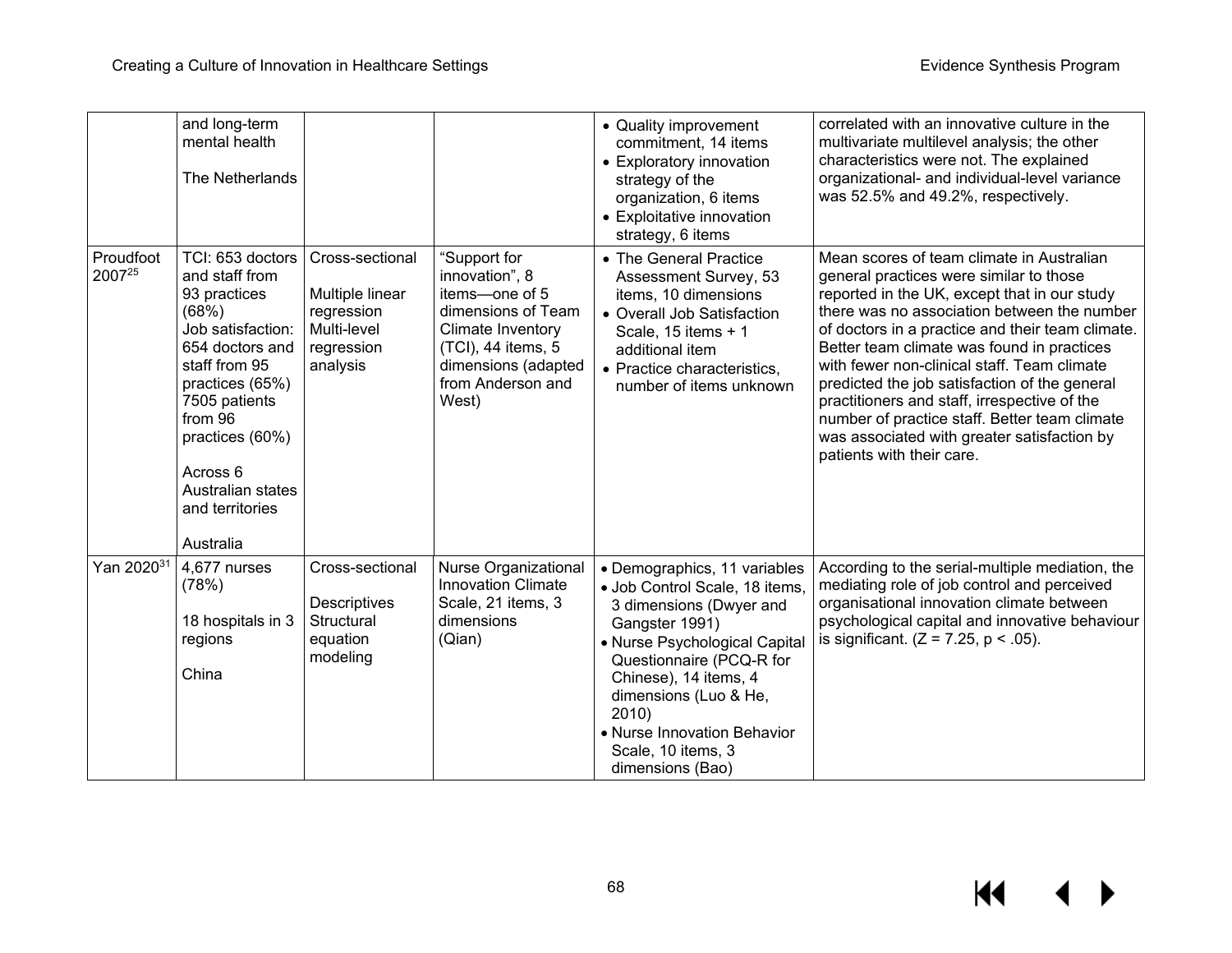| Studies which measured Culture of Innovation using a single adapted/modified/truncated instrument (n=6) |  |
|---------------------------------------------------------------------------------------------------------|--|
|---------------------------------------------------------------------------------------------------------|--|

| Author,<br>year         | <b>Sample</b><br>(Response<br>rate)<br><b>Setting</b>                                                            | <b>Study design</b><br>Data analysis                                             | <b>Culture of</b><br>innovation metric                                                                                                               | <b>Other metrics</b>                                                                                                                                                                                                                                                                                         | <b>Findings from abstract</b>                                                                                                                                                                                                                                                                             |
|-------------------------|------------------------------------------------------------------------------------------------------------------|----------------------------------------------------------------------------------|------------------------------------------------------------------------------------------------------------------------------------------------------|--------------------------------------------------------------------------------------------------------------------------------------------------------------------------------------------------------------------------------------------------------------------------------------------------------------|-----------------------------------------------------------------------------------------------------------------------------------------------------------------------------------------------------------------------------------------------------------------------------------------------------------|
| Anderson<br>199826      | 155 individuals<br>(63.7%)<br>27 hospitals<br><b>United Kingdom</b>                                              | Cross-sectional<br><b>Descriptives</b><br>Confirmatory<br><b>Factor Analysis</b> | Support for<br>innovation, 8 items (4<br>items from Siegel and<br>Kaemmerer, 4 new<br>items)                                                         | • Vision, 12 items (Burningham<br>& West)<br>• Participative safety, 24 items,<br>2 components (Wall and<br>Lischeron, Tjosvold, Wedley<br>and Field)<br>• Task orientation, 17 items, 2<br>components (Burningham &<br>West; Tjosvold, Wedley and<br>Field)                                                 | This 5-factor, 38-item summarized version<br>demonstrates robust psychometric<br>properties, with acceptable levels of<br>reliability and validity.                                                                                                                                                       |
| Dackert<br>201033       | 329 auxiliary<br>nurses and<br>nurses' aides<br>(67%)<br>1 unit of elderly<br>care<br>Sweden                     | Cross-sectional<br><b>Descriptives</b><br>Structural<br>equation<br>modeling     | "Support for<br>innovation", 8 items<br>(one of 4 dimensions<br>of Team Climate<br>Inventory [TCI], 38<br>items, 4 dimensions,<br>Anderson and West) | • Team Climate Inventory<br>(TCI), 38 items, 4 dimensions<br>(Anderson and West)<br>• Well-being (The anxiety-<br>contentment scale, 6<br>adjectives; The depression<br>enthusiasm scale, 6<br>adjectives)<br>• Stress, measured by General<br><b>Well-Being Questionnaire</b><br>(GWBQ), 24 items, 2 scales | The perceived team climate has a<br>significant positive correlation with<br>wellbeing and a significant negative<br>correlation with stress reactions. The<br>structural equation modelling suggested<br>that well-being is a mediating variable<br>between team climate and stress.                     |
| King 2007 <sup>36</sup> | 24,205<br>respondents<br>from $136$<br>organizations<br>(42.7%)<br>Healthcare<br>organizations<br>United Kingdom | Cross-sectional<br>Hierarchical<br>regression<br>analyses                        | Climate for<br>innovation, 9 items<br>$(TCI + 1)$                                                                                                    | • Work demands, 7 items<br>• Organizational performance,<br>7 dimensions ** not asked on<br>questionnaire; The ratings<br>were made approximately 3<br>months after the survey data<br>were collected as the<br>culmination of a thorough<br>review process                                                  | Extending the job demands-resource<br>model (Karasek, 1979), we predicted and<br>found that among the sample of 22,696<br>respondents from 131 healthcare<br>organizations, organizational climate for<br>innovation alleviated the negative effects of<br>work demands on organizational<br>performance. |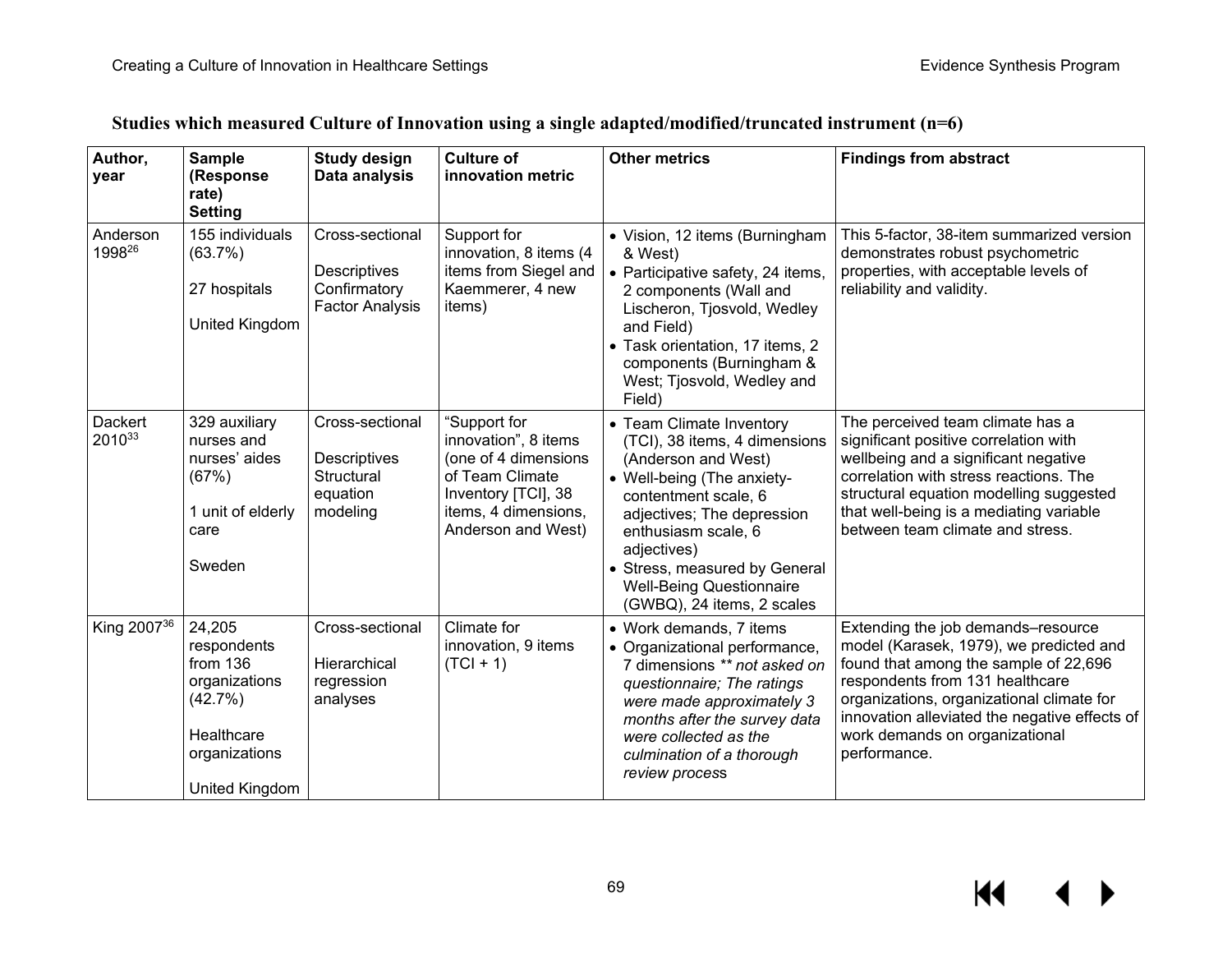| Lansisalmi<br>199935 | 1767<br>employees and<br>108 work units<br>divided into 4<br>samples<br>$(80-100\%)$<br>9 organizations<br>from various<br>sectors<br>Finland   | Cross-sectional<br>Regression                                             | Innovative climate, 4<br>or 5 items (adapted<br>from the<br>Organizational Health<br>Survey, Phillips)                                                                                    | • Goal clarity, 3 items (Sawyer)<br>• Feedback, 4 items (Stone)<br>• Communication, 3 or 4 items<br>(Phillips, KivimaÈ ki et al)<br>• Autonomy, 1 item<br>• (Ganster)<br>• Occupational Stress<br>Questionnaire, 1 item<br>(adapted)                                                                                                                                                                                    | In multiple regression analyses, high stress<br>was associated with poor innovative<br>climate but did not moderate the effects of<br>other correlates on innovativeness. The<br>results were reproduced across different<br>samples and different measures of the<br>concepts and remained constant after the<br>adjustment within samples for the<br>respondent's demographics and type of<br>organization (manufacturing vs service and<br>private vs public).                                                                              |
|----------------------|-------------------------------------------------------------------------------------------------------------------------------------------------|---------------------------------------------------------------------------|-------------------------------------------------------------------------------------------------------------------------------------------------------------------------------------------|-------------------------------------------------------------------------------------------------------------------------------------------------------------------------------------------------------------------------------------------------------------------------------------------------------------------------------------------------------------------------------------------------------------------------|------------------------------------------------------------------------------------------------------------------------------------------------------------------------------------------------------------------------------------------------------------------------------------------------------------------------------------------------------------------------------------------------------------------------------------------------------------------------------------------------------------------------------------------------|
| Rashid<br>202032     | 331 public<br>healthcare<br>officials<br>(82.75%)<br>Public hospitals<br>Pakistan                                                               | Cross-sectional<br>Structural<br>equation<br>modeling                     | Climate of innovation,<br>8 indicators<br>(Anderson & West)                                                                                                                               | • Creative performance, 6<br>indicators<br>• Climate of inclusion, 7<br>indicators, adapted (Mor-<br>Barak & Cherin, Nishii)                                                                                                                                                                                                                                                                                            | Current research results create evidence<br>that climate of inclusion has positive<br>association with the creative performance<br>$(\beta = 0.320$ and p value <.01). This finding<br>depicted that the climate of inclusion has<br>its impacts on creative performance and if<br>the healthcare officials feel highly valued,<br>the more creatively they will perform at the<br>workplace. These findings on climate of<br>inclusion and creative performance are<br>also consistent with the previous empirical<br>studies.                |
| Roen<br>201834       | 1161 staff from<br>175 nursing<br>homes units<br>(67.5%)<br>45 nursing<br>homes in 29<br>municipalities in<br>4 Norwegian<br>counties<br>Norway | Cross-sectional<br>Descriptives<br><b>Multilevel linear</b><br>regression | "Innovative climate", 1<br>of 10 scales in<br><b>General Nordic</b><br>Questionnaire for<br>Psychosocial and<br>Social Factors at<br>Work (QPSNordic),<br>32 items, 10 scales,<br>adapted | • Job satisfaction, 1 question<br>• Person-centered Care<br>Assessment Tool, 13 items<br>• Demographics<br>• General Nordic Questionnaire<br>for Psychosocial and Social<br>Factors at Work (QPSNordic),<br>32 items, 10 scales, adapted<br>• Organizational and structural<br>factors in the nursing home<br>unit, 5 items<br>• Special Care Unit<br><b>Environmental Quality Scale</b><br>(SCUEQS), 18 items, adapted | Higher levels of [Person Centered Care]<br>PCC were associated with a greater job<br>satisfaction, 3 years or more of health-<br>related education, a lower level of<br>quantitative demands and role conflict, a<br>higher level of perception of mastery,<br>empowering leadership, innovative climate<br>and perception of group work, in addition<br>to the type of unit and the physical<br>environment in the NH unit designed for<br>people with dementia. SCU and staff job<br>satisfaction explained most of the variation<br>in PCC. |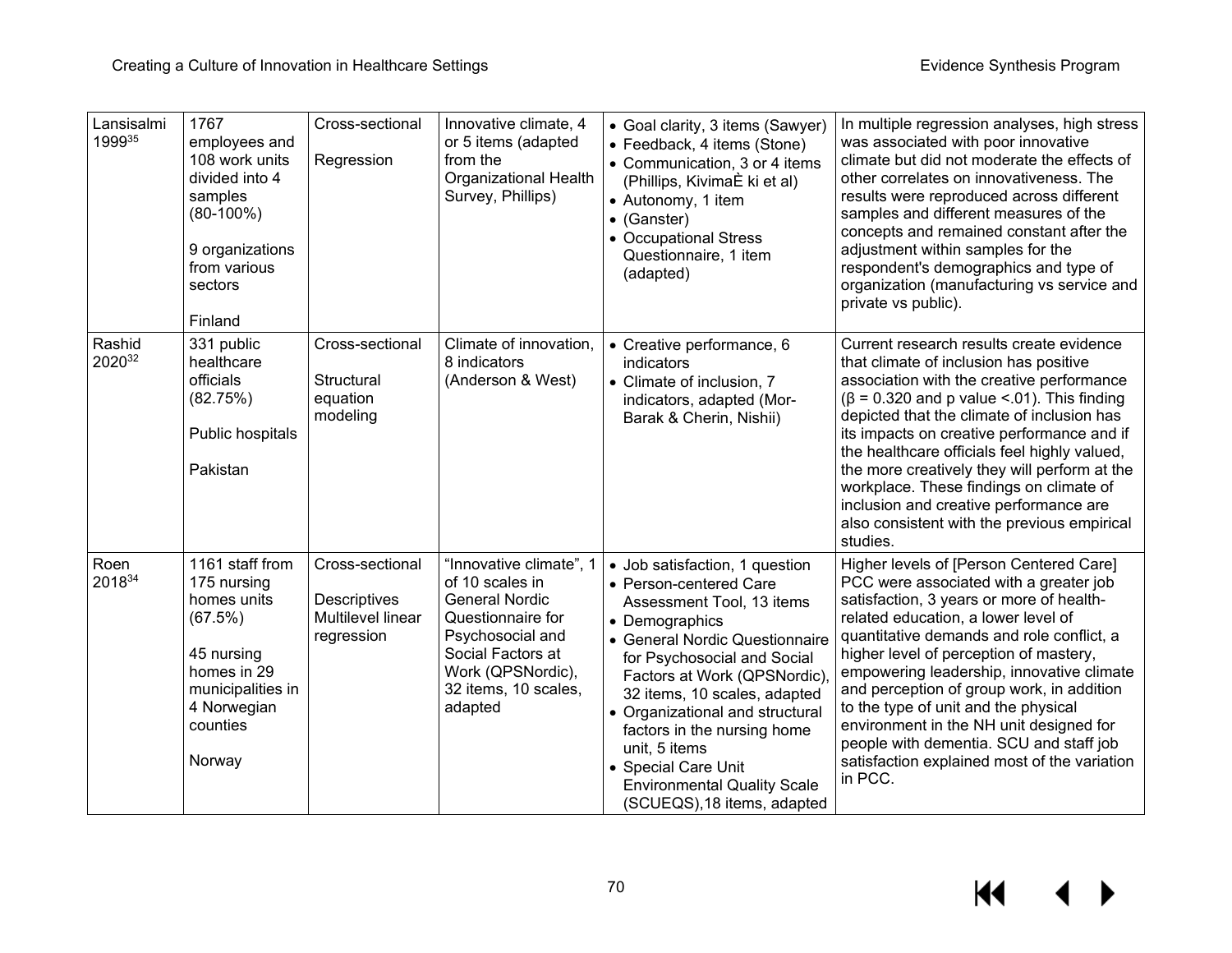| Studies which measured Culture of Innovation using more than 1 instrument $(n=8)$ |  |  |
|-----------------------------------------------------------------------------------|--|--|
|                                                                                   |  |  |

| Author,<br>year         | <b>Sample</b><br>(Response<br>rate)<br><b>Setting</b>                                                                                                                                                                         | <b>Study design</b><br>Data analysis                                         | <b>Culture of innovation</b><br>metric as part of an<br>instrument                                                                                                           | <b>Other metrics</b>                                                                                                                                                                   | <b>Findings from abstract</b>                                                                                                                                                                                                                                                                                                                                                                                                                    |
|-------------------------|-------------------------------------------------------------------------------------------------------------------------------------------------------------------------------------------------------------------------------|------------------------------------------------------------------------------|------------------------------------------------------------------------------------------------------------------------------------------------------------------------------|----------------------------------------------------------------------------------------------------------------------------------------------------------------------------------------|--------------------------------------------------------------------------------------------------------------------------------------------------------------------------------------------------------------------------------------------------------------------------------------------------------------------------------------------------------------------------------------------------------------------------------------------------|
| Acar 2012 <sup>23</sup> | 332 healthcare<br>workers<br>(response rate<br>not reported)<br>65 Private<br>hospitals<br>Turkey                                                                                                                             | Cross-sectional<br>Descriptives<br>Regression                                | Organizational<br>innovation, 18 items, 5<br>subcomponents Wang<br>and Ahmed (2004) and<br>Jansen et al (2006)                                                               | • Organizational Culture<br>Assessment Instrument<br>(OCAI), 2 dimensions<br>· Business performance,<br>number of items unknown                                                        | According to the descriptive statistics it is<br>found out that the dominant organizational<br>culture in the Turkish healthcare industry is<br>Hierarchy and it is followed by Clan and<br>Adhocracy cultures. On the other hand the<br>most seen innovation type is Product<br>innovation Behavioral and Marketing<br>innovations.                                                                                                             |
| <b>Bunce</b><br>199510  | 435 healthcare<br>workers at<br>Time <sub>1</sub> (28%);<br>281<br>respondents at<br>Time <sub>2</sub> 64.8%);<br>148<br>respondents at<br>Time <sub>3</sub> $(52.7%)$<br><b>National Health</b><br>Service<br>United Kingdom | Repeated<br>measures<br>Regression<br>Descriptives                           | "Support for Innovation",<br>8 items (part of West's 4-<br>factor model of<br>innovation = $pre$ TCI)<br>Propensity to innovate, 5<br>items<br>Composite innovation<br>score | • Vision, 1 question<br>• Participative Safety, 5<br>items<br>• Task Orientation, 3 items<br>· Rule independence, 5<br>items<br>• Intrinsic job motivation, 6<br>items                 | Personality factors were most consistent in<br>predicting change in innovation, while<br>perceptions of group climate did not<br>significantly predict any additional variance<br>in individual innovation. The results<br>suggest that individual work role innovation<br>may be due more to individual personality<br>factors or creativity than to people's<br>perceptions of the supportiveness or<br>otherwise of their social environment. |
| Kim 2015 <sup>19</sup>  | 347 nurses<br>(response rate<br>not reported)<br>6 general<br>hospitals (>300<br>beds<br>South Korea                                                                                                                          | Cross-sectional<br><b>Descriptives</b><br>Structural<br>equation<br>modeling | Individual innovative<br>behaviors, 14 items, 5<br>subscales (Kleysen &<br>Street)<br>Innovative organizational<br>culture, 5 items (Kwon)                                   | · Self-leadership, 18 items,<br>6 subscales (Manz)<br>· Individual knowledge<br>sharing, 9 items (Bai and<br>Lee)<br>• Creative self-efficacy, 8<br>items (Carmeli and<br>Schaubroeck) | Self-leadership, creative self-efficacy, and<br>individual knowledge sharing directly<br>affected individual innovative behaviors.<br>Organizational knowledge sharing<br>indirectly affected individual innovative<br>behaviors, and this effect was mediated by<br>an innovative organizational culture.                                                                                                                                       |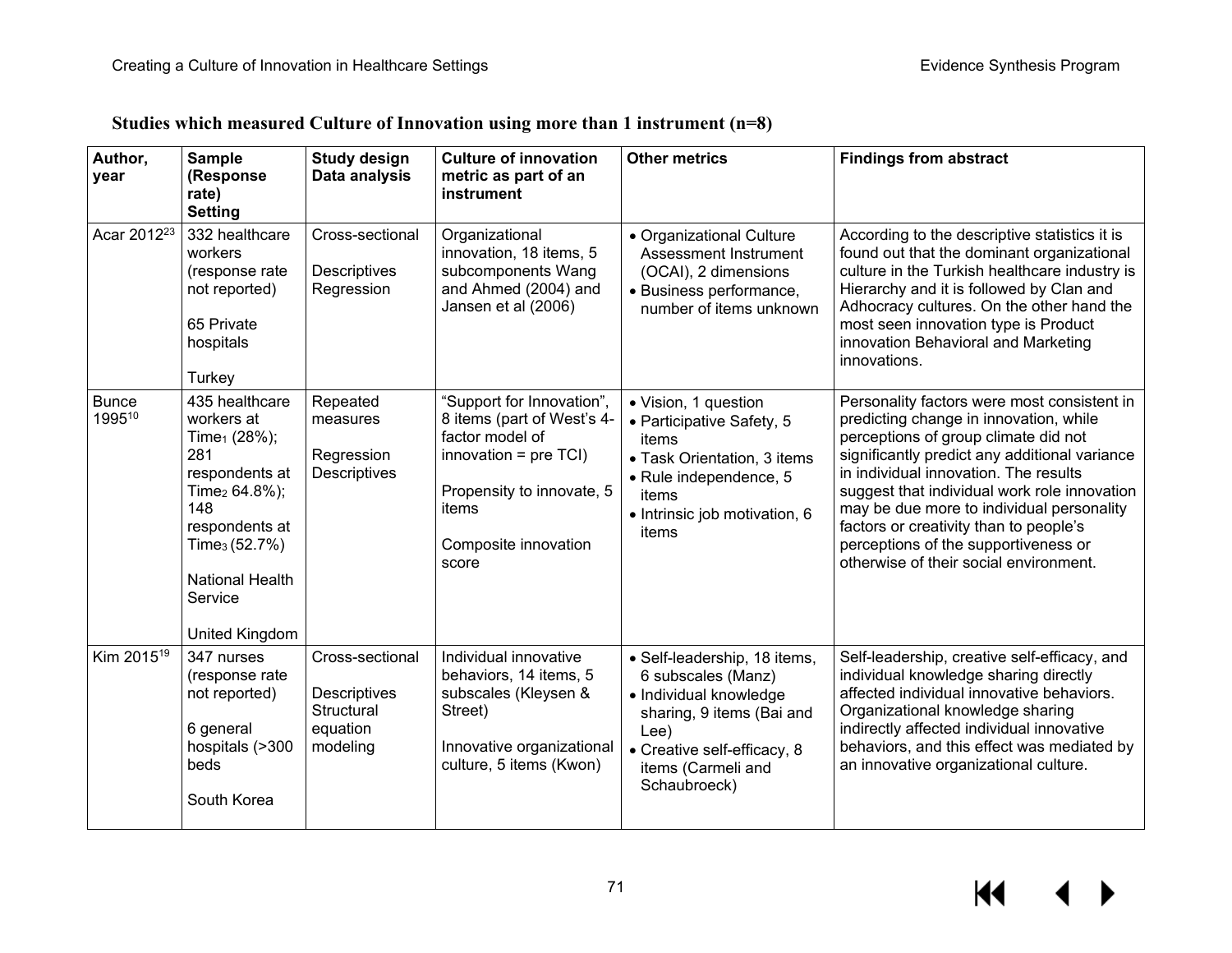|                  |                                                                                                                                                                                                              |                                                                |                                                                                                                                 | • Organizational knowledge<br>sharing, modified 5-item<br>scale (Bai and Lee)                                                                                                                                                     |                                                                                                                                                                                                                                                                                                                                                                                                                                                                                                                     |
|------------------|--------------------------------------------------------------------------------------------------------------------------------------------------------------------------------------------------------------|----------------------------------------------------------------|---------------------------------------------------------------------------------------------------------------------------------|-----------------------------------------------------------------------------------------------------------------------------------------------------------------------------------------------------------------------------------|---------------------------------------------------------------------------------------------------------------------------------------------------------------------------------------------------------------------------------------------------------------------------------------------------------------------------------------------------------------------------------------------------------------------------------------------------------------------------------------------------------------------|
| Nazir<br>201812  | 325 full time<br>nurses $(54%)$<br>1 public sector<br>hospital<br>China                                                                                                                                      | Cross-sectional<br>Structural<br>equation<br>modeling          | Innovative organizational<br>culture, 5 items (O'Reilly)<br>Innovative behavior, 6<br>items, single subscale<br>(Scott & Bruce) | • Leader member exchange<br>(LMX), 7 items<br>• Perceived organization<br>support (POS), 8 items<br>• Tie strength, 3 items<br>• Affective commitment, 6<br>items<br>• Demographic<br>characteristics, 4 items                    | Results from the structural equation<br>modeling (SEM) analysis indicated that<br>[Leader Member Exchange] LMX, tie<br>strength, and [perceived organizational<br>support] POS are significantly related to<br>affective commitment and employees' IB<br>[innovative behavior]. However, innovative<br>organizational culture has a significant<br>influence on POS and IB, but has no<br>impact on affective commitment.                                                                                           |
| Nowak<br>201916  | 71 emergency<br>departments<br>from which at<br>least 2<br>employee<br>responses and<br>1 executive<br>response were<br>obtained<br>(response rate<br>not reported)<br>119 hospitals<br><b>United States</b> | Cross-sectional<br>Stepwise<br>multivariate<br>regression      | Culture of innovation, 15<br>items (adapted from<br>Anderson & West, Scott<br>& Bruce)                                          | • Clinical Outcome Index<br>(COI), 5 subscales<br>• Heterogeneous external<br>networks, number of items<br>unknown *adapted from<br>prior research (Goerzen &<br>Beamish, Powell)<br>• Organizational<br>characteristics, 7 items | The proposed model suggests a positive<br>relationship between network<br>heterogeneity and group-level<br>performance. Furthermore, it proposes the<br>positive moderating role of culture of<br>innovation on the relationship between<br>network heterogeneity and performance.<br>Network heterogeneity of each emergency<br>department was identified as an objective<br>measure (as frequencies) of the<br>department's external connections in 4<br>different geographical markets (m= 5:2,<br>$SD = 2:4$ ). |
| Sommez<br>201938 | 332 nurses<br>$(100\%)$<br>2 public<br>university<br>hospitals<br>Turkey                                                                                                                                     | Cross-sectional<br><b>Descriptives</b><br>Linear<br>regression | Climate of Innovation<br>Scale, 22 items, 2<br>subscales<br>Innovative behavior, 6<br>items, single subscale                    | • Supervisor Supportiveness<br>Scale, 7 items (Jannsen)<br>• Participant characteristics,<br>12 items<br>• Dempster practice behavior<br>scale, 15 items, 3<br>subscales (Dempster)                                               | The model used for examining the<br>mediating role of autonomy was found to<br>be statistically significant, as it explained<br>36 percent of the variance of IB. When the<br>significance of the mediating role was<br>tested, its effect on both innovation climate<br>and SS was observed to be significant.                                                                                                                                                                                                     |
| Weng<br>201518   | 439 nurses<br>(97.55%)                                                                                                                                                                                       | Cross-sectional<br>Descriptives                                | Innovation climate, 9<br>items (based on Sarros,                                                                                | • Patient safety climate, 28<br>items, 4 dimensions<br>• (Katz-Navon, Naveh)                                                                                                                                                      | The mean values of agreement of nurse<br>innovation behaviour and transformational<br>leadership were 3.40 and 3.78,                                                                                                                                                                                                                                                                                                                                                                                                |

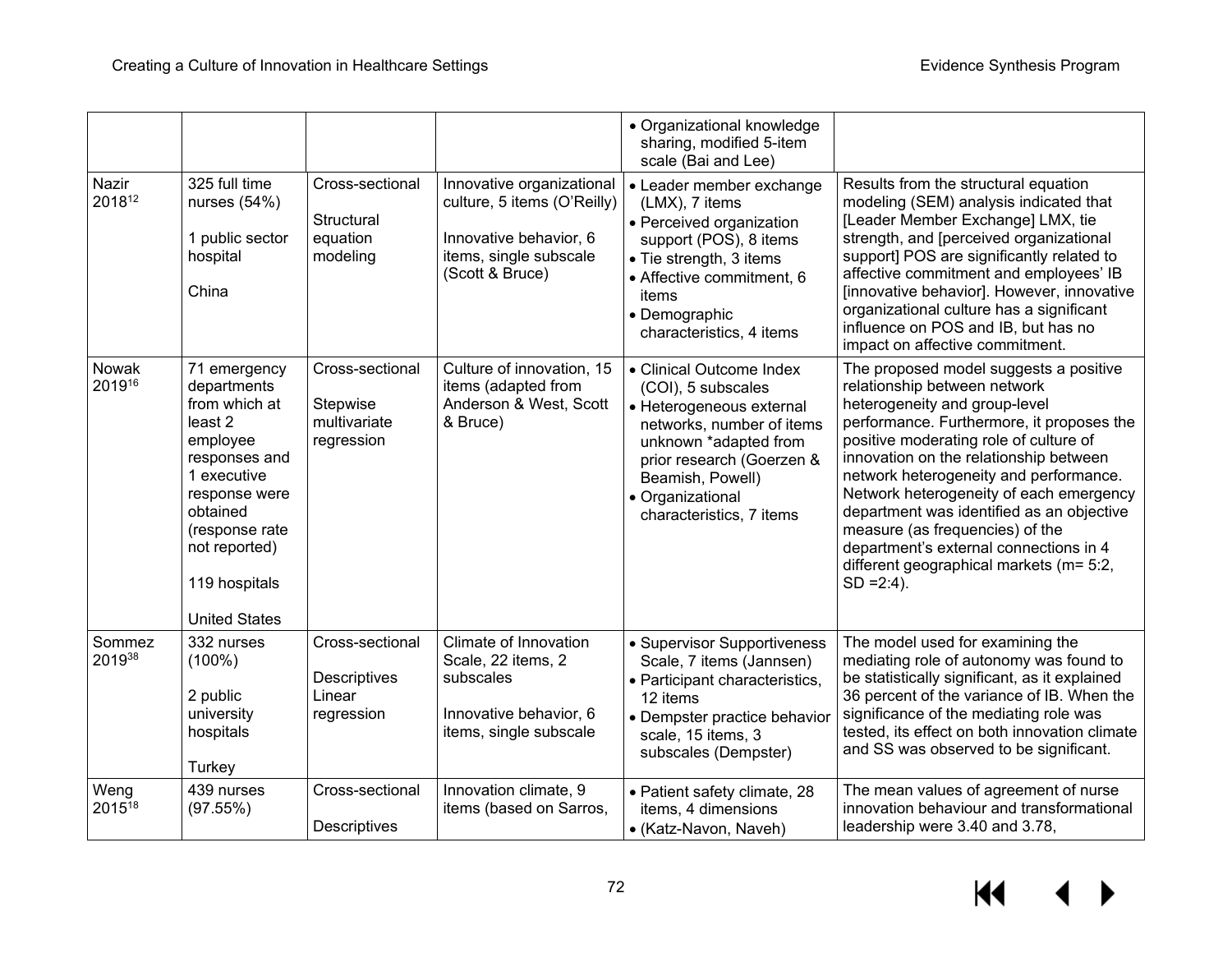|                | 3 hospitals<br>Taiwan                                                                         | Hierarchical<br>regression                    | Dackert, and Wong and<br>He)<br>Nurse innovation<br>behaviour, 9 items<br>(based on Weng and<br>Chang and Liu)                                     | • Transformational<br>leadership, 19 items, 4<br>subscales (Scandura &<br>Williams, Sosik, Gowen)<br>• Hospital support for staff, 3<br>items<br>• Demographics, 8 items                                                                                                                                                                                                                                                                                                                                                                                                                                                                   | respectively. Patient safety climate and<br>innovation climate were found to have full<br>mediating effects on the relationship<br>between transformational leadership and<br>innovation behaviour.                                                                  |
|----------------|-----------------------------------------------------------------------------------------------|-----------------------------------------------|----------------------------------------------------------------------------------------------------------------------------------------------------|--------------------------------------------------------------------------------------------------------------------------------------------------------------------------------------------------------------------------------------------------------------------------------------------------------------------------------------------------------------------------------------------------------------------------------------------------------------------------------------------------------------------------------------------------------------------------------------------------------------------------------------------|----------------------------------------------------------------------------------------------------------------------------------------------------------------------------------------------------------------------------------------------------------------------|
| West<br>199139 | 43 healthcare<br>professionals<br>(72%)<br>8 primary<br>healthcare<br>teams<br>United Kingdom | Cross-sectional<br>Descriptives<br>Regression | Climate for innovation,<br>24 items, 5 subscales<br>(Siegel and Kaemmerer)<br>Total innovation score<br>for each practice<br>Role innovation score | • General biographical<br>details, 6 items<br>• Knowledge of results, 4<br>items (Hackman and<br>Oldham)<br>• Role ambiguity, 6 items<br>(Rizzo, House and<br>Lirtzman)<br>• Commitment, 9 items, 3<br>components (Cook and<br>Wall)<br>· Group cohesiveness, 3<br>items (Seashore, Lawler,<br>Morris and Commann)<br>• Participation in decision-<br>making, 5 items (adapted<br>Ruh, White and Wood,<br>Meadows)<br>• Work discretion, 5 items<br>(Alban-metcalf and<br>Nicholson)<br>· Team collaboration, 18<br>items, 3 dimensions (Aram,<br>Morgan and Esbeck)<br>· Peer leadership, 11 items,<br>4 subscales (Taylor and<br>Bowers) | On the basis of these inventories, team<br>innovativeness was rated by experienced<br>health care professionals. Team<br>innovation was predicted by climate for<br>innovation (in particular tolerance of<br>diversity), team commitment and team<br>collaboration. |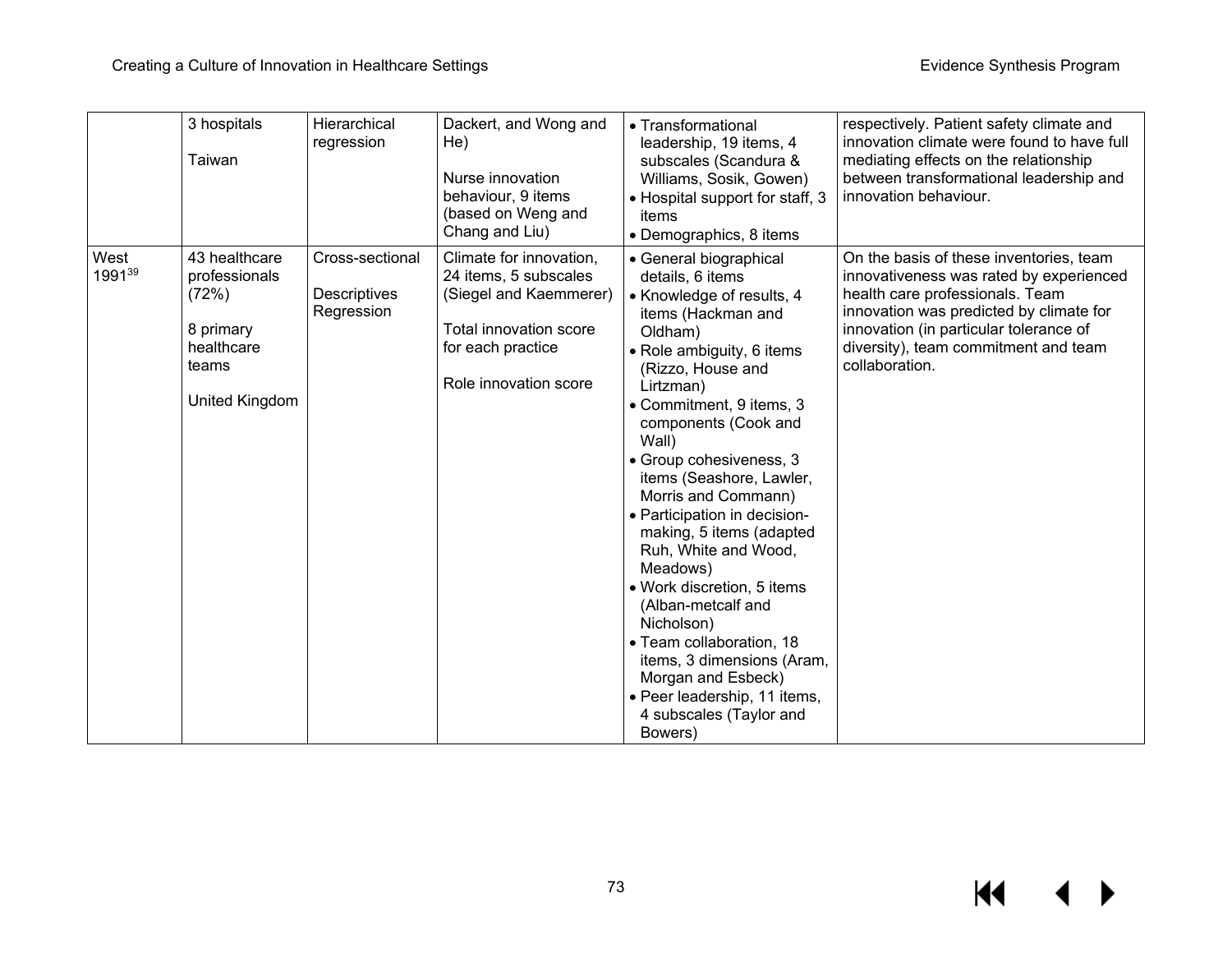| Author,<br>year                              | <b>Sample</b><br>(Response<br>rate)<br><b>Setting</b>                                                                              | <b>Study design</b><br>Data analysis                                | <b>Culture of innovation</b><br>metric                                                                                               | <b>Other metrics</b>                                                     | <b>Findings from abstract</b>                                                                                                                                                                                                                                                                                                                                                                                                                                                                                             |
|----------------------------------------------|------------------------------------------------------------------------------------------------------------------------------------|---------------------------------------------------------------------|--------------------------------------------------------------------------------------------------------------------------------------|--------------------------------------------------------------------------|---------------------------------------------------------------------------------------------------------------------------------------------------------------------------------------------------------------------------------------------------------------------------------------------------------------------------------------------------------------------------------------------------------------------------------------------------------------------------------------------------------------------------|
| Muñoz-van<br>den Eynde<br>2015 <sup>21</sup> | 645 workers<br>(10.18%)<br>1 public<br>research<br>organization,1<br>public university,<br>and 1<br>healthcare<br>company<br>Spain | Cross-sectional<br>Structural<br>equation<br>modeling               | Radiography of<br>Innovation<br>Culture-<br>Multidimensional<br>Questionnaire (RIC-<br>MQ), 16 questions, 3<br>dimensions            |                                                                          | The RIC-MQ includes 3 dimensions:<br>general, organizational and individual.<br>Reliability, construct validity and<br>discriminant validity results are<br>satisfactory. The 3 dimensions<br>structure has been confirmed and 15<br>factors have been identified.                                                                                                                                                                                                                                                        |
| Weng<br>201237                               | 808 nurses in<br>172 teams<br>(76.3%)<br>4 hospitals<br>Taiwan                                                                     | Cross-sectional<br>Descriptives<br>Hierarchical<br>linear modelling | Nursing innovation, 23<br>items, 3 dimensions<br>(based on Smith,<br>Hansen & Birkinshaw,<br>Lovelace, Scott &<br>Bruce, and Rogers) | Patient safety climate, 30<br>items, 4 dimensions<br>(Katz-Navon, Naveh) | Of these 3 dimensions of nursing<br>innovation, the level of knowledge<br>creation was perceived by the nurses<br>as the highest. In terms of patient<br>safety climate, managerial practices<br>regarding patient safety scored the<br>highest, followed by patient safety<br>procedures, patient safety information<br>flow and patient safety priority. Only<br>patient safety information flow yielded<br>a significant positive influence on<br>knowledge creation, innovation<br>behaviour or innovation diffusion. |

## **Studies which measured Culture of Innovation with "homegrown" instrument (n=2)**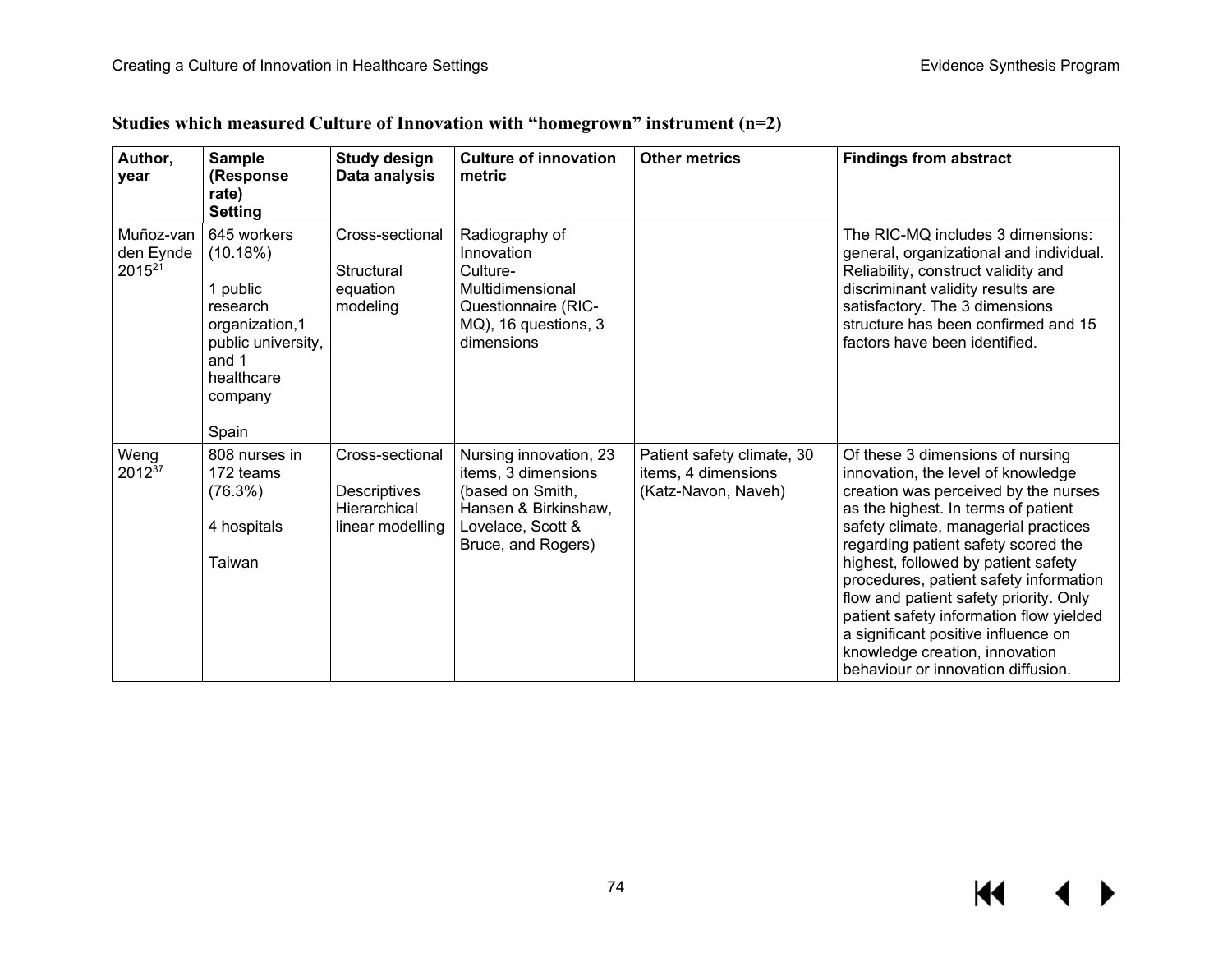| Author,<br>year           | <b>Sample</b><br>(Response rate)<br><b>Setting</b>                                                                                                                                         | <b>Study design</b><br>Data analysis                     | Organizational<br><b>Culture metric</b>                                                            | <b>Other metrics</b>                                                                                                                                                                                        | <b>Findings from abstract</b>                                                                                                                                                                                                                                                                                                                                                                                                                                                                                                                                                                                                                                                                                                                                                                                                            |
|---------------------------|--------------------------------------------------------------------------------------------------------------------------------------------------------------------------------------------|----------------------------------------------------------|----------------------------------------------------------------------------------------------------|-------------------------------------------------------------------------------------------------------------------------------------------------------------------------------------------------------------|------------------------------------------------------------------------------------------------------------------------------------------------------------------------------------------------------------------------------------------------------------------------------------------------------------------------------------------------------------------------------------------------------------------------------------------------------------------------------------------------------------------------------------------------------------------------------------------------------------------------------------------------------------------------------------------------------------------------------------------------------------------------------------------------------------------------------------------|
| <b>Büschgens</b><br>20133 | 43 studies from<br>6341<br>organizations<br>Various countries                                                                                                                              | Meta-analysis                                            | <b>Competing Values</b><br>Model of<br>Organizational<br>Culture                                   | N/A                                                                                                                                                                                                         | This meta-analysis, which comprises 43<br>studies with a combined sample size of<br>6341 organizations, reveals that Quinn<br>and Rohrbaugh's Competing Values<br>Framework provides a meaningful<br>structure for the ideational aspects of<br>organizational cultureThe analysis<br>shows that the congruence of different<br>cultures with organizational goals of<br>innovation can be described based on<br>that framework. The cumulative data<br>confirms the hypothesis that managers<br>of innovative organizations most likely<br>implement a developmental culture,<br>which emphasizes an external and a<br>flexibility orientation. Yet also group and<br>rational cultures are to a certain extent<br>consistent with the goals of an<br>innovative organization and may thus<br>be appropriate social control strategies. |
| Chan<br>200850            | 374 matched<br>supervisor-<br>subordinate dyads<br>(80%)<br>5 healthcare<br>homes, 1<br>information<br>technology<br>department of an<br>education<br>organization, 1<br>organization that | Cross-<br>sectional<br><b>Descriptives</b><br><b>SEM</b> | <b>Competing Values</b><br>Model of<br>Organizational<br>Culture, 8 items<br>(Quinn and Spreitzer) | · Social structural factors,<br>26 items, 5 measures<br>· Psychological<br>empowerment, 12 items,<br>4 factor construct<br>(Spreitzer)<br>• Organizational citizenship<br>behavior, 20 items<br>(Podsakoff) | Results indicate that subordinates' trust<br>for their supervisors fully mediates the<br>relationship between information<br>support, social political support and<br>psychological empowerment. The<br>relationship between resources support,<br>human- and innovation-oriented<br>organizational culture and psychological<br>empowerment is partially mediated.<br>Results also indicate that organizational<br>citizenship behavior is a significant<br>outcome of psychological<br>empowerment.                                                                                                                                                                                                                                                                                                                                    |

**Studies which measured Organizational Culture (n=3)**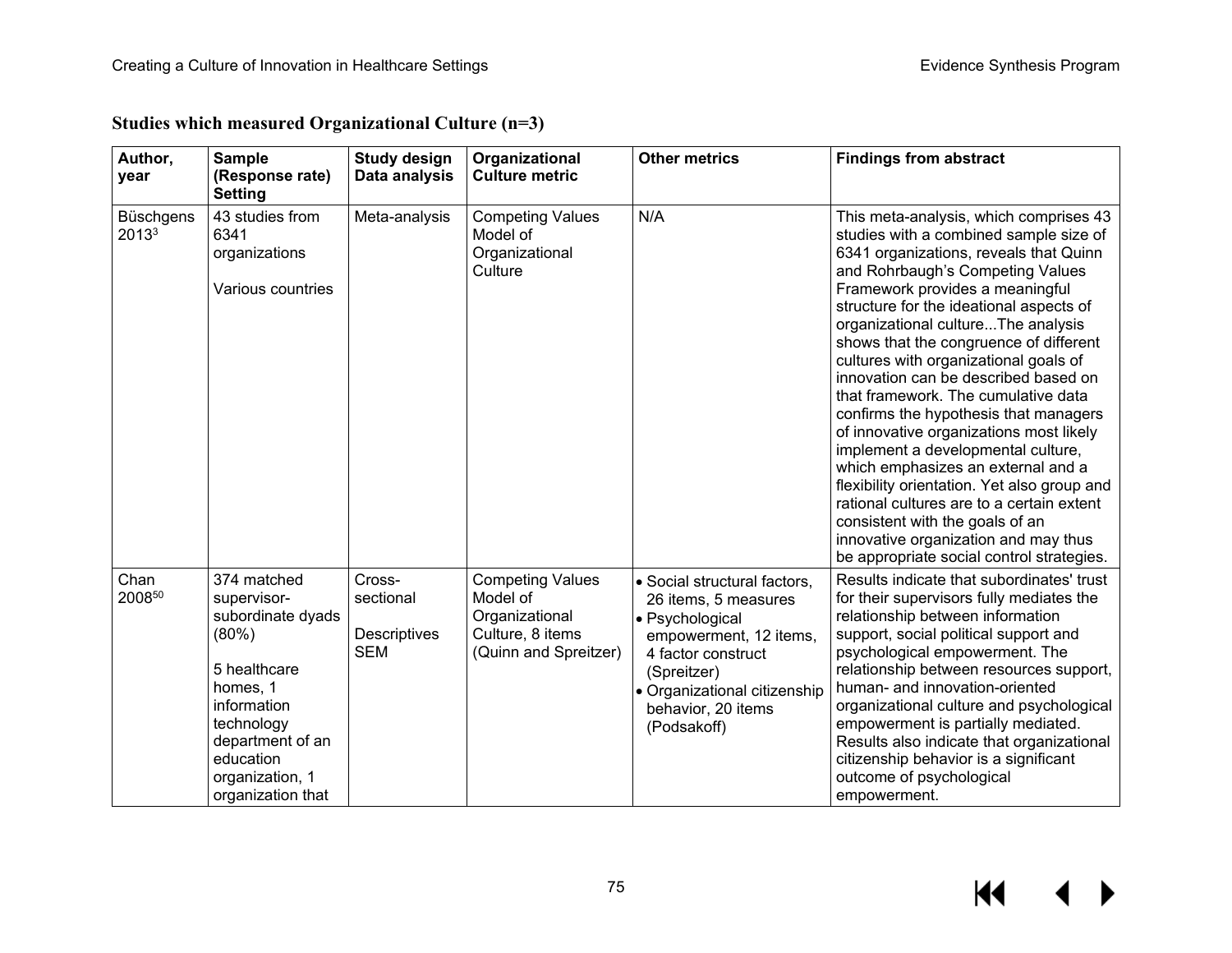|                              | provides health<br>services<br><b>United States</b>                      |                                     |                                                                                                                          |                                                                                                       |                                                                                                                                                                                                                                                                                                                                                                                                                                                                                                                                                                                                                                                                                     |
|------------------------------|--------------------------------------------------------------------------|-------------------------------------|--------------------------------------------------------------------------------------------------------------------------|-------------------------------------------------------------------------------------------------------|-------------------------------------------------------------------------------------------------------------------------------------------------------------------------------------------------------------------------------------------------------------------------------------------------------------------------------------------------------------------------------------------------------------------------------------------------------------------------------------------------------------------------------------------------------------------------------------------------------------------------------------------------------------------------------------|
| Mesfin<br>2020 <sup>22</sup> | 326 healthcare<br>workers (88%)<br>four primary<br>hospitals<br>Ethiopia | Cross-<br>sectional<br>Descriptives | Organizational culture<br>assessment<br>instrument (OCAI), 24<br>declarative items, 6<br>domains (Cameroon<br>and Quinn) | • Socio-demographic<br>characteristics<br>•Job satisfaction, 36<br>items, 5 dimensions<br>(Kavanaugh) | It was indicated from the finding that,<br>the dominant existing organizational<br>culture typology in the primary hospitals<br>was Hierarchy culture ( $MS = 22.31$ ,<br>±2.82) and the preferred organizational<br>culture typology was Innovative culture<br>$(MS = 26.09, \pm 4.72)$ . The health<br>workers had low to medium level of job<br>satisfaction where only (29.40%) of the<br>health workers were very satisfied with<br>their hospital physical working<br>environment. Existing perceived clan<br>culture had positive and significant<br>correlation with health workers'<br>satisfaction in relation to work relation<br>dimension ( $r = .16$ , $p < 0.002$ ). |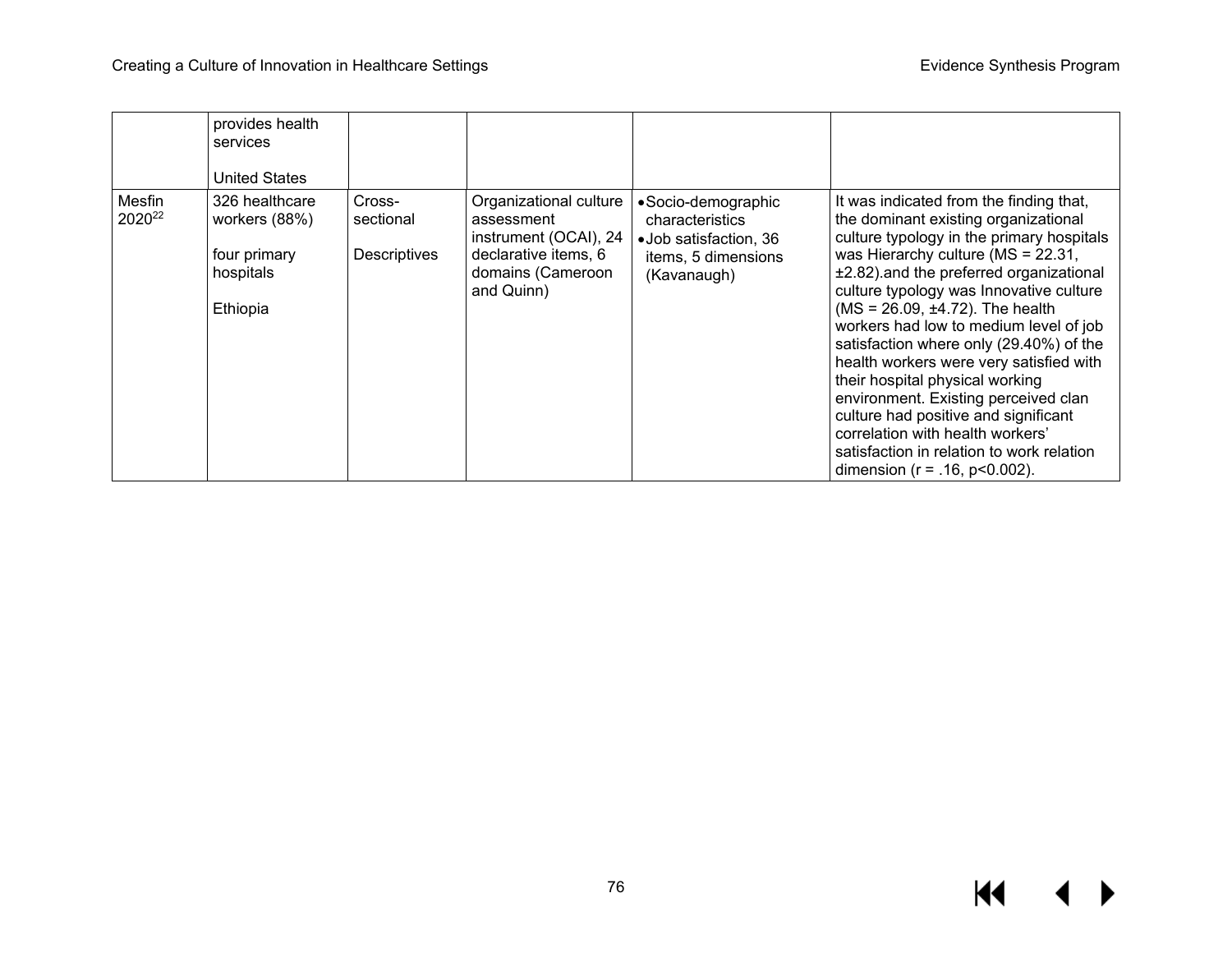# **APPENDIX G. CITATIONS FOR EXCLUDED PUBLICATIONS**

Not healthcare (n=8)

- 1. Burch GSJ, Pavelis C, Port RL. Selecting for creativity and innovation: The relationship between the Innovation Potential Indicator and the Team Selection Inventory. *International Journal of Selection and Assessment.* 2008;16(2):177-181.
- 2. Fagerlind Stahl A-C, Gustavsson M, Karlsson N, Johansson G, Ekberg K. Lean production tools and decision latitude enable conditions for innovative learning in organizations: a multilevel analysis. *Applied ergonomics.* 2015;47:285-291.
- 3. Jaiswal NK, Dhar RL. Transformational leadership, innovation climate, creative selfefficacy and employee creativity: A multilevel study. *International Journal of Hospitality Management.* 2015;51:30-41.
- 4. Lee C-S, Chen Y-C, Tsui P-L, Yu T-H. Examining the relations between open innovation climate and job satisfaction with a PLS path model. *Quality & Quantity: International Journal of Methodology.* 2014;48(3):1705-1722.
- 5. Liu Y, Wang W, Chen D. Linking Ambidextrous Organizational Culture to Innovative Behavior: A Moderated Mediation Model of Psychological Empowerment and Transformational Leadership. *Frontiers in psychology.* 2019;10:2192.
- 6. Maher L, Plsek P, Bevan H. Creating the culture for innovation: a practical guide for leaders. NHS Institute for Innovation and Improvement; 2009.
- 7. Sanz-Valle R, Naranjo-Valencia JC, Jimenez-Jimenez D, Perez-Caballero L. Linking organizational learning with technical innovation and organizational culture. *Journal of Knowledge Management.* 2011;15(6):997-1015.
- 8. Wang P, Rode JC, Shi K, Luo Z, Chen W. A workgroup climate perspective on the relationships among transformational leadership, workgroup diversity, and employee creativity. *Group & Organization Management.* 2013;38(3):334-360.

### Qualitative description/Commentary (n=5)

- 1. Black H, Fitzgerald A. Organisational Climate for Change And Innovativeness: A Social Capital Perspective. *Asia Pacific Journal of Health Management.* 2018;13(1).
- 2. Everett LQ, Sitterding MC. Building a culture of innovation by maximizing the role of the RN. *Nursing administration quarterly.* 2013;37(3):194-202.
- 3. Garney WR, Wilson K, Nelon JL, et al. Understanding innovation in health program planning and development. *Evaluation and program planning.* 2019;73:226-231.
- 4. Hagle M, Dwyer D, Gettrust L, Lusk D, Peterson K, Tennies S. Development and Implementation of a Model for Research, Evidence-Based Practice, Quality Improvement, and Innovation. *Journal of nursing care quality.* 2020;35(2):102-107.